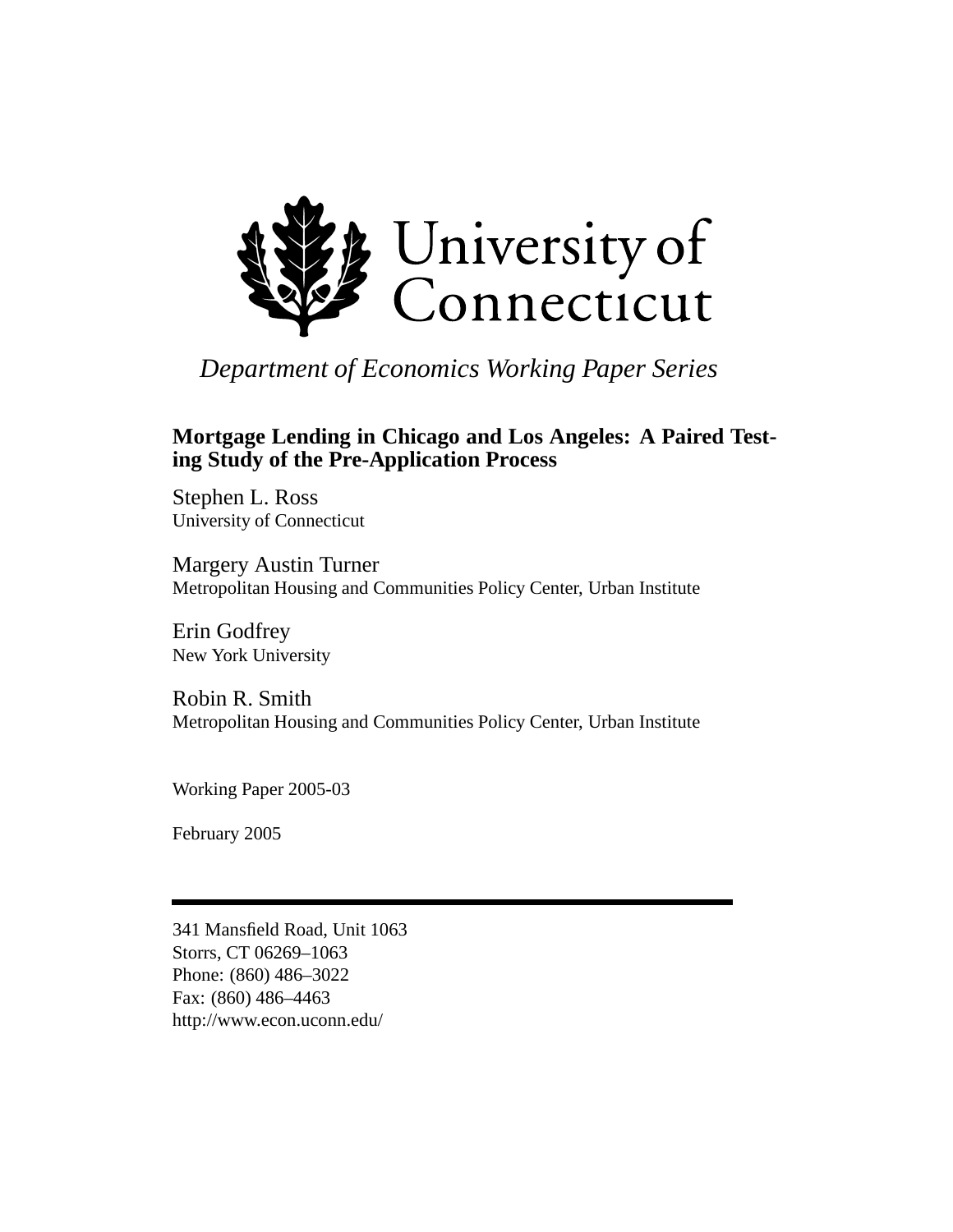# **Abstract**

This paper analyzes data from a recently completed study of discrimination against African-American and Hispanic homebuyers when they visit mortgage lending institutions in two major metropolitan markets to make pre-application inquiries. It represents the first application of paired testing to rigorously measure discrimination in the mortgage lending process. The paired tests isolated significant levels of differential treatment on the basis of race and ethnicity in Chicago with African Americans and Hispanics receiving less information and assistance than comparable whites. Adverse treatment of African-Americans and Hispanics is also observed in Los Angeles for specific treatments, but the overall pattern of treatment observed did not differ statistically from equal treatment. Multivariate analyses for Chicago indicate that large lenders treat minorities more favorably than small lenders and that lenders with substantial numbers of applications from African-Americans treat African Americans more favorably than lenders with predominantly white application pools.

**Journal of Economic Literature Classification:** G21, J15, L85, R30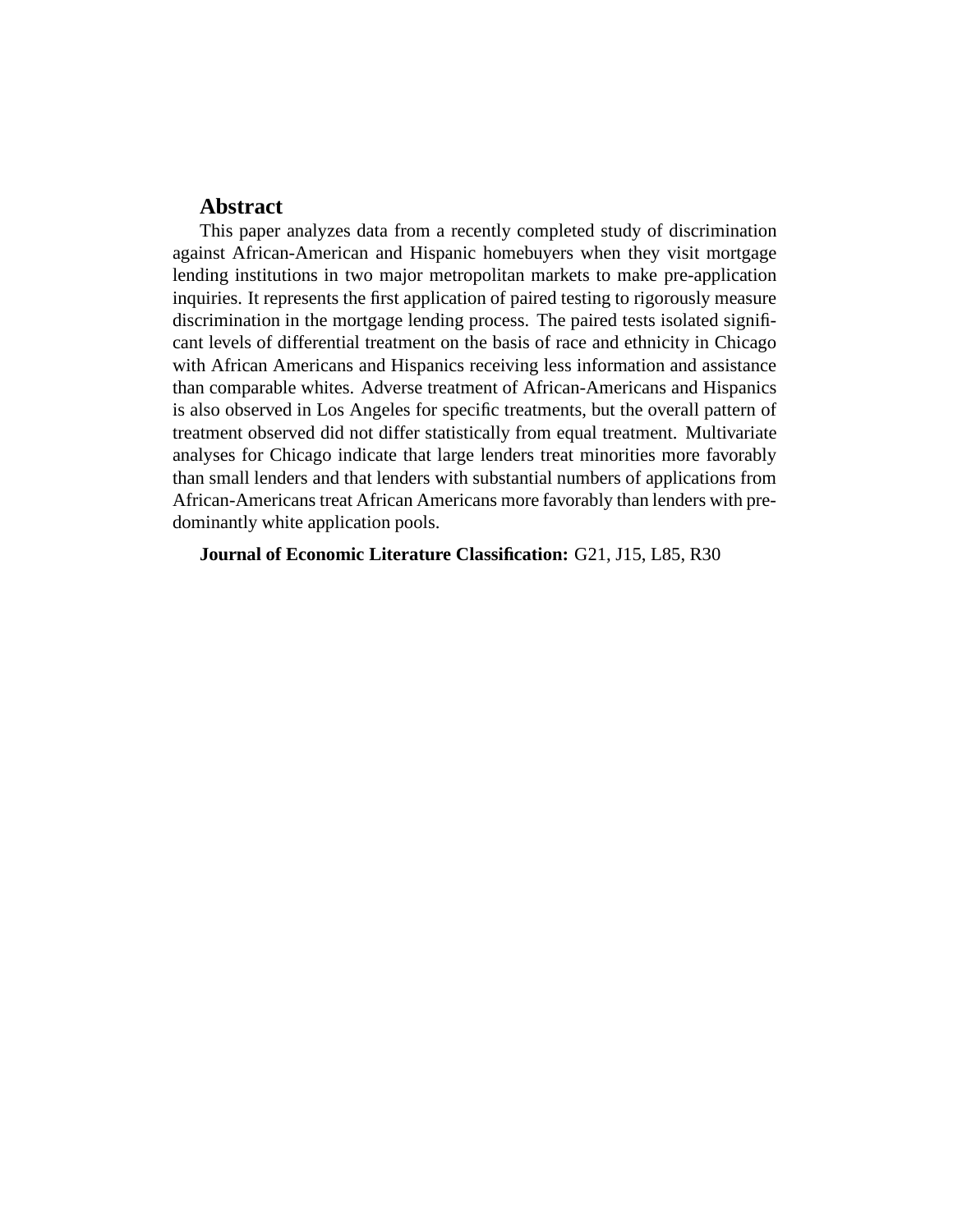# **Other Things Being Equal: A Paired Testing Study of Discrimination in Mortgage Lending**

Margery Austin Turner, Director, Metropolitan Housing and Communities Policy Center, Urban Institute

Erin Godfrey, Ph.D. Candidate, New York University

Stephen L. Ross, Associate Professor, University of Connecticut

Robin R. Smith, Research Associate, Metropolitan Housing and Communities Policy Center, Urban Institute

# **Introduction**

Considerable evidence indicates that minority homebuyers are less likely than whites to obtain mortgage loans and, if they are successful, receive less favorable loan amounts and terms. Racial and ethnic disparities in loan denial rates are consistently found in data collected as part of the Home Mortgage Disclosure Act (HMDA) across income categories, loan types, and markets (Avery, Beeson, and Sniderman, 1996; Holloway and Wyly, 2002). More formal analyses of lender underwriting behavior, such as Munnell, Tootell, Browne, and McEneaney (1996), Schafer and Ladd (1981), and King (1980), all find evidence of racial and/or ethnic differences in mortgage underwriting. Finally, the few studies that have considered the price of credit, such as Crawford and Rosenblatt (1999) and Courchane and Nickerson (1997), also find significant racial differences in lending practices.

However, considerable disagreement persists about the extent to which discrimination is the cause of these unequal outcomes, or whether the differences result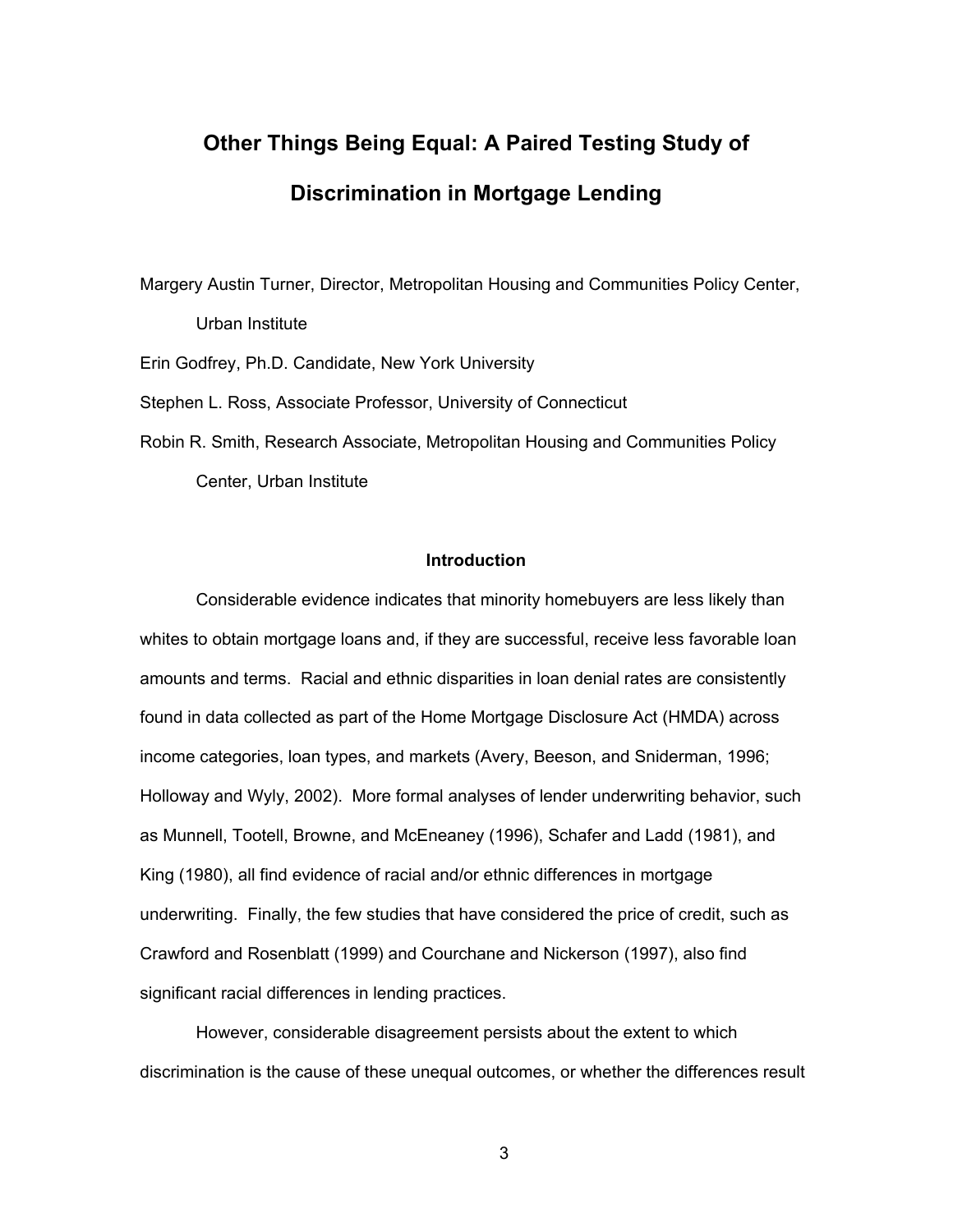primarily from unequal qualifications and creditworthiness. The vast majority of empirical work on racial and ethnic differences in underwriting is based on HMDA data, which do not contain many critical lender and loan attributes such as credit history, the ratio of the loan amount to the property's assessed value, or the ratio of housing expenses to the borrower's income. The most recent and high profile study that controls for detailed underwriting variables, Munnell et. al. for the Boston market in 1990, was highly controversial, with some follow-up studies confirming its findings (Ross and Yinger, 1999; Carr and Megbolugbe, 1993) while others raised doubts about the conclusions (Horne, 1997; Day and Liebowitz, 1998). Finally, recent analyses by the Office of the Comptroller of the Currency (Courchane, Nebhut, and Nickerson, 2000; Stengel and Glennon, 1999) find less widespread evidence of discrimination when estimating underwriting models for individual lenders. $1$ 

Paired testing provides a powerful tool for investigating adverse and differential treatment of racial and ethnic minorities. $^2$  Following the paired test methodology, two individuals, one white and one minority, can pose as homebuyers and inquire about the availability and terms for home mortgage loans. Because the two members of a tester team present themselves as equally qualified borrowers in every respect except their race or ethnicity, systematic differences in the treatment they receive provides direct evidence of disparate treatment by mortgage lenders. $3$  Furthermore, evidence provided by paired testing can be viewed as complementary to traditional regression studies because it can capture forms of discrimination that are not accessible through administrative data. This key advantage of paired testing has been cited in a recent panel and earlier workshop sponsored by the National Resource Council, Blank, Dabady, and Citro (2004) and Foster, Mitchell, and Fienberg (2002).<sup>4</sup>

It is important to note that paired testing by design is required to focus on early stages of the market transaction. In the case of the mortgage market, this requirement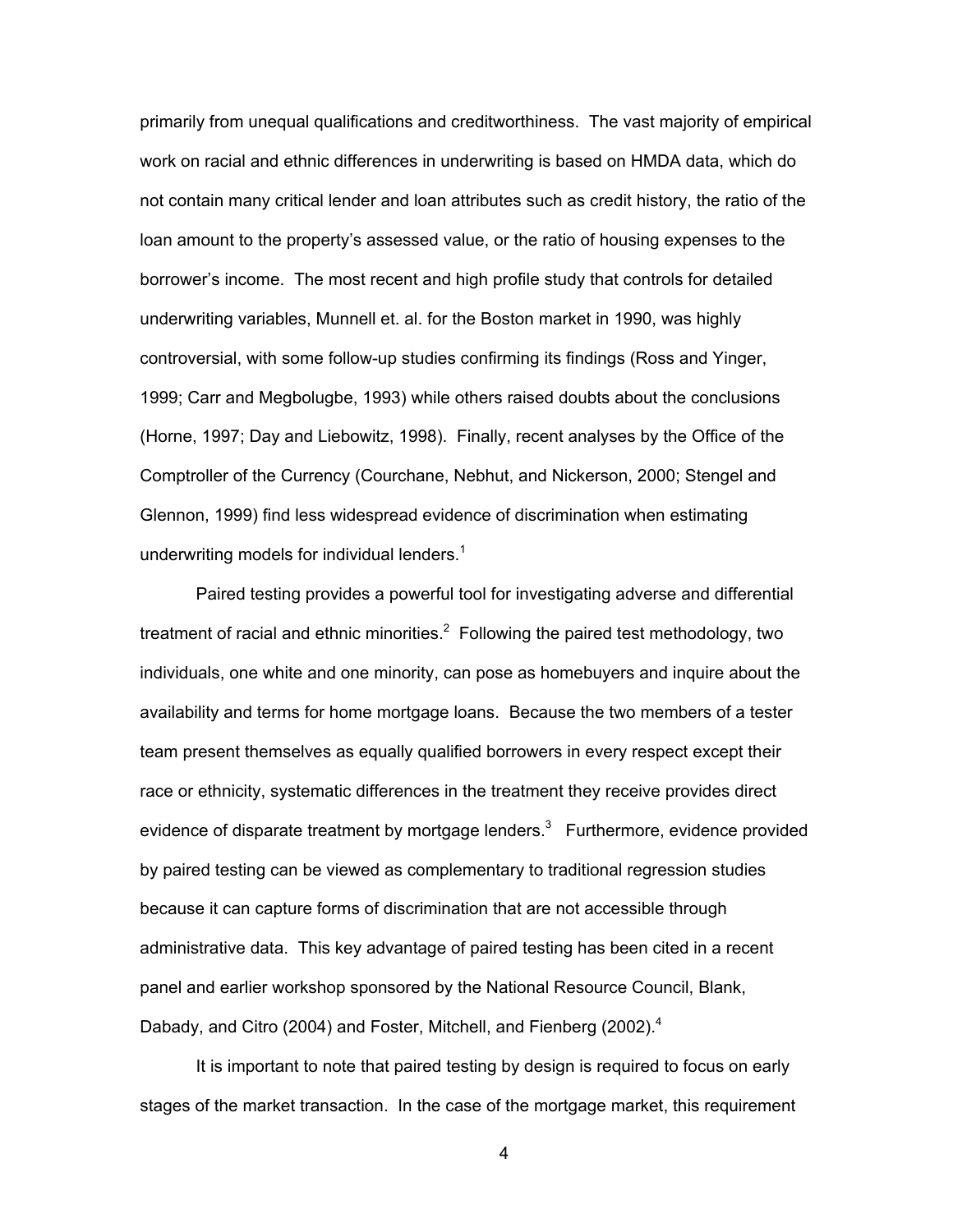implies that testing focus on the behavior of loan officers during the pre-application stage of the mortgage transaction. Disparate treatment during this stage is illegal under the Equal Credit Opportunity Act (ECOA),<sup>5</sup> but such tests cannot directly test for disparate treatment in the approval of mortgage applications, which may be of greater policy significance than illegal behavior during the pre-application stage. $6$ 

Nonetheless, a number of existing studies suggest that loan officers can influence the eventual outcome of a mortgage application potentially leading to greater racial disparities in underwriting. Temkin, Levy, and Levine (1999) examine a mediumsized mortgage lender that has an explicit policy of including the loan officer, who knows the race of the applicant, in the underwriting decision for problem applications.<sup>7</sup> Squires and Kim (1999) merge employment information from the Equal Employment Opportunity Commission with HMDA data and find that the approval rates of African-American applicants rise as the share of African-American employees at the lender increases. $8$ Finally, Yezer, Phillips, and Trost (1994) and Ross and Yinger (1999) find evidence of a simultaneity between loan application attributes and a lender's underwriting standards. As in the case study, a likely way for race to influence how loan applications respond to lender underwriting standards is through the loan officer since underwriters rarely meet applicants.<sup>9</sup>

In addition, disparate treatment by loan officers may discourage minority applicants who as a result never submit an application or seek higher cost financing in the subprime market. Specifically, discrimination may weaken minority borrowers' attachment to formal financial markets, and borrowers with low levels of such attachment are the primary users of the subprime market (Carr and Schuetz, 2001). In fact, many users of the subprime market are qualified for financing in the primary market (FreddieMac, 2000), and these borrowers on average pay a substantial premium above what they would have paid in the prime market (Lax, Manti, Raca and Zorn, 2000).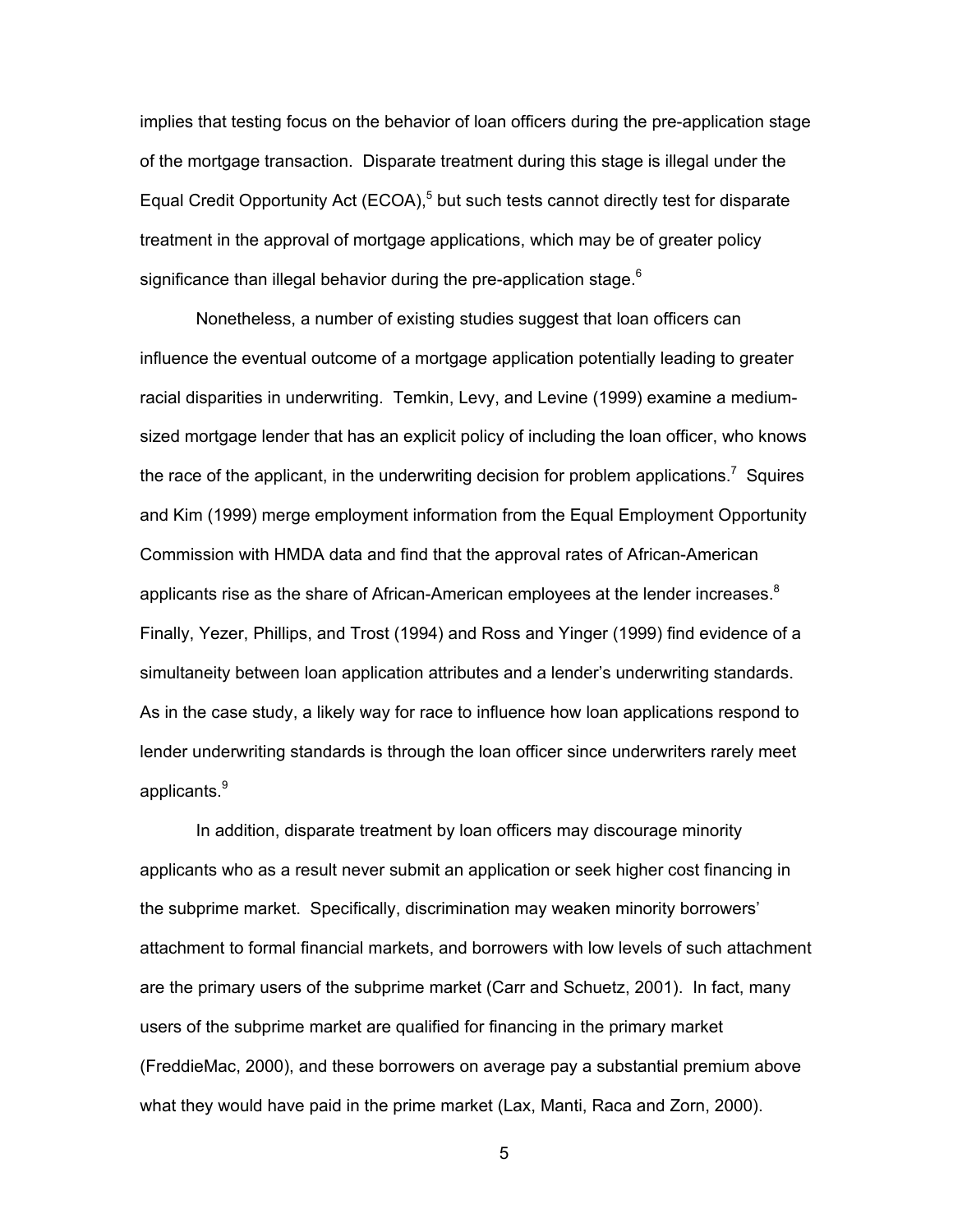While the paired testing methodology has been widely applied to study housing market (Ross and Turner, In press; Ondrich, Ross, and Yinger, 2003; Yinger, 1987) and employment discrimination (Bertrand and Mullainathan, 2004; Neumark, 1996; Kenny and Wissoker, 1994), only a few, enforcement-oriented testing efforts have been conducted in the mortgage market.<sup>10</sup> Specifically, in the early 1990s, the National Fair Housing Alliance (NFHA) conducted tests in seven cities: Atlanta, Chicago, Dallas, Denver, Detroit, Oakland, and Richmond (Smith and Cloud, 1996) and a local fair housing group conducted tests in Philadelphia (Lawton, 1996). In both cases, testers posed as first-time homebuyers and refinancers inquiring about financing terms and conditions at the pre-application stage. A reanalysis of the NFHA testing data found that minorities were less likely to receive information about loan products, received less time and information from loan officers, and were quoted higher interest rates in most of the cities where tests were conducted (Delair and Smith, 1999).

This paper analyzes data from a pilot paired testing study of mortgage lending institutions that was funded by the U.S. Department of Housing and Urban Development (HUD) and conducted by the Urban Institute in the spring and summer of  $2000$ .<sup>11</sup> This study recorded the treatment of minority testers posing as first-time homebuyers with limited assets and their comparable white teammates when they visited mortgage lending institutions in Chicago and Los Angeles to make pre-application inquiries. While the results cannot be generalized to the entire population of minority homebuyers, the study's focus on first time, downpayment constrained homebuyers targets a group that is likely to be dependent upon pre-application assistance, and as such this study captures behaviors that may pose a significant barrier to minority homeownership.

The paper is organized as follows: section 2 describes the paired testing methodology and the data generated by this study, section 3 describes the empirical methodologies used to measure and test for differential treatment of minorities and to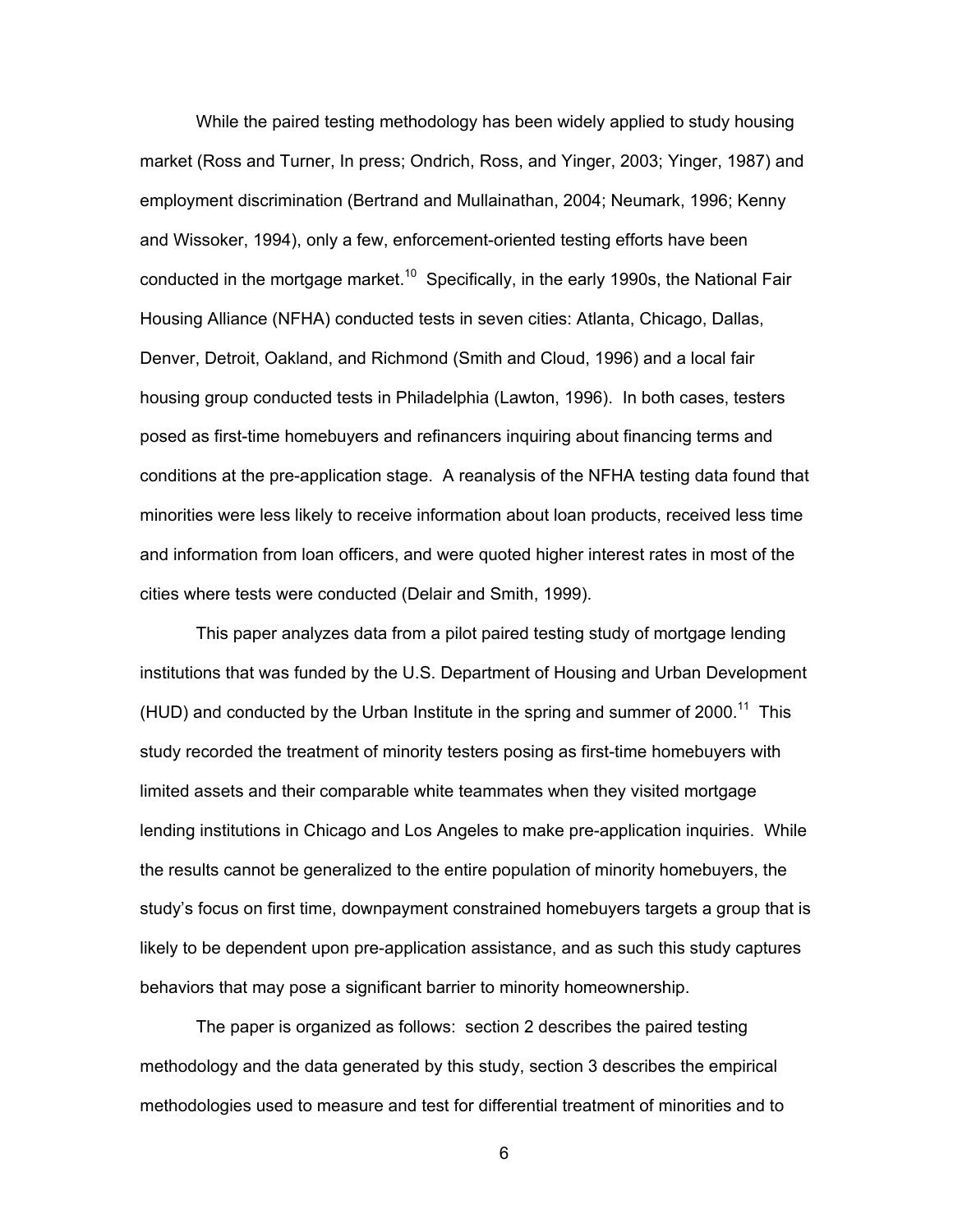examine how such treatment varies across lenders, section 4 presents empirical evidence concerning the extent and pattern of racial and ethnic differences in treatment, and the final section briefly summarizes the paper's contributions and findings.

# **Paired Testing Methodology and Data**

This study involves approximately 250 paired tests of a representative sample of mortgage lending institutions in Los Angeles, California and Chicago, Illinois (approximately 75 tests per group in each site). These tests followed a single, standardized set of protocols in order to yield statistically rigorous measures of differential treatment of African Americans and Hispanics relative to whites in the two metropolitan housing markets. Specifically, testers posing as first-time homebuyers with limited assets visited mortgage lending institutions to make a general, uninformed request for information about how much house they could afford and what loan products might be available to them.

All of the testers were assigned financial profiles that qualified them for products targeted to borrowers with A- credit quality in their respective housing markets. Each tester was randomly assigned one of six fictitious credit history profiles containing one or two minor credit blemishes, usually a late payment of some kind. The testers were assigned income and asset levels sufficient to purchase a median-priced house in their metropolitan area, assuming a 30-year conventional fixed-rate loan at a market specific interest rate and a 5 percent downpayment. The two members of each tester pair were given virtually identical financial and household characteristics, with the minority partner always slightly better qualified than the white.

The financial profiles were designed to make the testers downpayment constrained in terms of the loan amount for which they could qualify rather than being constrained by their income or debt levels.<sup>12</sup> For a specific tester pair, the target house price was chosen randomly from an interval around the market median house price,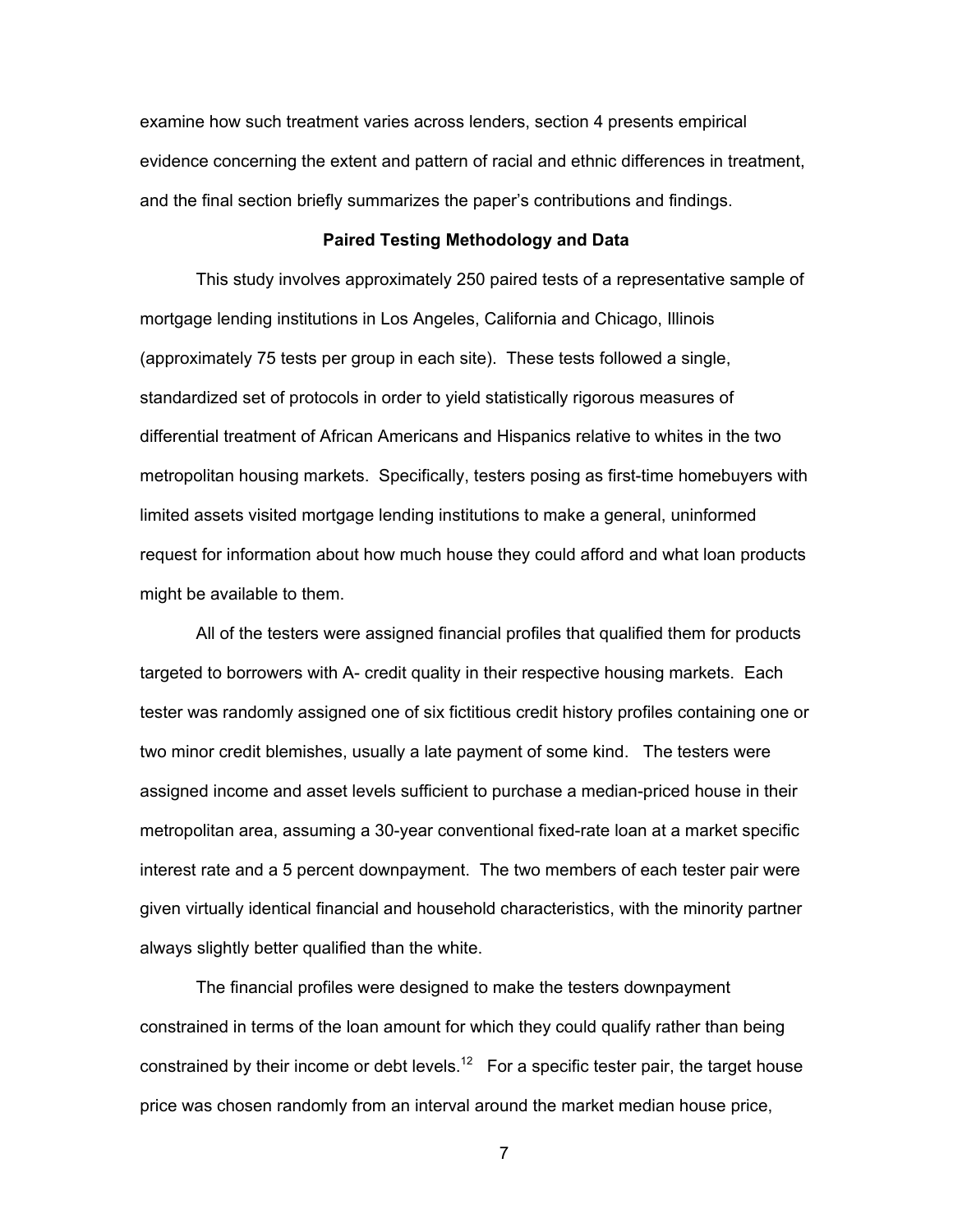\$175,000 to \$190,000 for Chicago and \$275,000 to \$300,000 for Los Angeles.<sup>13</sup> Cash assets required were calculated as the sum of the 5 percent downpayment and closing costs, which were based on loan amount and evidence from a pre-test phase respectively. Total housing expenses were calculated as the sum of interest and principle payments plus private mortgage insurance, homeowners insurance, and property taxes.<sup>14</sup> The other expenses were estimated based on standard, publicly available data sources. Financial variables were set to match key financial ratios, and included small amounts of random variation in order to avoid detection by loan officers.<sup>15</sup>

Testers were matched by local testing staff on gender, age, and general appearance. These matches were not permanent, but rather testers could be paired with multiple partners if multiple testers were available with the same gender, comparable age, and broadly similar appearance. Finally, in the case of Hispanic-Anglo tests, Hispanic testers were allowed to have an accent, but were required to be fluent in both spoken and written English. Previous paired testing studies that have imposed this standard have found little evidence that accent leads to treatment differences between Hispanic testers (Yinger, 1995; Kenny and Wissoker, 1994).

In both Chicago and Los Angeles, testers visited a representative sample of mortgage lending institutions in the metropolitan area that reported under the Home Mortgage Disclosure Act (HMDA),<sup>16</sup> accepted at least 90 mortgage loan applications in the market in 1998, and had offices in the region that a first-time homebuyer could realistically find and visit.<sup>17</sup> Based on these criteria, the population of qualifying lenders included 67 institutions in Chicago and 106 institutions in Los Angeles. The population of eligible lenders represented 56% and 62% of the total HMDA-reported application volume in the Chicago and Los Angeles markets, respectively (see Table 1).<sup>18</sup>

In order to draw a market representative sample, lenders were selected with replacement and with a probability of selection based on loan volume. Lending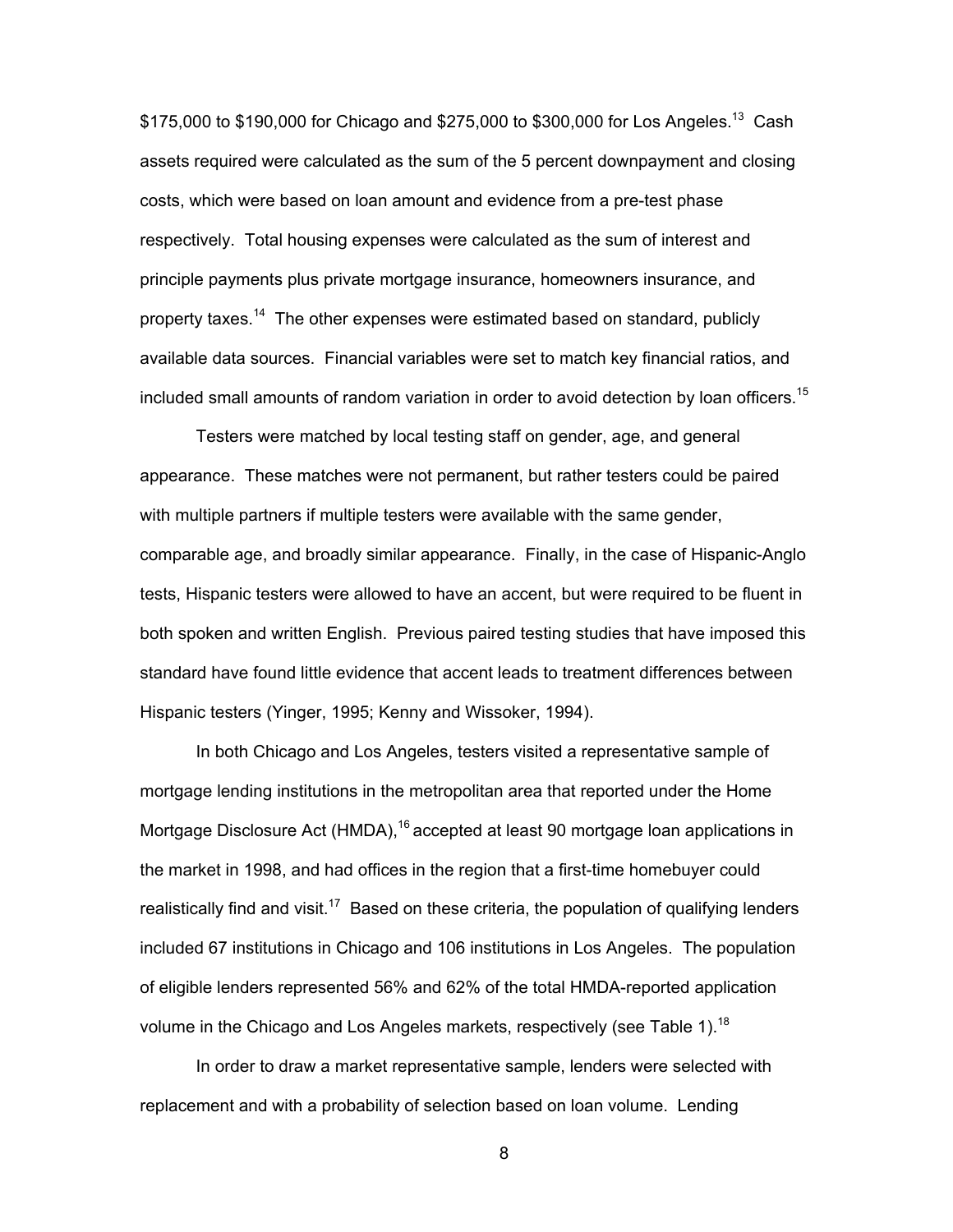institutions with very large application volumes not only had a high probability of selection, but were likely to appear in the sample more than once. This sampling strategy allows us to draw conclusions about the incidence of differential treatment by large lending institutions in Chicago and Los Angeles that are representative of the pattern of lending in the marketplace. In the Los Angeles metropolitan area, 35 lenders were selected for black-white testing and 34 were selected for Hispanic-Anglo testing, and in Chicago 49 lenders were selected for black-white testing and 51 were selected for Hispanic-Anglo testing. For both markets and racial/ethnic groups, the lenders selected accounted for approximately half of the application activity captured in HMDA data.

Table 2 shows the effect of the lender selection process on market representativeness in terms of the share of loan applications made to depository lenders, as well as the racial and ethnic composition of loan applications. In Los Angeles, the sample of eligible lenders is drawn more heavily from depository lenders rather than mortgage banks with the percent of applications to depository lenders increasing from 43 to 59 percent, but the selection process did not have a large effect on racial and ethnic composition. In Chicago, the sample of eligible lenders receives a somewhat smaller share of African-American loan applications than the full sample, 11 rather than 15 percent. These differences suggest that the walk-in protocol used in this study may not represent the market wide incidence of differential treatment, but nonetheless captures the experiences of a sizable set of potential minority borrowers.

While the sample was drawn based on lending institutions, each test was conducted by visiting an individual branch office, which was randomly selected from all of the institution's local offices.  $19$  To select a branch office for a test, a list of the target lender's local branches was compiled. Urban institute staff made calls to local offices to verify addresses and determine which branches potential borrowers could visit to receive information on mortgage loans. Once the list of local branches was reduced to those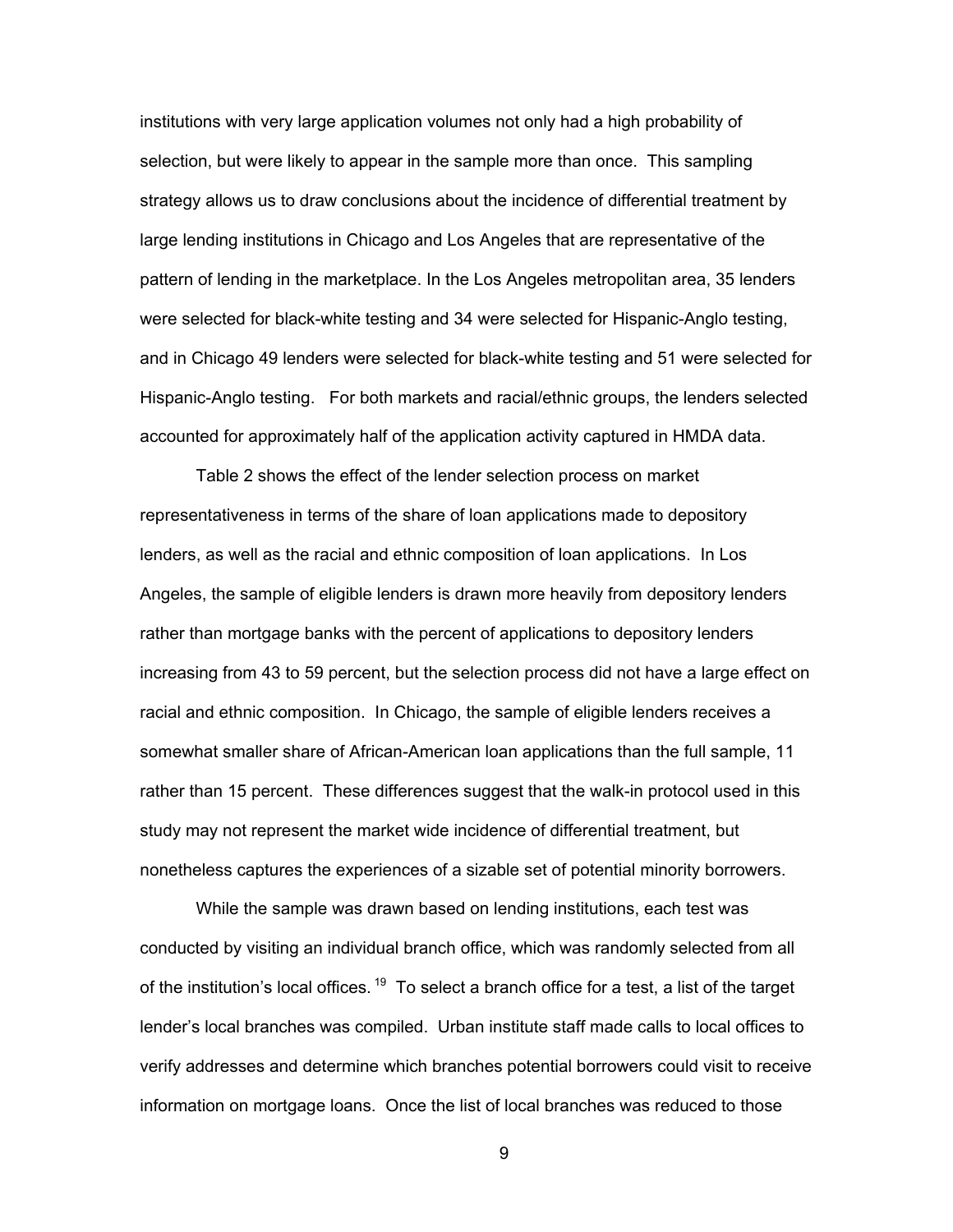providing mortgage information, the branch to be tested was selected randomly from the list.

The testing protocols that testers followed when conducting a test can be summarized in five basic steps.

• *Step #1 - Obtain an Appointment.* All testers called to arrange "in person" visits with lenders following detailed and uniform instructions.

• *Step #2 - Make the Initial Request.* At their appointments, testers were instructed to very clearly request (up to three times, if necessary) help in figuring out a price range of housing that they might be able to afford and an estimated loan amount for which they might qualify.

• *Step #3 - Exchange Personal/Financial Information.* Testers were trained to be forthcoming and provide detailed information on income, debts, assets, credit history, as well as other personal and financial characteristics when requested by a lender. $20<sup>20</sup>$ 

• *Step #4 - Record Information on Financing Options Recommended.* Testers were required to take notes and record information provided by the lender such as suggested home price range, an estimated loan amount, and details about any financing options recommended.

• *Step #5 - End the Visit.* Testers were instructed to thank the lender for any assistance and allow the lender to suggest any follow-up contact.

Following every test visit, testers completed a *Test Report Form* that recorded their responses to specific questions about the test experience and the information that was provided by the lender.<sup>21</sup> Testers were instructed to complete all forms as soon as possible following contact with a lender and were not allowed to discuss their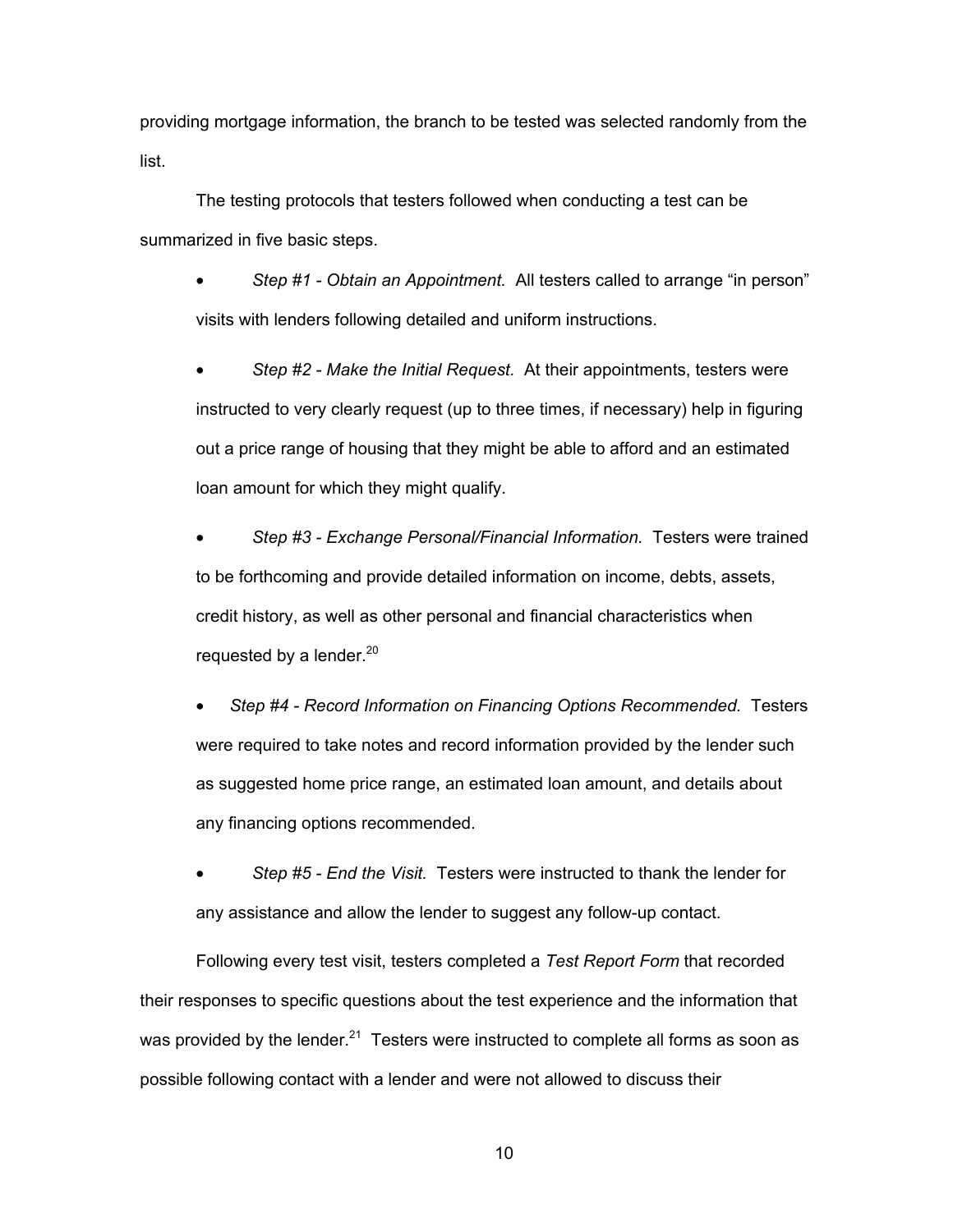experiences with their testing partner. Testers completed the forms based on their recollection of what occurred during the test and on notes taken and materials obtained during the test. $22$ 

Even at the pre-application stage, inquiries about mortgage products and terms are complicated interactions and differences in treatment can take many forms. As a result, the study gather treatment information on six major questions about the information and assistance that lending institutions provided: $^{23}$ 

1) Did testers receive the information they requested about loan amounts and house prices they could afford?

2) How much were testers told they could afford to borrow and/or buy?

3) How many specific products were discussed with the tester?

4) How much "coaching", such as offers of advice on paying down debts, downpayment assistance, or a prequalification letter, did testers receive to help them qualify for a loan?

5) Did testers receive follow-up calls from lenders?

6) Were testers encouraged to consider FHA loans as an option?

During the study design, researchers defined specific hypotheses concerning findings that would be interpreted as adverse treatment of minority testers. For the first three questions, these hypotheses are straightforward. Specifically, minorities are assumed to have experienced adverse treatment if they receive less information overall, are told that they are qualified for a smaller loan, or are told about fewer products than their white partners. The test scenario instructs testers to be persistent in requesting information on obtaining a loan, and failure to satisfy the minority tester's request is naturally interpreted as negative treatment. Similarly, being provided detailed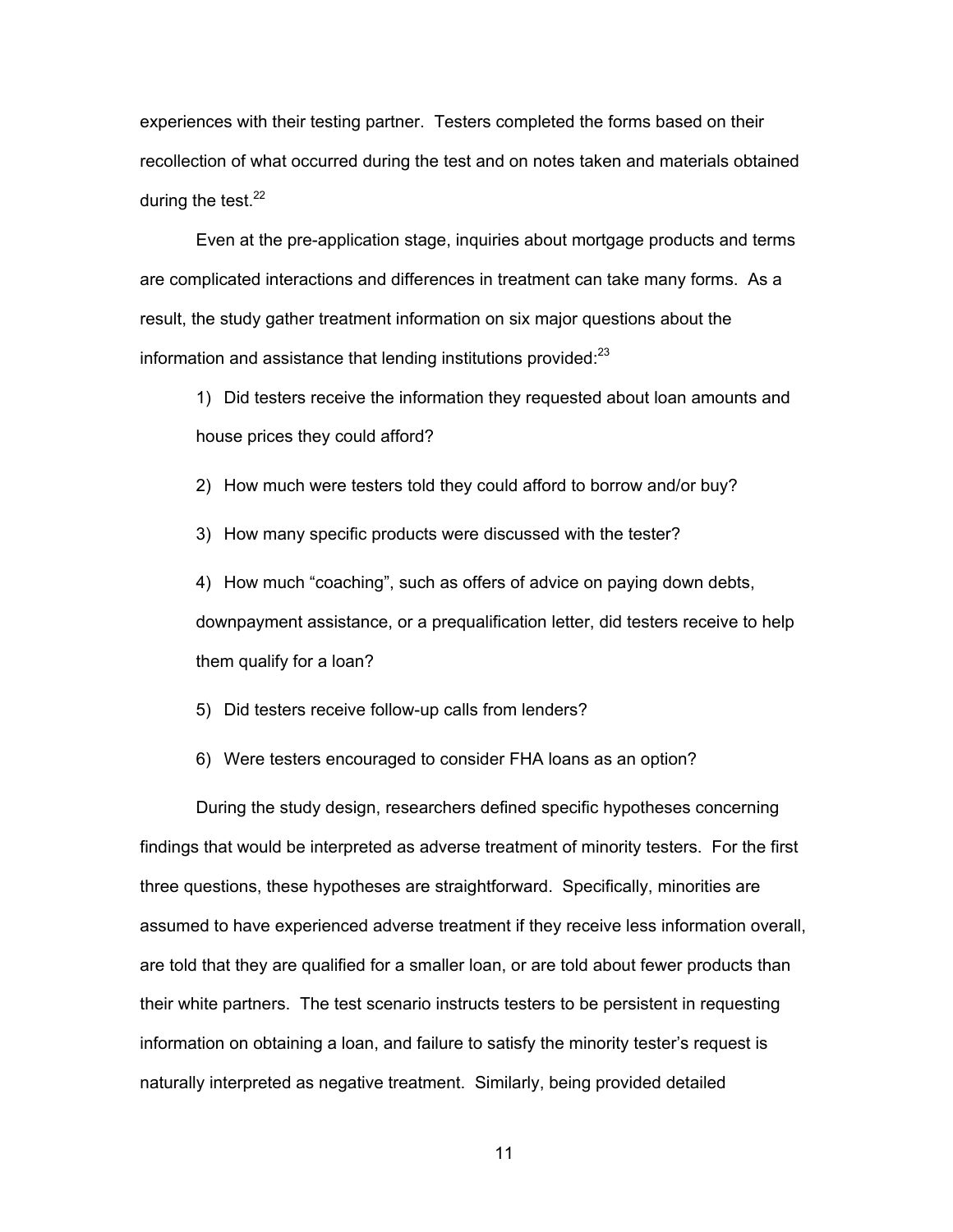information on multiple loan products or quoted a higher loan amount provides a benefit to the borrower by increasing his or her financial options.

Although some researchers have questions about what constitutes unfavorable treatment on the remaining three questions, these hypotheses reflect current thinking in the mortgage lending literature. While some forms of coaching (such as being told to pay down debt) might be interpreted negatively by minority homebuyers, the standard view in the fair lending literature is that assistance in paying down debts or obtaining a downpayment increases the likelihood of an application being approved and therefore constitutes favorable treatment (Yinger, 1996; Siskin and Cupingood, 1996). Similarly, even though excessive follow-up by a loan officer might be viewed negatively by some homebuyers, receiving follow-up contact reflects marketing effort and an eagerness to do business, and therefore is considered favorable treatment, as has been the case in every previous paired testing study. Finally, being encouraged to pursue FHA financing is viewed as negative treatment because FHA financing is substantially more expensive than conventional financing and an on-going policy question has been whether minority borrowers are disproportionately steered to FHA financing (Bradford and Shlay, 1996).  $^{24}$ 

Even if a reader is somewhat skeptical about these specific interpretations, all of the results presented below can be interpreted as differential treatment of equally qualified individuals seeking assistance and advice on obtaining a home mortgage. Given the careful pairing of testers on assigned financial characteristics and the fact that the testers approach the same lender following a common protocol, differential treatment can reasonably be attributed to the race or ethnicity of the testers. In order to be conservative, all hypothesis tests presented are conducted as two sided tests, which is consistent with imposing no assumptions concerning whether a type of treatment is favorable or unfavorable.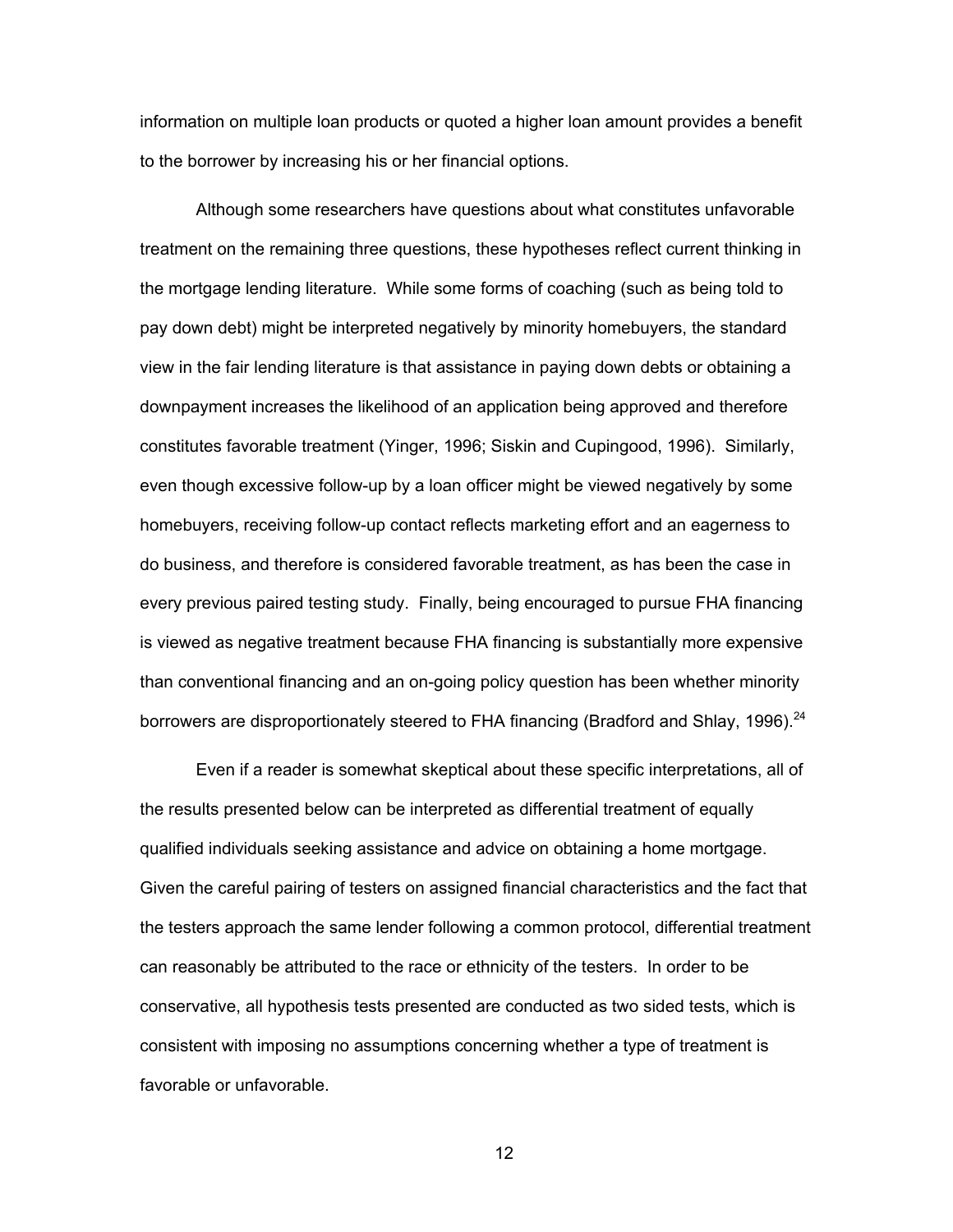#### **Statistical Analysis Methodology**

Each paired test typically generates data on a series of treatments *t* that are experienced by the majority and minority testers and recorded as  $W_{it}$  and  $M_{it}$ . Incidence measures are developed by comparing the treatment of the two testers in each test *i* and classifying the test as being majority favored, equal treatment, or minority favored. Gross majority or minority favored treatment is defined as the fraction of tests classified as majority or minority favored, respectively, and the net measure of adverse treatment is defined as gross majority favored treatment minus gross minority favored treatment. Specifically,

$$
N_{t} = \Pr[W_{it} - M_{it} > 0] - \Pr[W_{it} - M_{it} < 0]
$$
\n(1)

where the probability (*Pr*) is captured by the sample frequency and treatments are initialized so that a large value is interpreted as positive treatment. Similarly, a severity measure for a treatment is defined as the difference in the treatment experienced by the two testers or

$$
S_t = E[W_{it} - M_{it}] \tag{2}
$$

where the expected value is captured by the sample mean of the difference or a weighted mean if pooling tests across a stratified sample.

Net incidence and severity measures are often interpreted as estimates of systematic discrimination against minorities. If one assumes that white Anglos rarely experience systematic adverse treatment, then all cases of minority-favored treatment can be interpreted as random differences in treatment, unrelated to race or ethnicity. If this assumption is correct, then by subtracting cases of minority-favored treatment from the cases of white-favored treatment, the net incidence measure removes the element of random error and reflects the true incidence of discrimination against minorities. However, if the assumption is incorrect (and systematic discrimination against white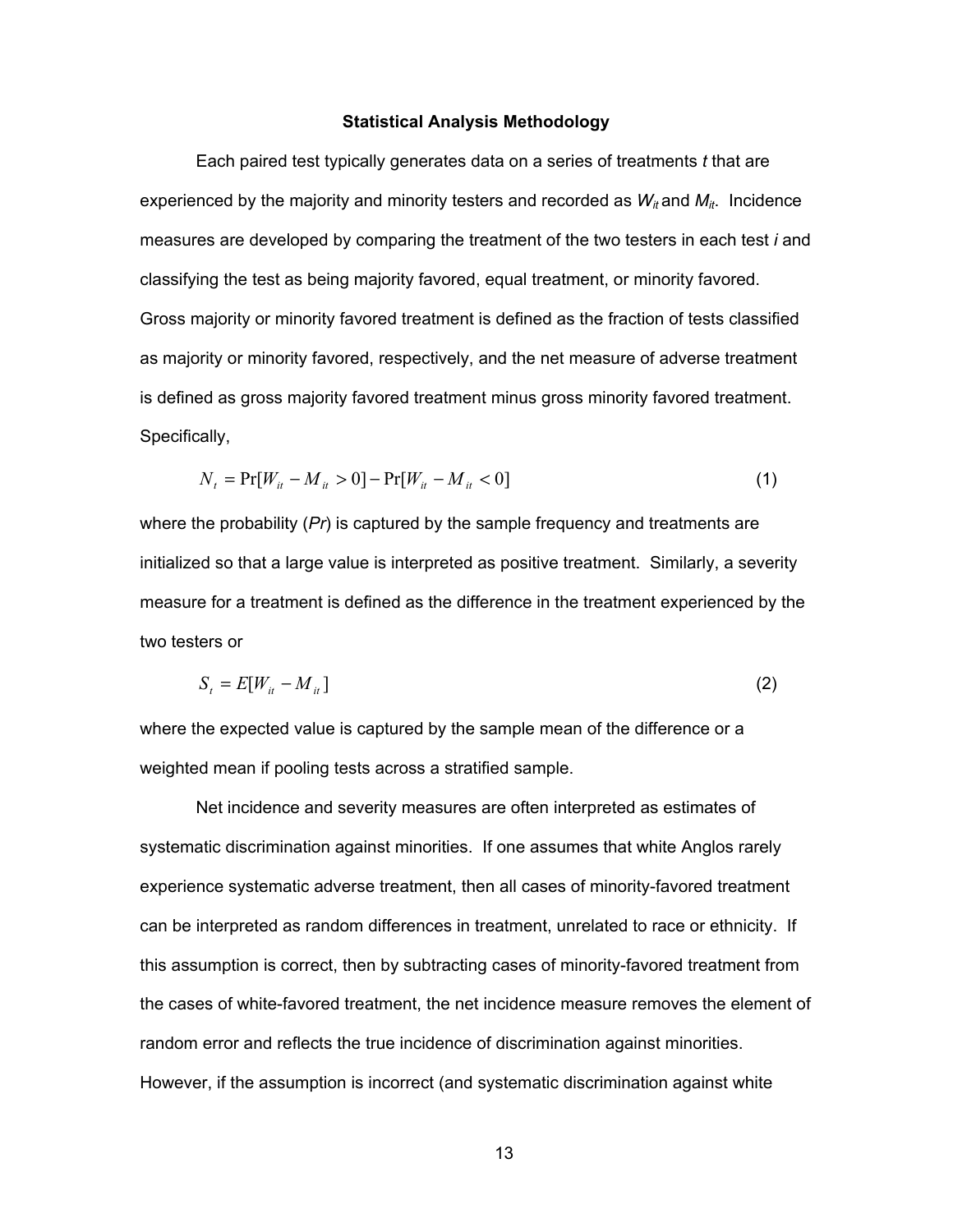Anglos does sometimes occur), then the net measure may actually understate the incidence of discrimination against minorities.<sup>25</sup>

In the analysis presented here, the gross incidence and the mean treatment experienced for continuous variables are reported by both majority and minority testers. Statistical tests for differential treatment are then conducted to determine whether the net incidence or severity arising from the differences of majority and minority treatment systematically differ from zero using a two sided test.<sup>26</sup> Even though earlier language refers to favorable or adverse treatment, the two-sided test provides a more conservative test for differential treatment, which does not rely on specific interpretations of favorable versus unfavorable treatment.

Due to small sample sizes, conventional tests based on the normal distribution or asymptotic relationships may be biased, and we follow the suggestion of Heckman and Siegelman (1993) to use Fisher's exact (permutation) tests. In the case of incidence data, the null hypothesis may be written as

$$
H_{0t}: Pr[W_{it} - M_{it} > 0 | W_{it} - M_{it} \neq 0] = 0.5
$$
\n(3)

The null hypothesis in equation (3) leads to the standard sign test, which can be formally written as

$$
\sum_{j=D_i^C}^{D_i^M} \Pr[D_i = j \mid D_i^M] \le 0.025 \tag{4}
$$

where  $D_t$  is the difference in the number of white and minority favored tests,  $D_t^{\,M}$  is the total number of tests with differential treatment of some form,  $D_t^{\, \mathsf{C}}$  is the critical statistic for a 5 percent chance of a type I error where the null hypothesis of differential treatment is rejected if  $D_t$  or  $D_t^M$  minus  $D_t$  is greater than or equal to that statistic, and

$$
Pr[D_t | D_t^M] = \frac{D_t^M! / D_t! (D_t^M - D_t)!}{2^{D_{Max}}}
$$
\n(5)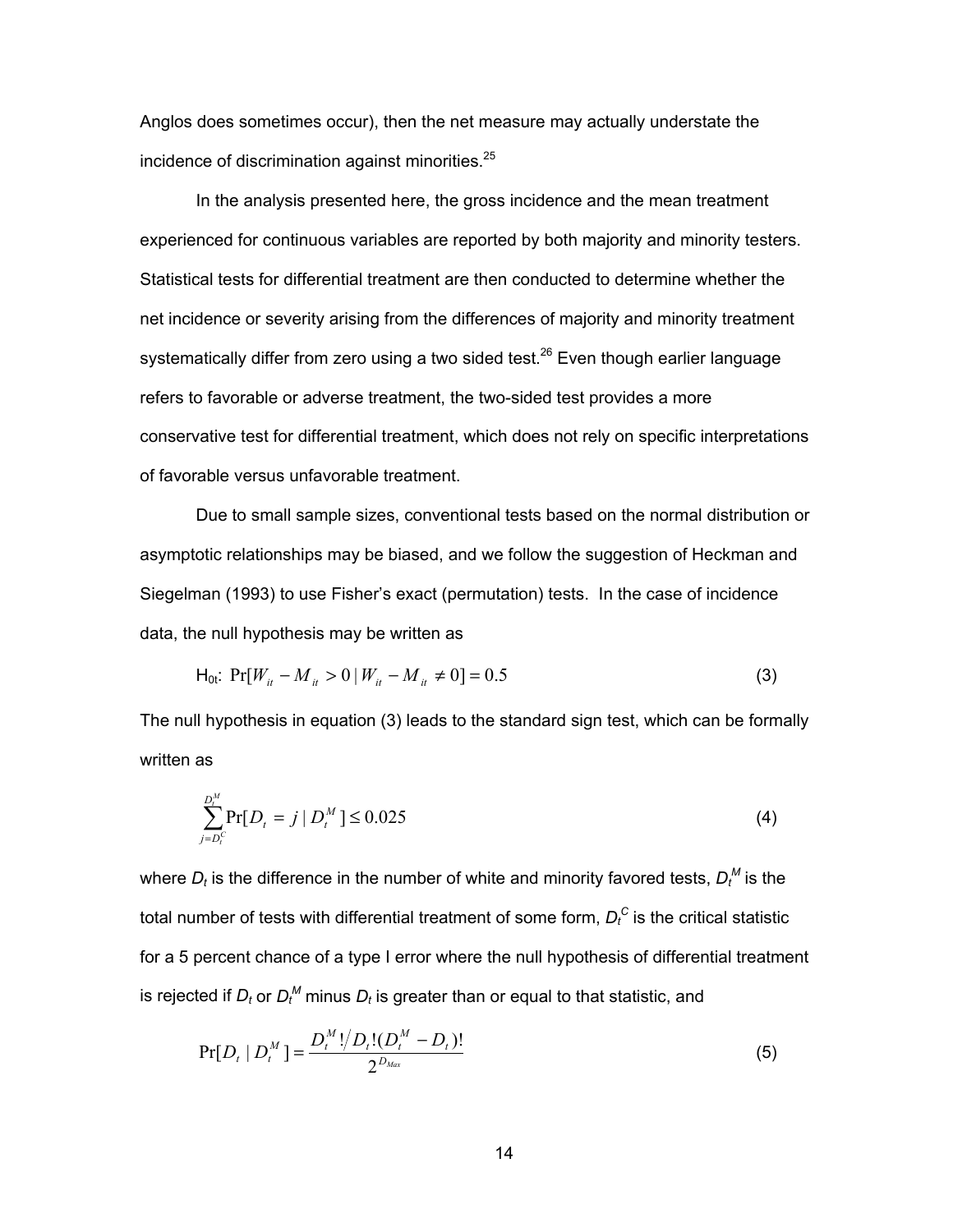which is simply the number of permutations where  $D_t$  ones are observed in  $D_t^M$  binary variables divided by the total number of permutations for  $D_t^M$  binary variables.

In the case of severity measures, the null hypothesis may be written as

$$
\mathsf{H}_{0t}: E[W_{it} - M_{it}] = 0 \tag{6}
$$

The null hypothesis in equation (6) is tested using the Wilcoxon signed rank test. As with the sign test, the Wilcoxon signed rank test is simply the application of a standard permutation test for ranks after conditioning on differential treatment. Specifically, the difference between white and minority treatment is calculated for tests where this difference is zero and absolute differences are ordered from largest to smallest in order to assign ranks. The signed rank statistic is the sum of ranks from all pairs that are consistent with differential treatment, and the critical statistic is obtained as in equation (4) by summing permutation based probabilities of observing rank sums above some threshold. See Agresti (1990) and Ramsey and Schafer (1997) for detailed presentations of the sign and Wilcoxon signed rank tests.

#### *Multiple Testing Environment*

By its nature, paired testing represents an attempt to assess a complex set of personal interactions and so typically surveys a wide variety of treatment variables. In this study, results are presented for six classes of treatment and a large number of individual variables covering four different samples of tests, two groups tested in each of two sites. This large number of tests raises the question of whether some or all of the statistically significant results presented below represent an incorrect rejection of the null hypothesis of equal treatment, a type I error.

A common approach to control for multiple tests is a Bonferroni correction where the simple version involves multiplying the likelihood of a type I error by number of hypothesis tests conducted (Shaffer, 1995). This correction is appropriate for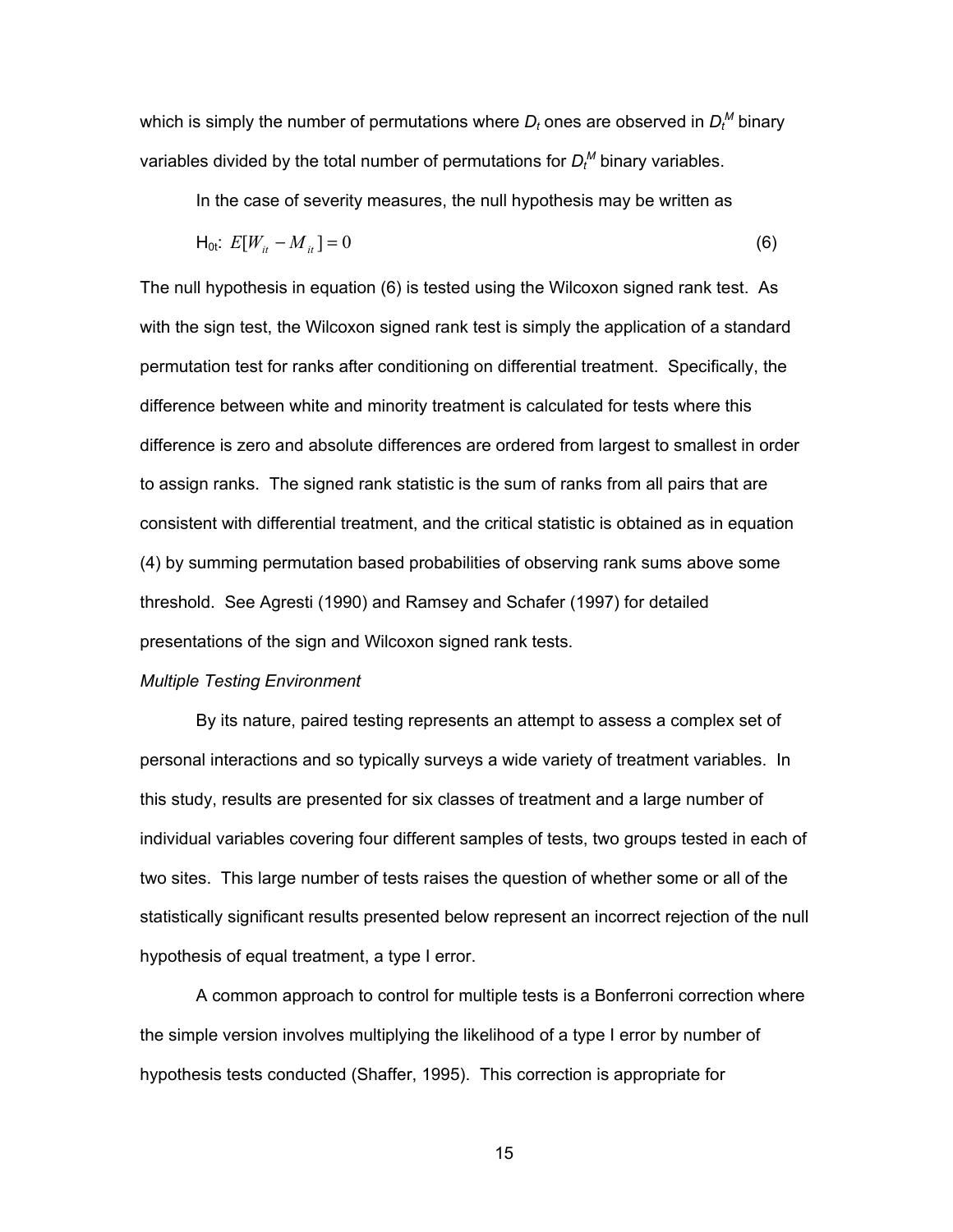considering the type I error associated with a single statistically significant finding that has been taken from a larger set of tests. In this case, however, the analysis of a sample of tests may yield multiple findings that are consistent with differential treatment by race or ethnicity. The overall pattern of differential treatment observed may have been highly unlikely to arise by chance even if individual findings are statistically insignificant after applying the Bonferroni correction.

In our opinion, the appropriate null hypothesis for differential treatment is that differential treatment was not identified on any treatment variables considered or

$$
H_{0s}: T_{1s}=0 \text{ and } T_{2s}=0 \text{ and } T_{3s}=0 \text{ and } \dots T_{Ks}=0 \tag{7}
$$

where *Tks* is the *kth* test for differential treatment that is zero when the individual null is maintained and *K* is the total number of tests conducted for a sample *s*. Under the null hypothesis, *Tks* is a binary variable (Bernoulli) that takes the value one with a probability of 0.05, the likelihood of a type I error. The *K* hypotheses form a multinomial variable, and the cumulative probability distribution of the multinomial distribution can be used to calculate the likelihood of rejecting the null of equal treatment in the sample.<sup>27</sup> Specifically,

$$
\sum_{t=0}^{T_s^C} \Pr\bigg[\sum_{k=1}^K T_k = t\bigg] > 0.95\tag{8}
$$

where  $\textcolor{black}{T_s^{\:c}}$  is the number of individual findings of differential treatment necessary to reject the null with a type I error rate of 0.05, and

$$
Pr[t] = \frac{K!}{t!(K-t)!} (0.05)^{t} (0.95)^{K-t}
$$
\n(9)

Of course, a full set of hypothesis tests are conducted for four samples of tests, two groups in each of two sites. In this case, a Bonferroni correction is completely appropriate since a finding of differential treatment for one group in either site will be highlighted as evidence that either race or ethnicity affects the process of mortgage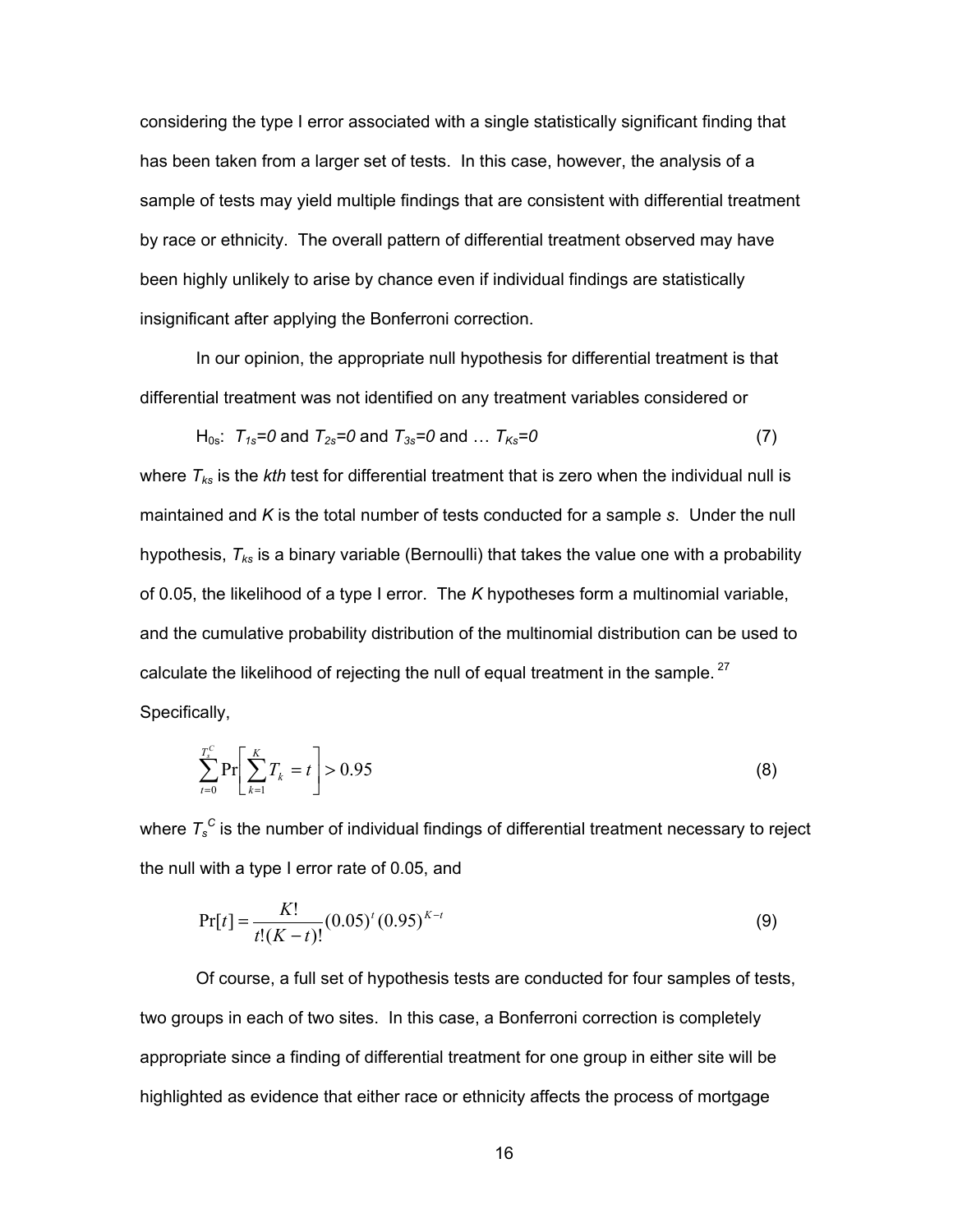lending in that market regardless of the findings for the other group or in the other market. Since these four samples are independent, the simple Bonferroni correction can be applied where the likelihood of a type I error for each sample is multiplied by four (Shaffer, 1995), and the 0.95 in equation (8) must be replaced with 0.9875.

In order to focus on a more parsimonious set of tests, the paper examines the six overall forms of treatment: provision of information, loan amount, number of products, coaching, recommendation of FHA, and follow-up contact. Due to the presentation of both incidence and severity measures, two tests were conducted for many of these treatments, and in order to be conservative we only count a treatment as a finding of differential treatment when equal treatment was rejected with no more than a 0.05 type I error rate for both the severity and the incidence measure. The resulting likelihood of rejecting one or more, two or more, three or more, or four or more of the six hypotheses under the null hypothesis is 0.2649, 0.0328, 0.0022, and 0.0001. After applying the Bonferroni correction, we conclude that a significant finding of differential treatment for three and four of the six null hypotheses for a given sample of tests allows us to reject the null of no differential treatment with a 0.01 and a 0.0005 type I error rate, respectively.

#### *Tester Heterogeneity*

Any paired testing effort involves taking a naturally heterogenous group of people (testers) and training them to follow a common protocol and act in very similar ways during their test visits. Insufficient training or supervision, or a vague protocol may allow individual testers to behave differently during their visits, potentially creating differences in treatment that are unrelated to race. Heckman and Siegelman (1993) examined the tester pairs used in an employment discrimination study by the Urban Institute. For one of the four samples, Heckman and Siegelman rejected the null hypothesis of equal differential treatment across tester pairs suggesting that tester identity influences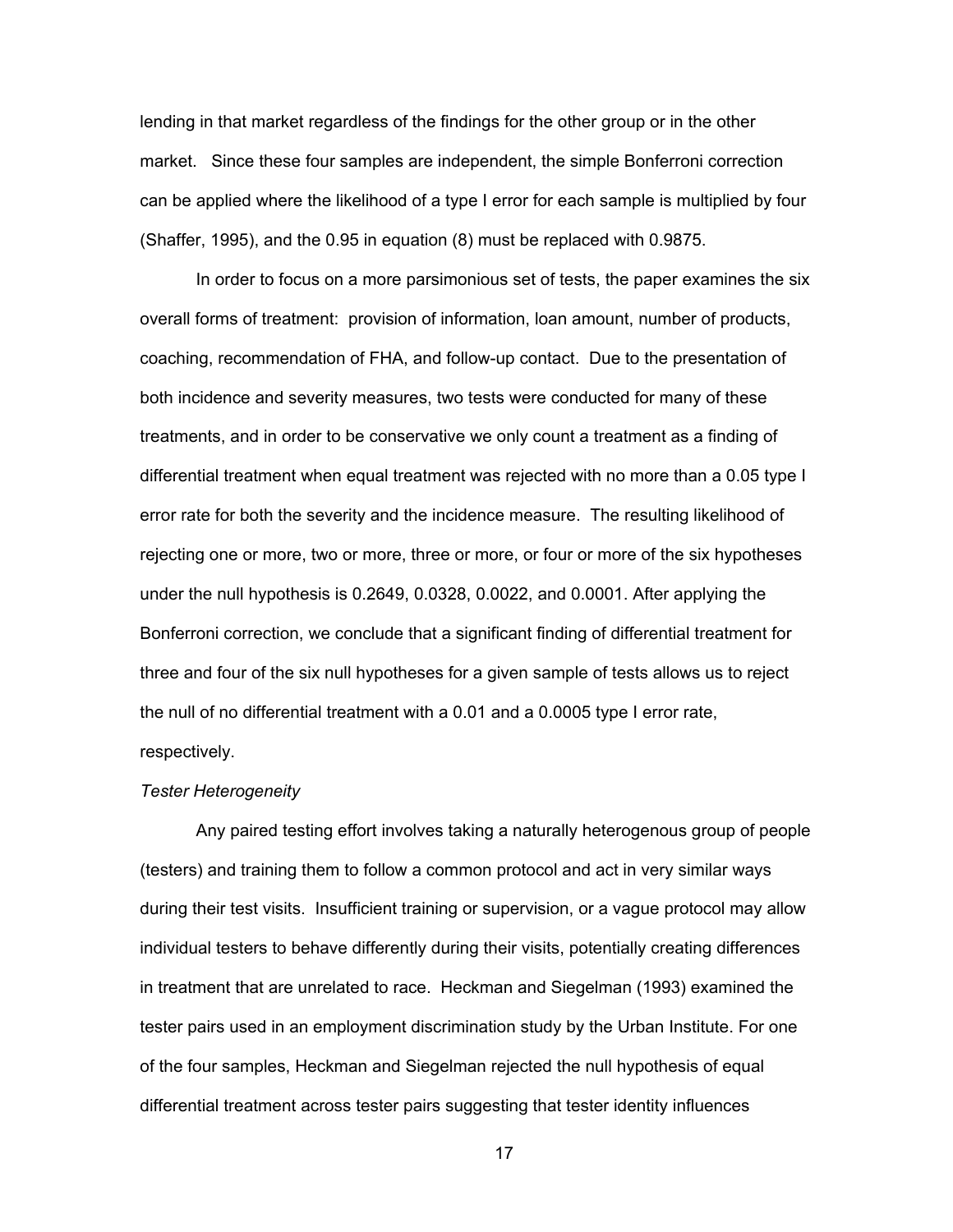treatment.<sup>28</sup> Alternatively, Turner, Ross, Galster, and Yinger (2002) examined the effect of actual tester attributes, such as education and income, $^{29}$  on differential treatment and found that these attributes influenced treatment even though this information was not directly available to the real estate agent. They also found, however, that controlling for these differences had little effect on or in some cases even increased the estimated incidence of adverse treatment.

This paper assesses tester heterogeneity following a method similar to Heckman and Siegelman (1993) where contingency tables were created to test whether treatment differed systematically across tester pairs. Unlike Heckman, however, this study used a relatively large number of testers, Chicago tests used between 9 and 12 testers for each group and the Los Angeles tests used between 6 and  $7<sup>30</sup>$  and the testers were not paired sometimes conducting tests with multiple partners. Therefore, contingency tables are created that describe the pattern of treatment outcomes for individual testers, and for each sample twelve tables are created representing the pattern of treatment for majority and minority testers for each of the six overall treatments. $31$ 

In order to limit the problems associated with empty and near-empty cells, all testers who conducted only one or two tests are dropped from the sample, and the treatment variables considered are constructed to have only two possible outcomes (1/0) for each tester. The resulting contingency tables are *2xJ* where *J* is the total number of testers of a given race or ethnicity in a sample of tests. The detailed variable construction is described prior to presenting the results of the heterogeneity tests. In spite of these provisions, many cells have small sizes, and a Fisher's exact test is used to test for table homogeneity. The specific test used here is a test for homogeneity across the rows of the table, which is typically conducted using a Chi-square test with larger cell populations, and the distribution of permutations is described by the multiple hypergeometric distribution, see Agresti (1990).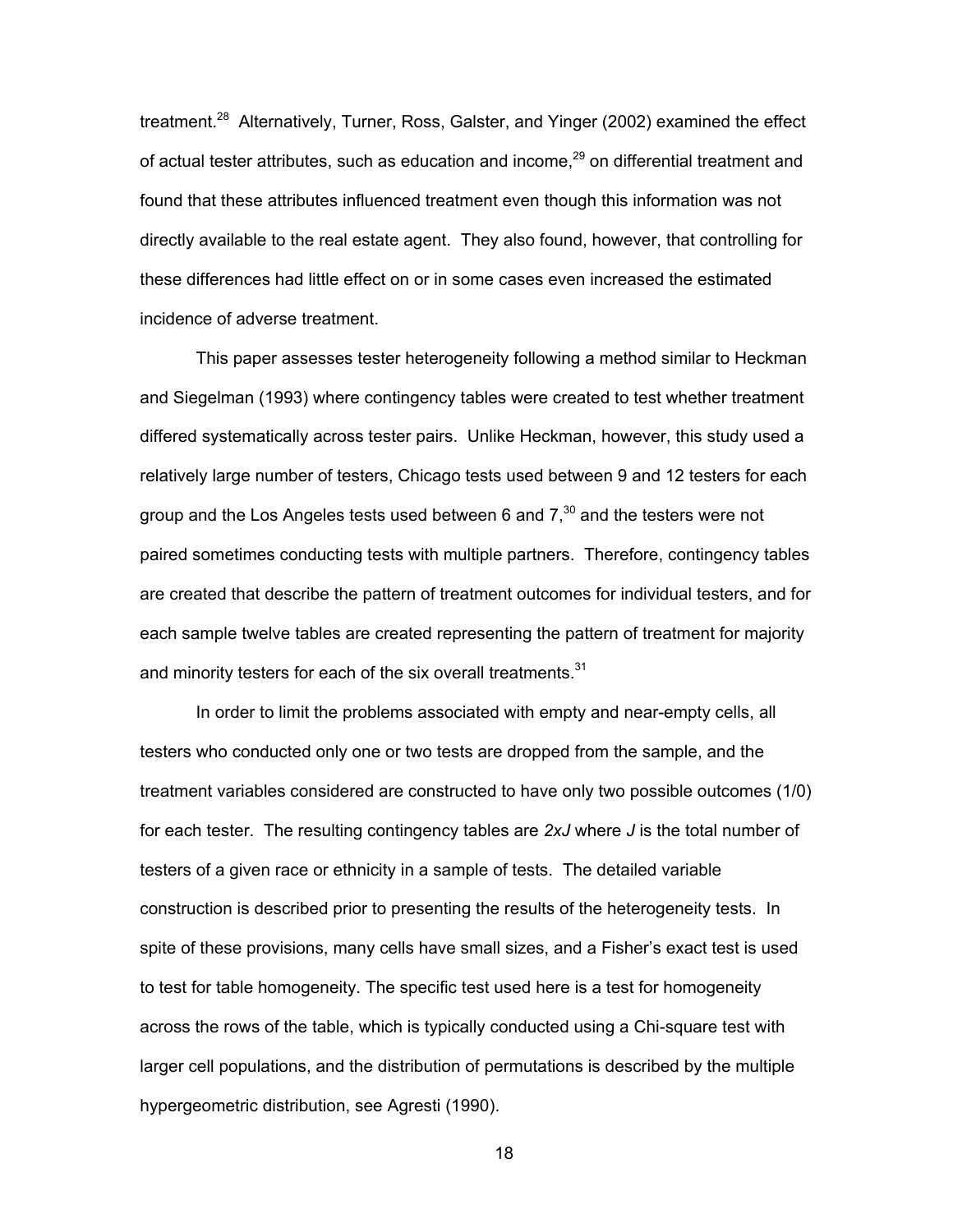The specific null hypothesis tested is

H<sub>0</sub>: 
$$
Pr[W_{i,t} | j, s] = Pr[W_{it} | s]
$$
 and  $Pr[M_{i,t} | j, s] = Pr[M_{it} | s]$  (10)

for all testers *j* and all treatment variables *t*. Specifically, the hypotheses that treatment probabilities are the same for all majority or for all minority testers in a sample is tested via the group and treatment specific homogeneity tests, and the application of this test to both majority and minority testers for six treatment variables gives rise to the twelve tables referred to above.

Accordingly, a multinomial distribution of 12 Bernoulli variables is used to calculate the likelihood of observing a specific number of heterogeneity findings or more for any sample of tests under the null hypothesis of homogeneous testers, see equations (8) and (9). The resulting likelihood of a type I error is then multiplied by four due to the four samples considered in order to obtain a significance level. In order to be aggressive in identifying heterogeneity (conservative in interpreting the core findings), multiple significance level thresholds are examined, and a pool of testers are presumed heterogenous if the overall null hypothesis of homogeneity can be rejected based on the number of individual hypothesis test rejection for any of following the significance thresholds: 0.10, 0.05, 0.01, 0.005, or 0.001.

#### *Multivariate Analysis*

While the test scenario was the same for all tests, the lenders visited exhibited considerable heterogeneity. This section describes our attempts to examine how differential treatment varied across lenders. In order to increase the efficiency of estimates, we restrict the treatment of majority testers to be the same in the same site *m* regardless of the minority group involved in testing, i.e. the specific sample *s*. We also start with a linear model for all treatments whether the underlying variable is discrete, ordinal, or continuous. Specifically,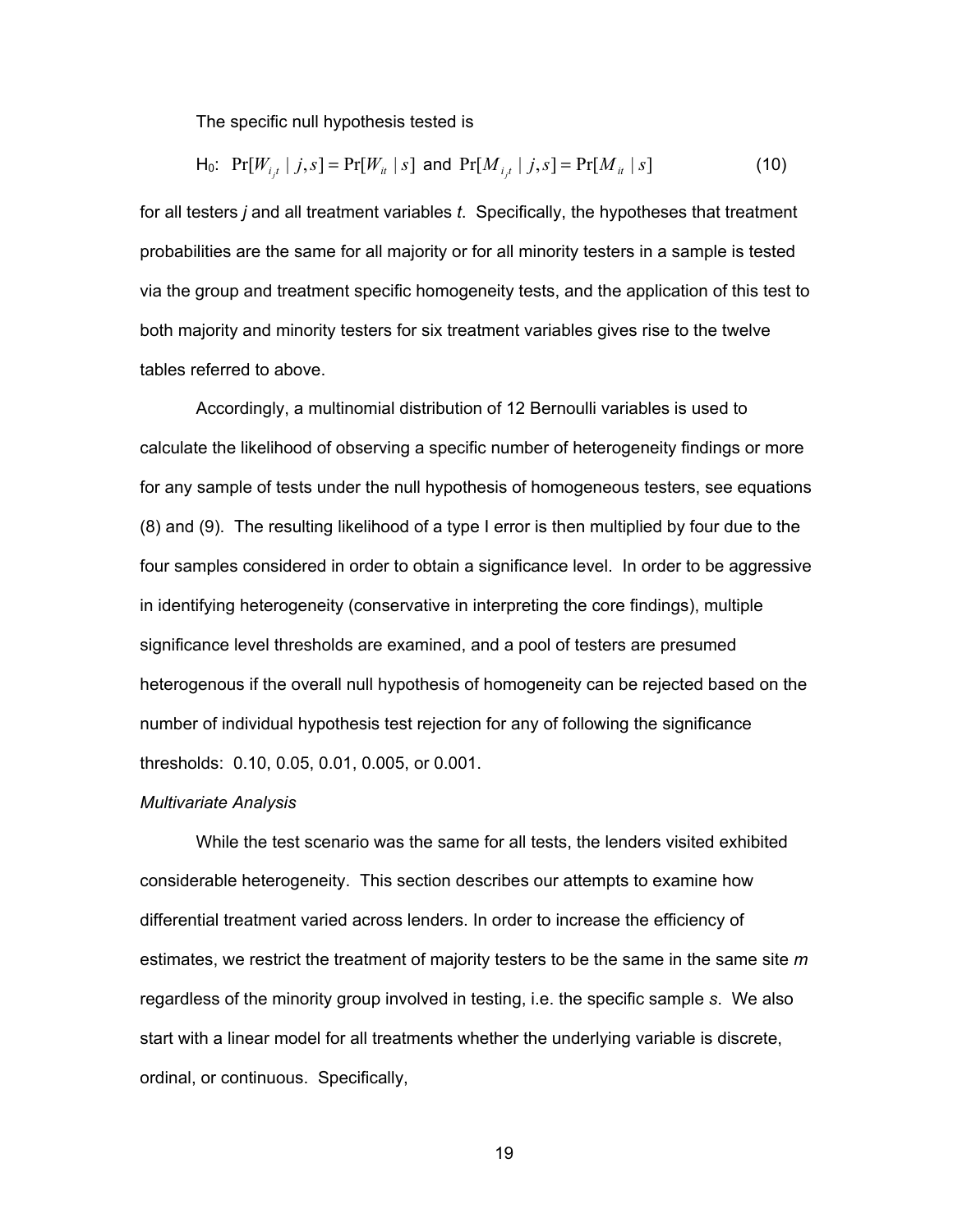$$
W_{itsm} = \alpha_{Wtm} X_{Wism} + \beta_{Wtm} Z_{ism} + \xi_{j_{Ws}sm} + \delta_{itsm} + \varepsilon_{Witsm}
$$
(11)

where  $X_{Wism}$  represent test attributes that are unique to the majority tester's visit, such as the race of the agent encountered; *Zism* represents attributes of test *i* in sample *s* in site *m* that are invariant across visits, primarily attributes of the lender visited; <sup>α</sup>*Wtm* and β*Wtm* describe the relationship between visit and test attributes and the treatment of the majority tester on treatment variable *t*, which vary only across sites; δ*itsm* represents a test fixed effect; ξ*jsm* is the fixed effect associated with tester *j*, and ε*Witsm* captures random events that arose during a tester's visit. Similarly, minority treatment is modeled as

$$
M_{\text{itsm}} = \alpha_{\text{Mtsm}} X_{\text{Mism}} + \beta_{\text{Mtsm}} Z_{\text{ism}} + \xi_{\text{j}_\text{Ms}} + \delta_{\text{itsm}} + \varepsilon_{\text{Mitsm}} \tag{12}
$$

where the key difference between equations (11) and (12) is that the parameters  $\alpha$  and  $\beta$ are indexed by the minority group tested and the tester *j* is identified as the minority tester for test *i* in equation (12).

Tester fixed effects are eliminated by mean differencing equations (11) and (12) by the identity of the majority or minority tester, respectively. This model is estimated using Ordinary Least Squares (OLS). MacKinnon and White (1985) show, however, that the traditional heteroskedasticity consistent covariance matrix estimator may provide seriously biased standard error estimates in small samples. Horowitz (2000) raises similar concerns about pairwise bootstrap estimation in small samples. Mammen (1993) and Flachaire (1999, In Press) all suggest either applying the *HC<sub>2</sub>* or *HC<sub>3</sub>* correction to the traditional pairwise bootstrap and/or shifting to a wild bootstrap procedure.

Accordingly, consistent standard errors and F-statistics are generated using a wild bootstrap with the  $HC_2$  correction.<sup>32</sup> Specifically, 10,000 bootstrap samples are generated using the following specification for the dependent variable in each bootstrap sample *b*: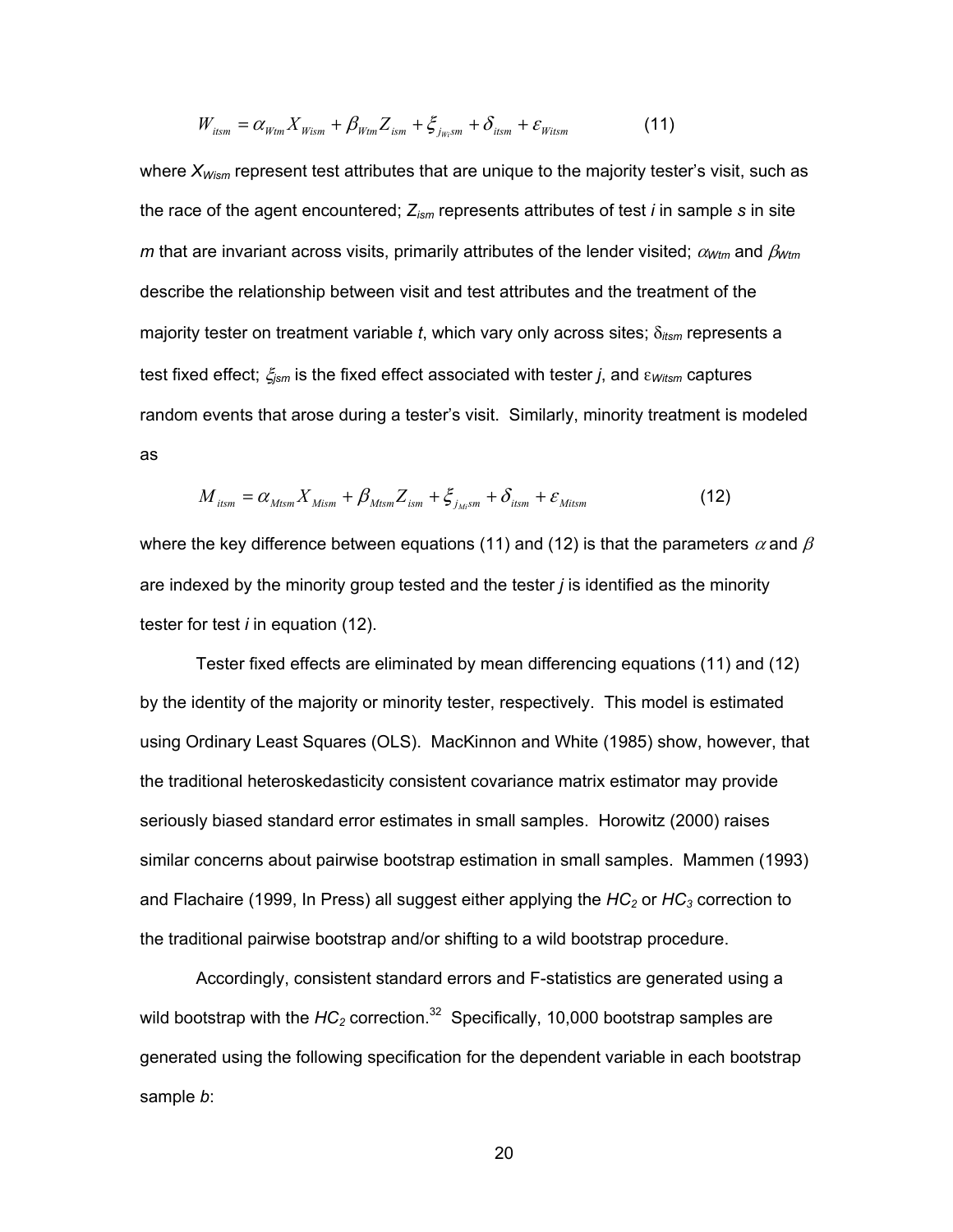$$
\widetilde{Y}_{itsmb} = \hat{Y}_{itsmb} + \varpi_{itsmb} \left( \hat{\varepsilon}_{itsmb} / \left( 1 - h_{tsm} \right)^{0.5} \right) \tag{13}
$$

where *i* is a randomly chosen observation from the sample  $\bm{s}$  in site  $\bm{m},\;\hat{Y}_{_{ltsm}}$  is the predicted value of  $(W_{ltsm} - M_{ltsm})$  based on the OLS estimates obtained from mean differenced versions of equations (11) and (12),  $\bar{w}_{itsmb}$  is a random normal variable with mean zero and variance one drawn separately for each treatment, observation, and bootstrap sample.  $\hat{\varepsilon}_{\text{tsm}}$  is the predicted residual or the difference between

$$
(W_{ltsm} - M_{ltsm})
$$
 and  $\hat{Y}_{ltsm}$ , and  

$$
h_{lsm} = X_{lsm} (X_m^{\dagger} X_m)^{-1} X_{lsm}^{\dagger}
$$
 with  $X_m = [(X_{Wism} - X_{Mism}), X_{Mism}, Z_{ism}]$  (14)

which is often referred to as the leverage of the observation. Formally, one minus 
$$
h_{\text{lsm}}
$$
 is the variance of the predicted residual for observation *i*.

An additional analysis is conducted to mitigate the impact of test fixed effects. Specifically, majority and minority mean differenced equations are differenced to yield

$$
\overline{W}_{itsm} - \overline{M}_{itsm} = \alpha_{Wtm} (\overline{X}_{Wism} - \overline{X}_{Mism}) + (\alpha_{Wtm} - \alpha_{Mtsm}) \overline{X}_{Mism} +
$$
  

$$
(\beta_{Wtm} - \beta_{Mtsm}) \overline{Z}_{ism} + (\overline{\delta}_{itsm}^W - \overline{\delta}_{sism}^M) + (\overline{\epsilon}_{Witsm} - \overline{\epsilon}_{Mitsm})
$$
\n(15)

where the bar above a variable indicates a tester mean differenced variable and the superscipt on the mean differenced test fixed effect indicates whether the effect was mean differenced based on the white or minority tester identity. This differencing does not completely eliminate the influence of test fixed effects. Specifically,

$$
(\overline{\delta}_{itsm}^{W} - \overline{\delta}_{itsm}^{M}) = Mean_{i|j=j_{W_i}} [\delta_{itsm}] - Mean_{i|j=j_{M_i}} [\delta_{itsm}]
$$
\n(16)

Nonetheless, there are a number of reasons to believe that any bias arising from test unobservables will be mitigated by the use of equation (15). First, since pairs of testers are assigned to randomly selected advertisements, the mean test effects in equation (16) should limit to zero as the number of tests conducted by each tester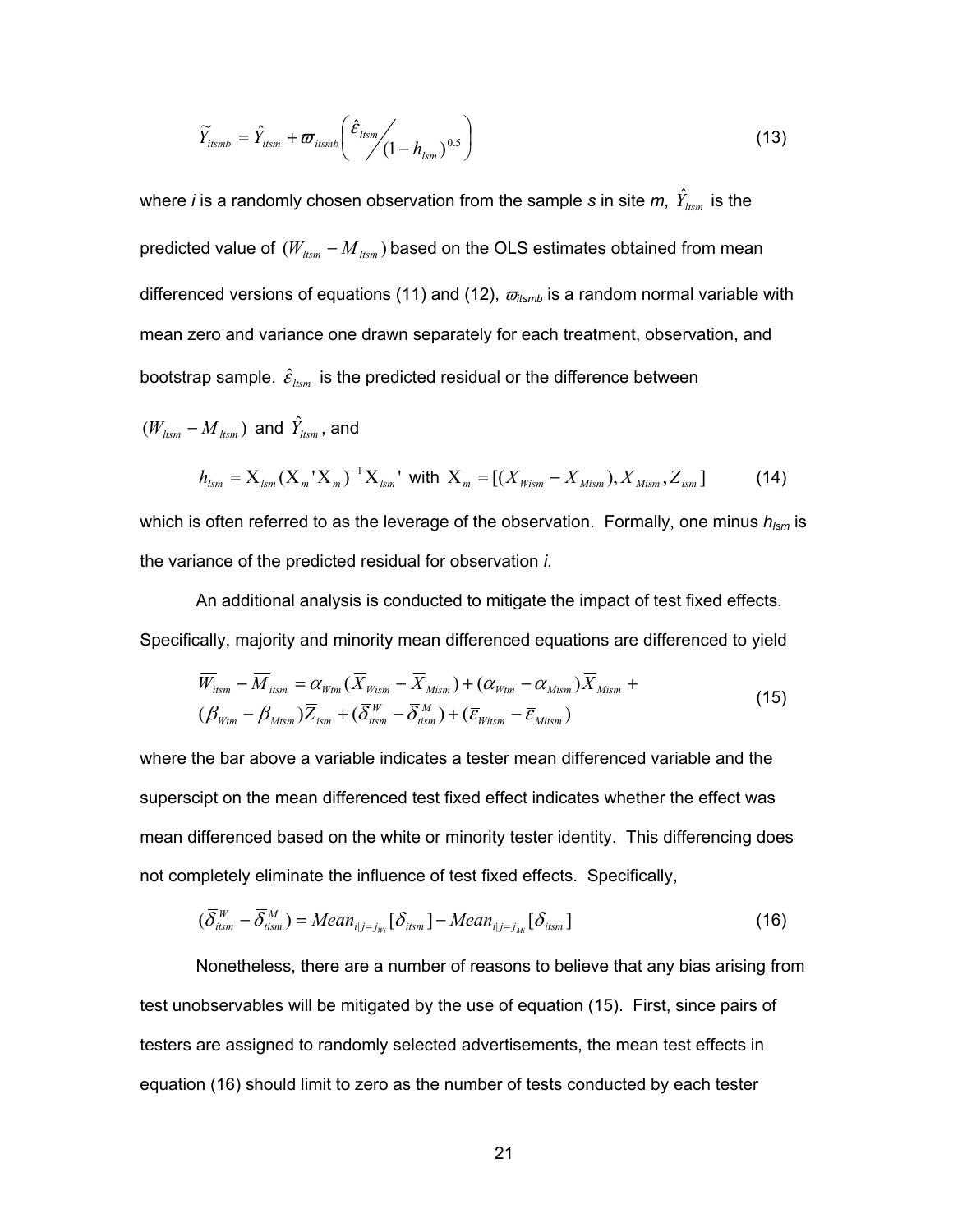increases. The average number of tests per tester is about seven and ten in Chicago and Los Angeles, respectively. Second, equation (16) equals zero if majority and minority testers are always paired with the same teammate. Even though this project did not use fixed pairs of testers, testers were often assigned to the same partner due to schedules, matching on age and gender, and habit, which should further reduce the influence of test fixed effects in equation (15).

Before concluding this section, we believe that it is important to discuss our choice of the linear model over non-linear maximum likelihood estimators like the logit, probit or ordered probit. The linear model offers two important advantages. First, the model allows for a simple approach for eliminating test fixed effects that is consistent across all dependent variables considered in our analysis. Second, our bootstrap estimating procedure is both supported by existing research on the linear model and facilitated by the computational advantages of that model. On the other hand, the consistency advantage typically offered by non-linear models is lost in the context of both the small sample size and the potentially complex error structure in our data.

#### **Empirical Results**

The first three treatment variables considered refer directly to the information requested in the testing protocols, and the results are shown in Table 3. The table presents both incidence indicators that represent the frequency with which the white or majority tester is favored over their minority partner or visa versa, as well as severity indicators that present the average experience of both the white and minority tester. The significance tests for whether these frequencies or averages differ between the white and minority tester are recorded in the minority favored column as # for significance at the 10% level, \* for significance at the 5% level and \*\* for significance at the 1% level or better. This discussion focuses primarily on findings significant at the 5% level or better.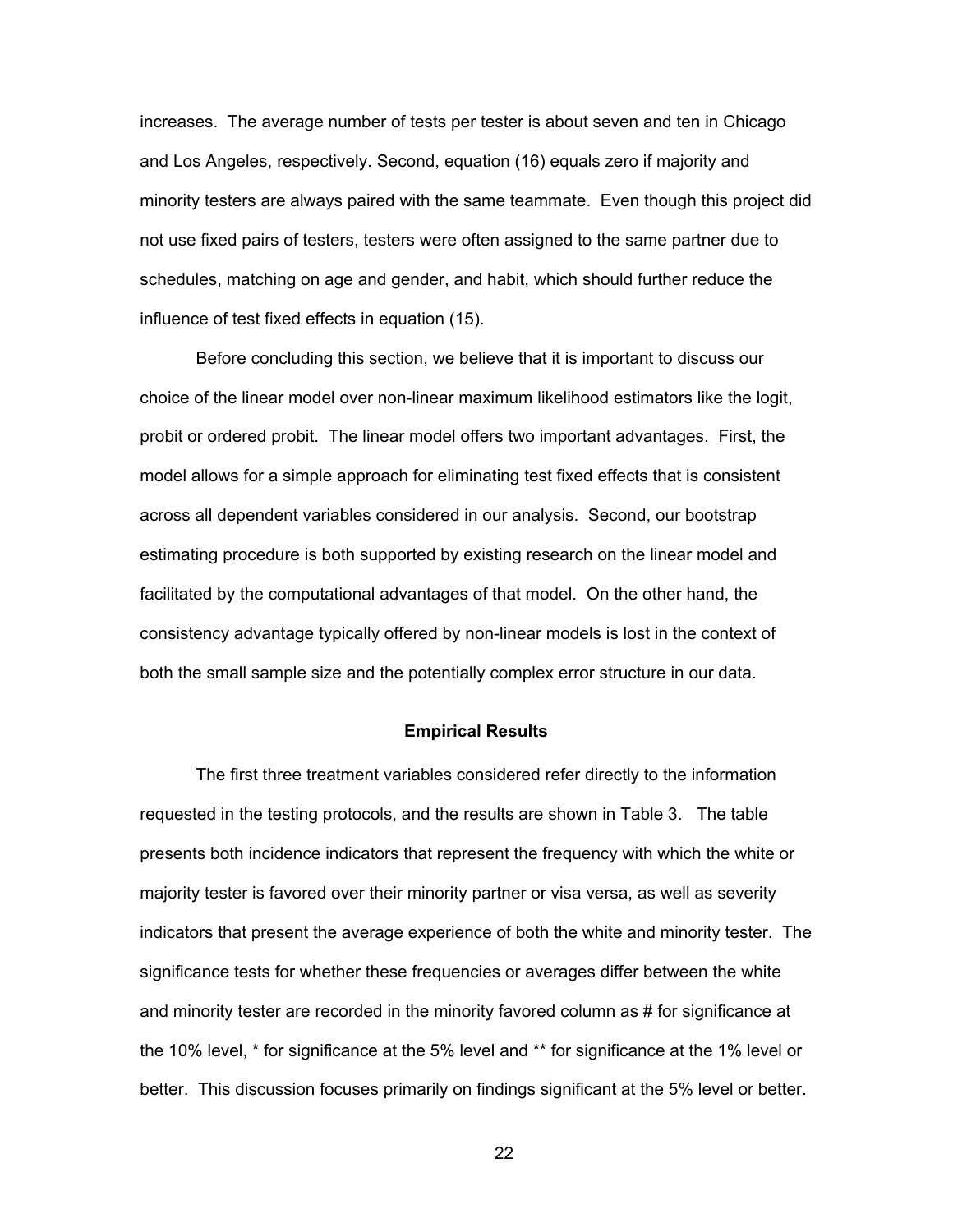The results for whether testers received the information that they requested are shown in the first five rows under incidence indicators. These contain the frequency of white or minority favored tests for whether the tester was provided with a loan amount, a house price, specific product options, or exchanged financial details with the loan officers, as well as an index (0-4) that is based on the four treatment variables. The index scores a tester's treatment as lowest possible treatment if no house price or loan amount is provided reflecting the design of the testing scenario where the tester repeatedly requested a loan amount or house price that would be affordable. The next lowest score arises if only a loan amount and/or house price is provided, and higher scores reflect the provision of additional information on products or the exchange of additional financial details.<sup>33</sup> Focusing on row 5, significant differences in treatment based on the information provided index are found for black-white tests in Chicago and Hispanic-Anglo tests in Los Angeles with 16 and 13 percentage point differences between white and minority favored treatment, respectively. The row that follows shows samples sizes for each minority group tested in each site.

The next four rows contain the incidence of differential treatment on the loan amount or house price provided to the tester, as well as sample sizes for these comparisons. A test is considered white-favored if the white tester was provided an estimated loan amount or house price that is five percent above the value provided to the minority tester, and similarly minority-favored tests arise when the value provided to the white tester is five percent below the minority tester's value. Significant differences are found for both loan amount and house price for Hispanic-Anglo tests in Chicago with 31 and 35 percentage point differences, respectively. Severity tests are also significant for this same set of tests, and the differences in values quoted white and Hispanic testers are \$16,600 for loan amount and \$16,100 for house price. Note that the sample sizes are smaller than in the information provided rows because comparisons were only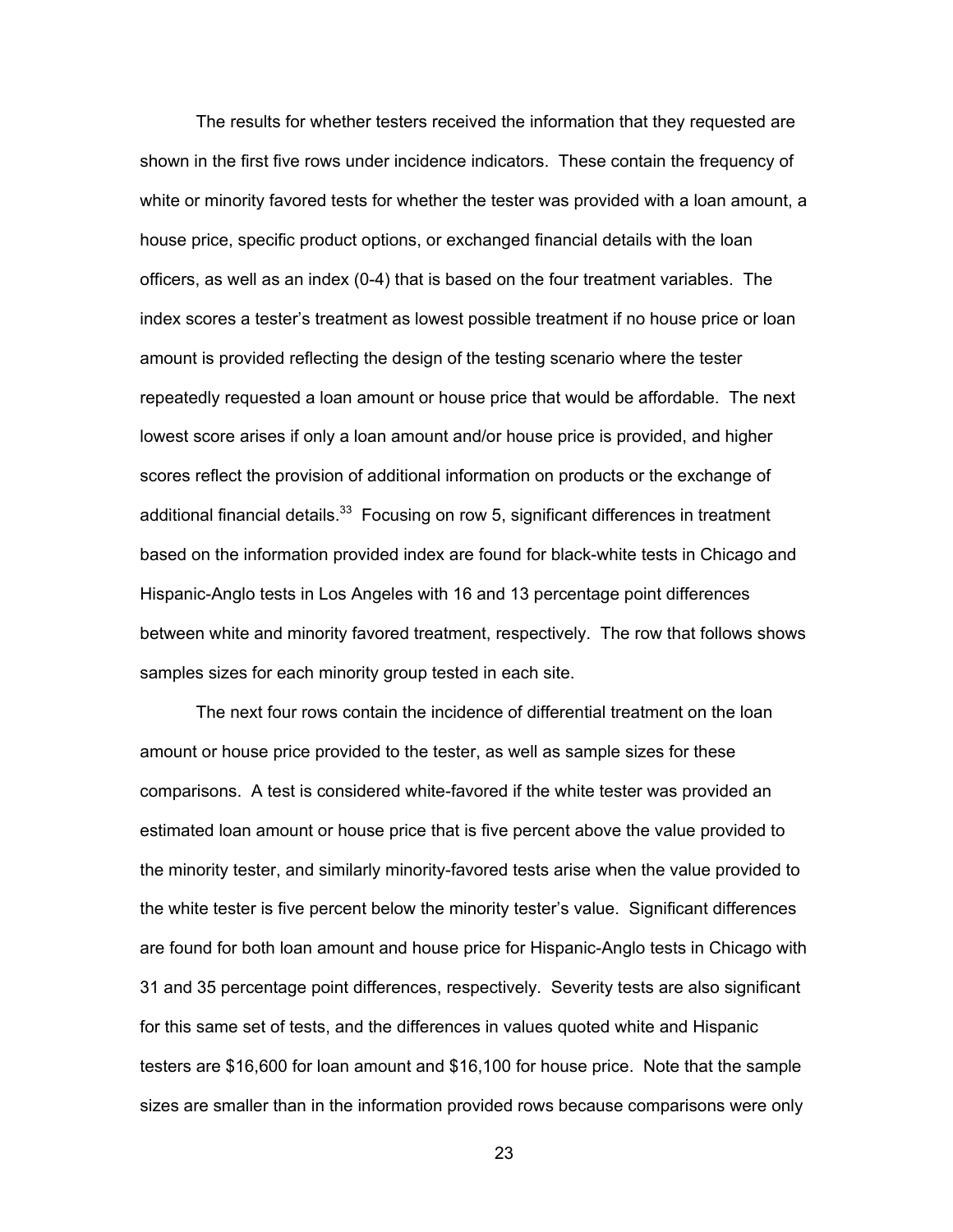made if both testers received a loan amount or house price based on the testers' financial characteristics.<sup>34</sup>

The final treatment variable considered in this table is the provision of information on specific loan products. Specifically, the incidence indicator captures whether the white or minority tester was provided information on more products than his or her partner, and the severity indicator compares the number of products discussed with each tester. For the incidence measure, significant differences of 24 percentage points are found for black-white and Hispanic-Anglo tests in Chicago. For the severity measures, significant differences are found for black-white tests in Chicago and for Hispanic-Anglo tests in both Los Angeles and Chicago with differences between 0.3 and 0.4 products shown on average. Note that the definition for whether a product is discussed is fairly rigid, requiring that the product be considered with reference to the individual's own financial details. Naturally, products cannot be discussed at this level of detail unless financial details are exchanged. Therefore, tests are only considered if both testers exchanged financial details; to do otherwise would double count differential treatment that was found in the received information variables.

The first seven rows of table 4 (under incidence indicators) contains the results for the six coaching variables considered: discussions on paying down debts, discussions on debt consolidation, downpayment assistance, seller assistance, prequalification letter, and offer of a homebuying seminar; as well as an indicator for whether the white or minority tester received coaching on a larger number of items than his or her partner. Focusing on the final row (more coaching), significant differences of 25, 21, and 24 percentage points were found for Hispanic-Anglo and black-white tests in Chicago, and black-white tests in Los Angeles, respectively. The provision of downpayment assistance appears central to this finding for all three sites while prequalification and seller assistance may play some role for tests in Chicago. The severity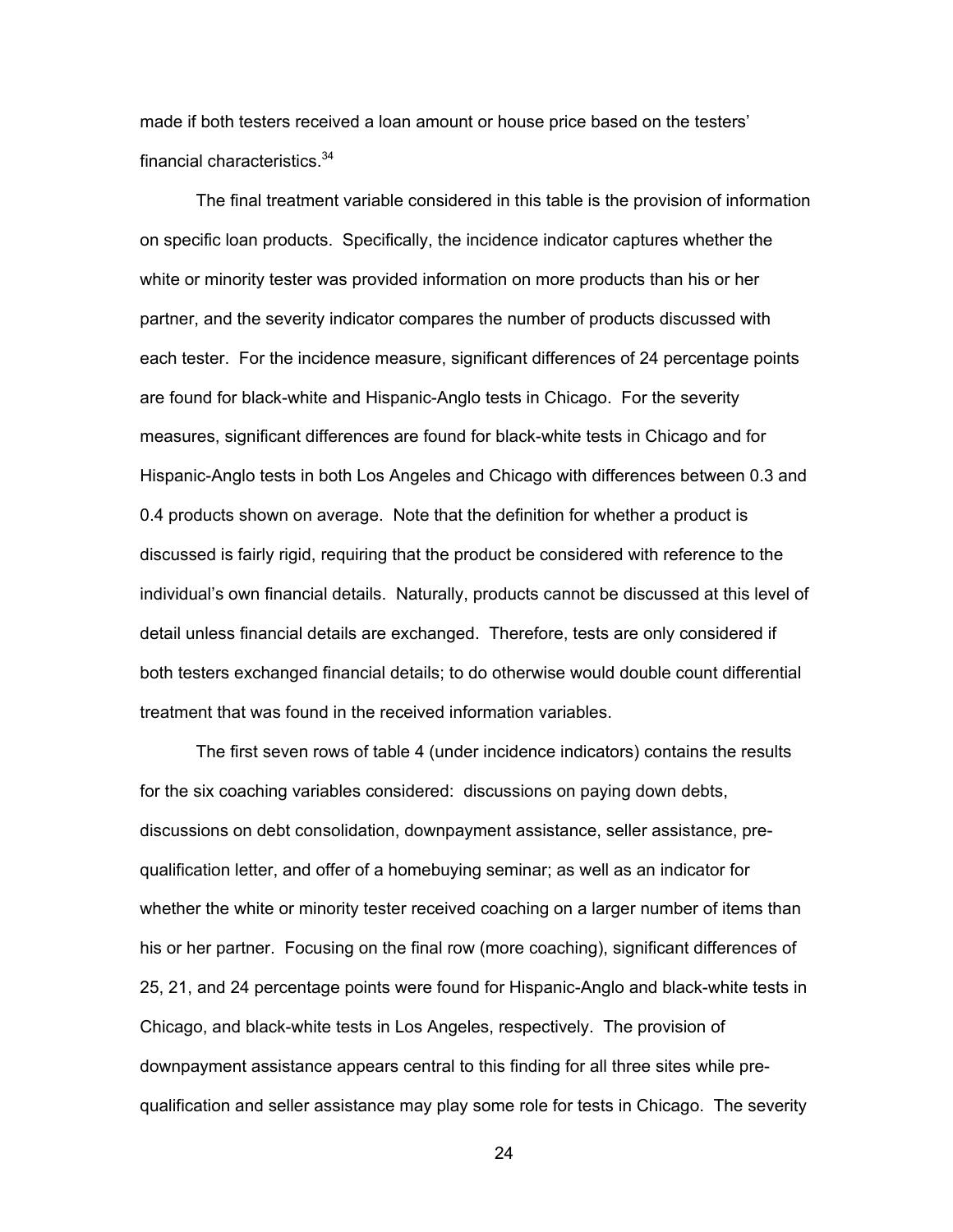indicators are also statistically significant for these three sets of tests, and the differences in coaching fell between 0.3 and 0.5 types of coaching being provided.

Table 4 also presents the results for whether testers received follow-up contact and whether FHA was encouraged or discouraged. The incidence measure for follow-up captures whether one tester received at least one follow-up contact while his or her partner did not, and the severity measure compares the average number contacts received by white and minority testers. $35$  Significant differences in follow-up contact are found only for black-white tests in Chicago where incidence differences are 11 percentage points and severity differences are 0.2 contacts. No significance differences in treatment are found for the FHA variables.

# *Statistical Significance with Multiple Tests*

The pattern of findings above are summarized in Table 5, which shows the significance level for estimated differential treatment for each of the six broad treatment categories with the levels for specific variables listed in the order presented in Tables 3 and 4. At the bottom of the table, the number of findings at the 0.05 significance level is summarized for each sample where findings are not counted if any variables for a given treatment category are not statistically significant. In Chicago, Significant differential treatment is observed for three and four of the treatment categories for Anglo-Hispanic and black-white tests, respectively, leading to a rejection of the null of equal treatment with only a 0.01 and 0.001 chance of type I error. Differential treatment is rejected for only one of the six treatments for both samples in Los Angeles, and the overall pattern of treatment in Los Angeles is consistent with the null hypothesis of equal treatment of majority and minority testers.

The reader should also note that all findings of differential treatment in Chicago are in the direction that had an a priori interpretion as differential treatment of minority borrowers. Hispanics were quoted lower loan amounts, provided less information on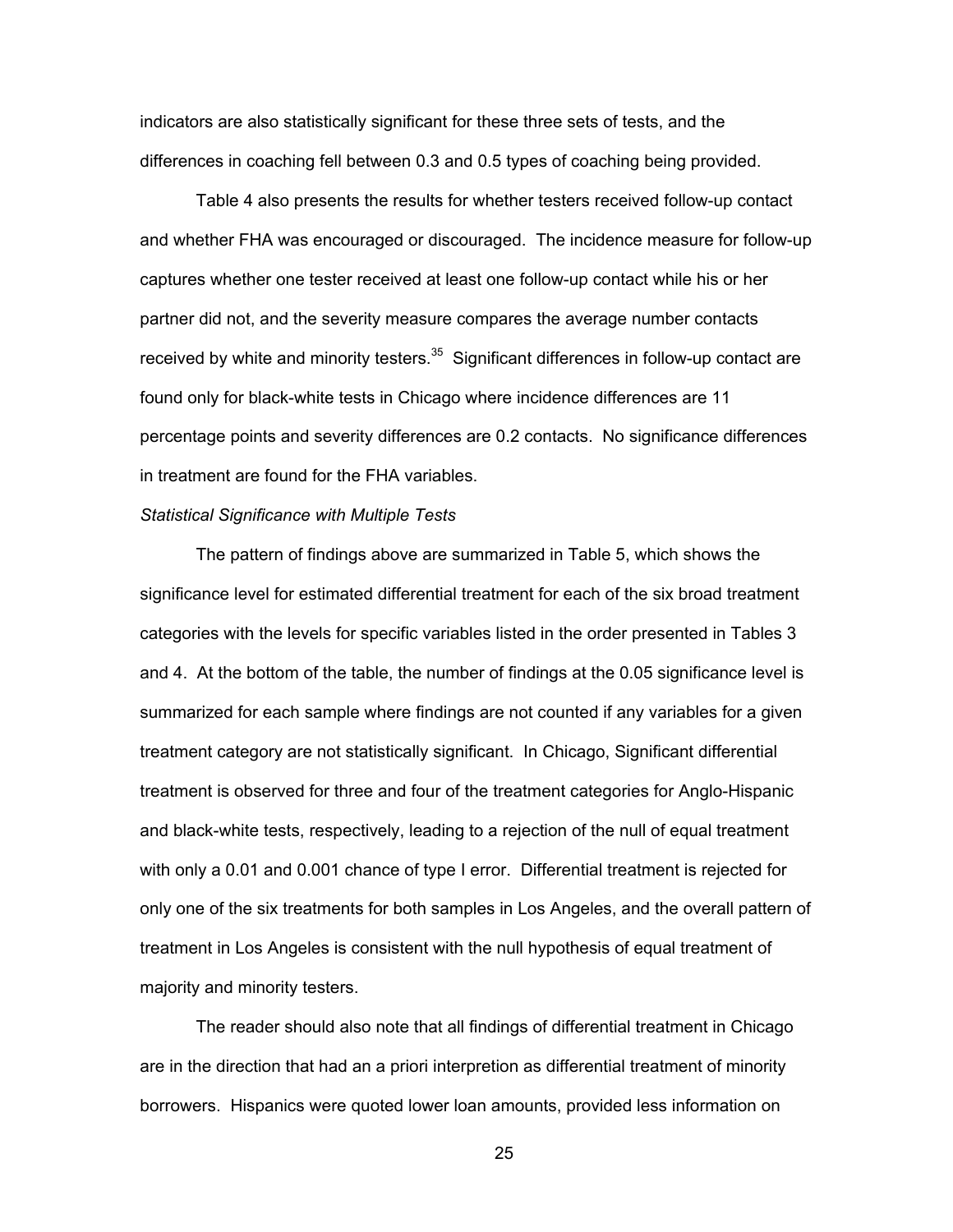specific loan products, and received less assistance or coaching than white testers. Similarly, African-Americans were less likely to receive the specific information requested, provided less information on specific loan products, received less assistance or coaching than white testers, and were less likely to experience follow-up contact from the lender. This pattern reinforces our conclusion that systematic differences exist between the treatment experienced by minorities and whites during the pre-application phase of applying for a mortgage. $36$ 

Some readers may feel that we are being too conservative in interpreting the results in Los Angeles. For example, in the Anglo-Hispanic sample, differential treatment on number of products shown is statistically significant for the severity measure, which contains more information than the incidence variable. Even if we include this finding, however, there are still only two findings of differential treatment for the sample, and such a pattern still cannot be distinguished statistically from equal treatment.<sup>37</sup>

In our opinion, the key finding in Los Angeles that deserves additional consideration is differential treatment on the coaching variable for black-white tests. The coaching differences in terms of severity, as well as the incidence on downpayment assistance individually, are highly significant for this sample of tests, better than 0.002 and 0.0001 significance levels. Moreover, a simple Bonferroni correction to the significance level of downpayment assistance (multiplying by 92 for the total number of tests in Tables 2 and 3) yields a significance level of 0.01. Therefore, even after considering the multiple testing environment, statistically significant differences in the provision of downpayment assistance have been found in three of the four samples of tests, suggesting that racial and ethnic differences on this form of loan officer behavior may be fairly widespread.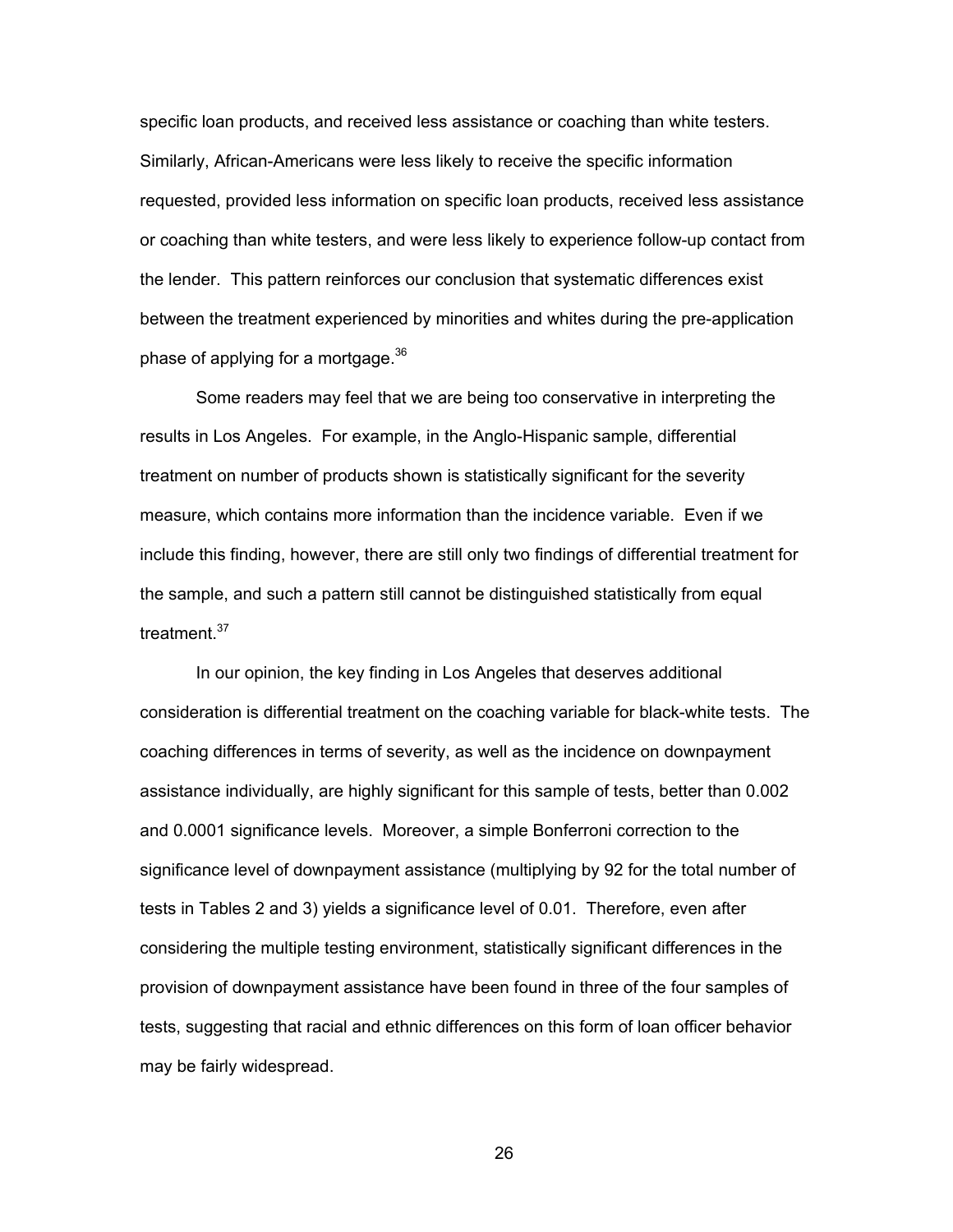### *Tester Heterogeneity*

As discussed earlier, this paper assesses tester heterogeneity following a method similar to Heckman and Siegelman (1993). The six specific treatment variables are constructed as follows: the information provided variable is 1 if either the tester is provided a loan amount or house price and financial details are exchanged,  $38$  the loan amount variable is 1 if the loan amount provided by the loan officer is above the average value for all testers in a sample of tests, the product information variable is 1 if the tester is told about two or more products, the coaching variable is 1 if downpayment assistance was offered, the follow-up variable is 1 if any follow-up contact is made, the FHA variable is 1 if FHA was encouraged, and all variables are set to zero otherwise. $39$ 

The results of the heterogeneity analysis are shown in Table 6. For each treatment variable, the row shows the confidence with which the null hypothesis of homogeneous testers can be rejected, and the row below shows the sample size.<sup>40</sup> The last row in the top panel of the table shows the number of testers in each sample. The second panel of rows shows the number of heterogeneity findings for each sample of tests for each standard of significance considered.

For black-white tests in Los Angeles, tester homogeneity is rejected at the 5% significance level using both the 0.01 and 0.001 significance level thresholds, and for Hispanic-Anglo tests in Chicago tester homogeneity is rejected based on the 0.1 threshold. For black-white tests in Chicago and Hispanic-Anglo tests in Los Angeles, there is no evidence of tester heterogeneity. These findings imply that behavioral differences between testers of the same race lead to systematic differences in treatment between those testers in two of the samples. More crucially, if behavioral differences between testers of the same race affect relative treatment in those samples, similar differences between the white and minority testers may affect differential treatment, and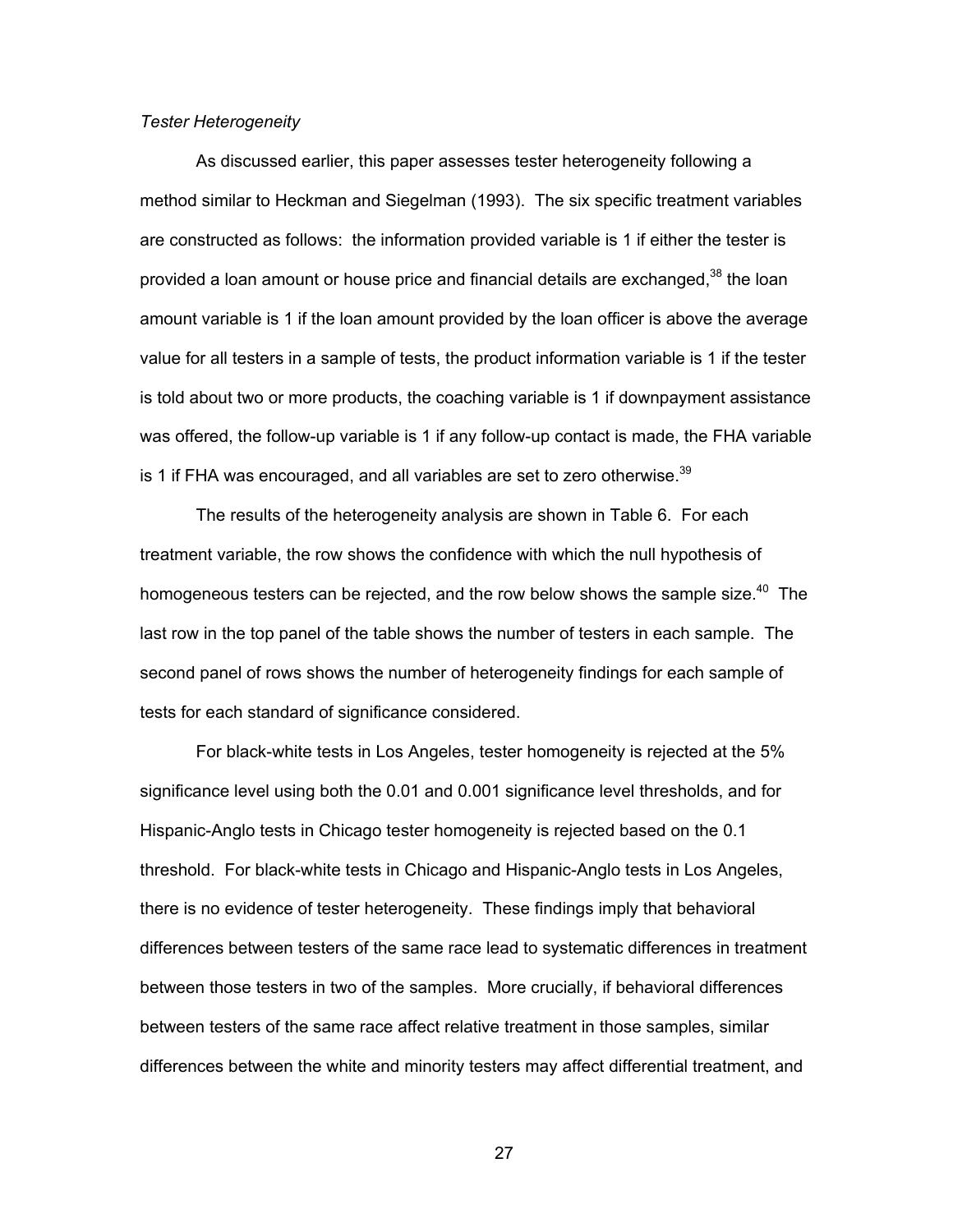there is no way to determine whether these behavioral differences vary systematically by race or ethnicity in the samples of testers.

In terms of interpreting the previous findings of differential treatment, this analysis supports the finding of differential treatment of African-Americans in Chicago, but raises some questions about the finding for Hispanics in Chicago. In spite of these concerncs, however, we believe that the finding of differential treatment of Hispanics in Chicago is still quite important. The only study that has quantified the influence of tester attributes on treatment (Turner, Ross, Galster, and Yinger, 2002) found that in most cases controlling for tester attributes has no influence on differential treatment and when attribute differences affected differential treatment they tended to improve outcomes for minorities biasing analyses away from finding discrimination. Moreover, these findings represent real differences in treatment between testers who are equally qualified, visit the same firm, and make the same request. Differences in treatment that have an adverse impact on minorities must by law satisfy a business necessity standard that is unlikely to include responses to minor behavioral differences that have no connection to the lender's business goals. $41$ 

#### *Exploring Variation across Lenders*

A multivariate analysis is conducted for each of the six major treatment variables presented in Tables 3 and 4. In terms of detailed loan information we examine the determinants of the information provided index, the loan amount quoted by the loan officer, and the number of products discussed. Additional treatments considered include whether follow-up contact was made, whether the tester was encouraged to consider FHA financing, and number of types of coaching provided, as well as whether coaching on downpayment assistance was provided since this specific form of coaching appeared important for three of the four samples.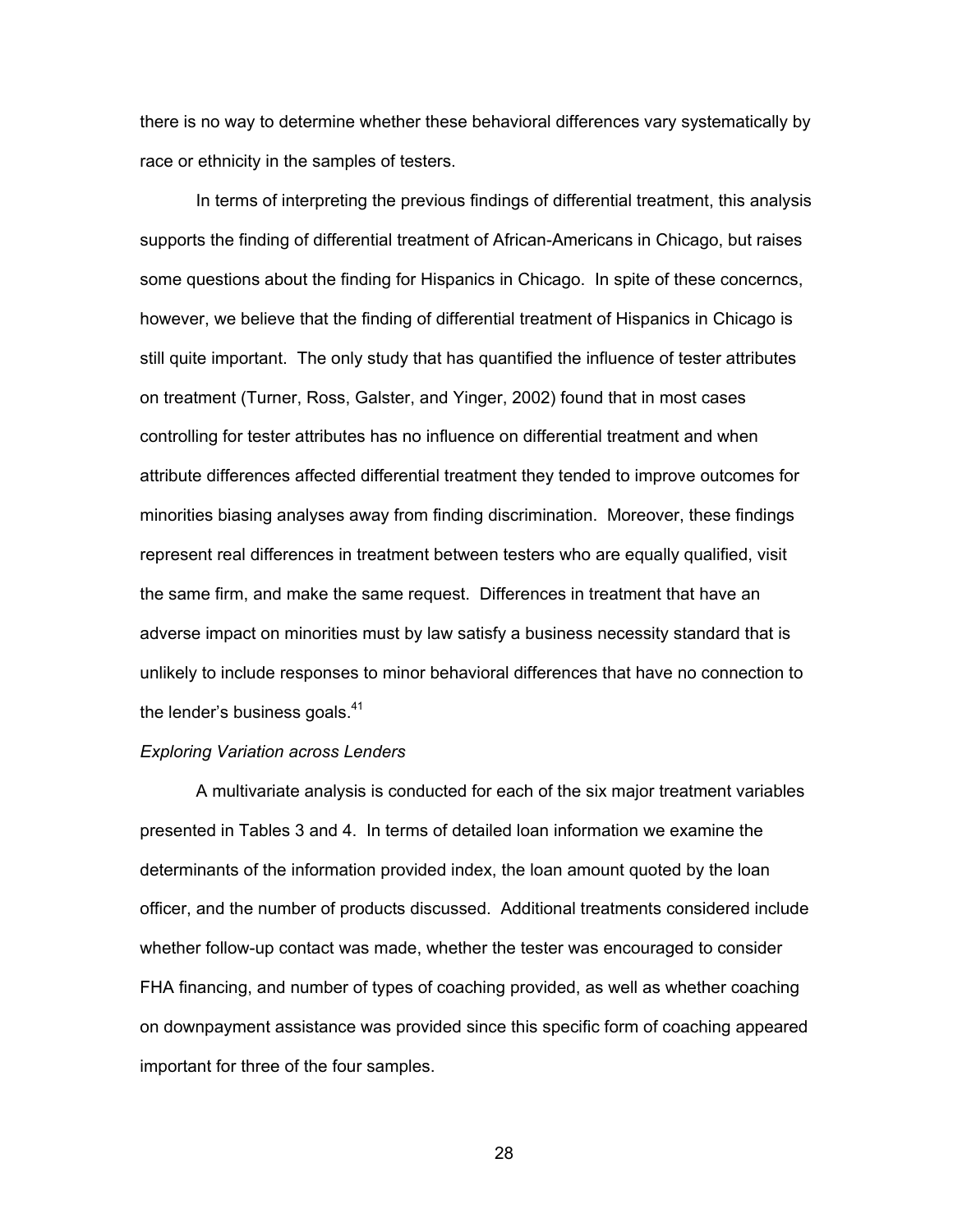Table 7 presents the mean and standard errors for visit and lender attributes. The four columns represent the four samples of tests over two sites and two minority groups. The first four rows present the frequency with which the majority and minority testers in each sample encountered African-American or Hispanic loan officers. As expected, the representation of Hispanics among loan officers is substantially higher in Los Angeles than Chicago, but there is no evidence to suggest that black or Hispanic testers were more likely to encounter minority agents. The last four rows present the average lender share of African-American and Hispanic applications, average the number of loans in the market made by each lender in 1999, and the representation of depository lenders in each sample. The share of applications from Hispanic borrowers is obviously higher in Los Angeles. In addition, the lenders are larger on average and are less likely to be depository lenders. The final row contains the sample sizes.

Table 8 contains the estimates for the treatment models in Chicago controlling for tester fixed effects. Each column contains the estimates for a specific treatment variable. The first six rows present the coefficients that describe the treatment of white testers. The second and third sets of rows present the racial and ethnic differences in treatment, respectively. The last four rows present the F-statistics for each model (white, racial difference, and ethnic difference) and the sample size.

In Chicago, three of the seven white models and three of the fourteen racial and ethnic difference models are statistically significant at varying levels of confidence. However, given the large number of hypothesis tests conducted, we focus on behavioral relationships that are consistent across a variety of treatments. In terms of the treatment of white testers, African-American loan officers provide applicants more coaching, are more likely to make follow-up contact, and more likely to encourage FHA financing, which is viewed as a high cost form of financing. Lenders with a higher share of black applicants are less likely to provide the requested information, provide information about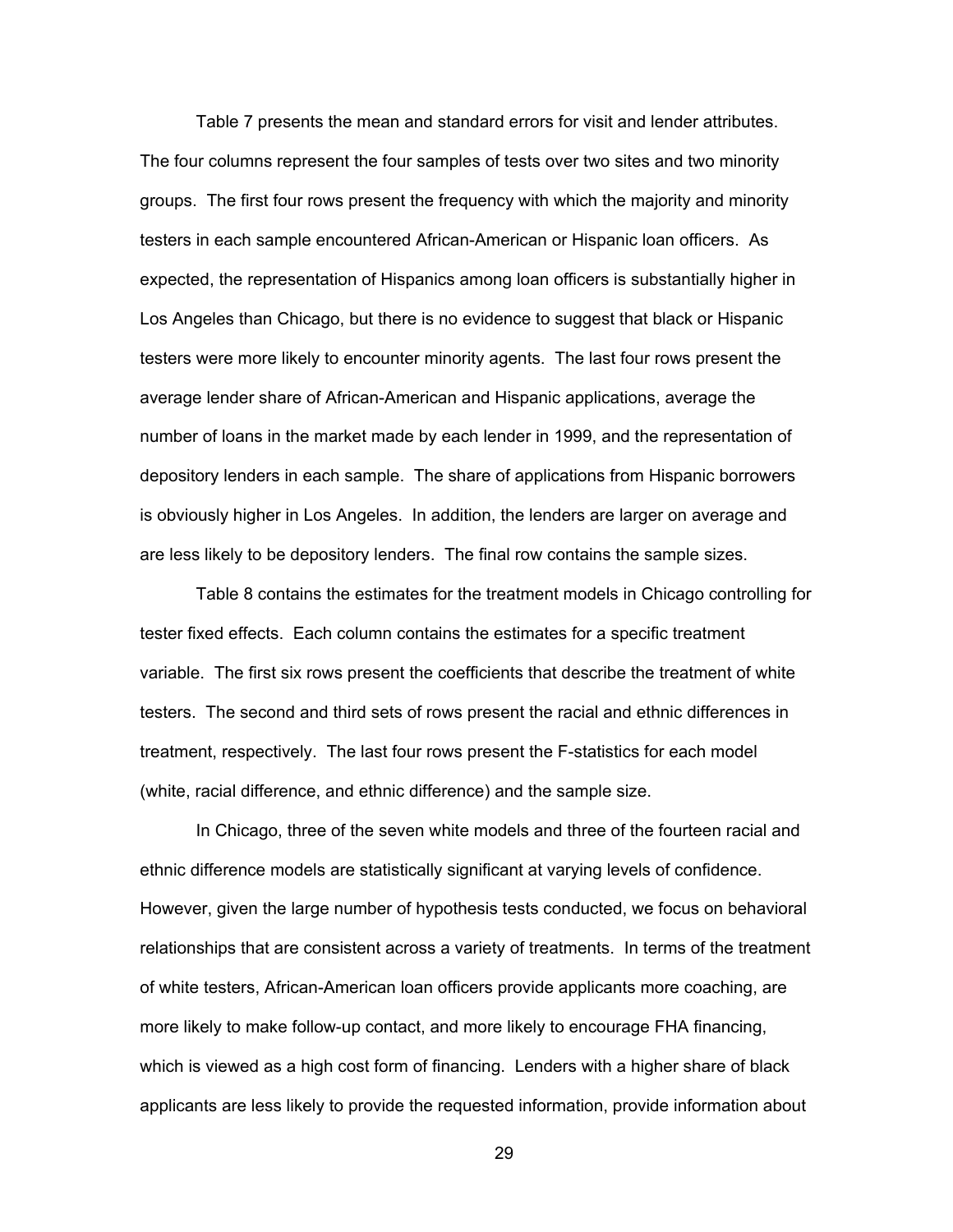fewer products, less coaching, and less likely to initiate follow-up contact, but are more likely to encourage the applicant to consider FHA financing. Finally, larger lenders (in terms of number of loans originated) provide less coaching concerning down payment assistance, are less likely to make follow-up contact, but again more likely to encourage FHA financing.

These same variables appear important in terms of the relative treatment of black and Hispanic testers. In fact, the pattern of findings often mirrors the white coefficients. Hispanic testers encountering African-American loan officers receive less coaching including less downpayment assistance and are less likely to receive follow-up contact relative to the treatment experienced by white testers. Black testers visiting lenders with a high share of black applicants are provided information on more products, more coaching including downpayment assistance, more likely to receive follow-up contact, and less likely to be encouraged to apply of FHA financing. In addition, Black and Hispanic testers visiting large lenders receive higher loan amounts (Hispanic only), more coaching including downpayment assistance, more follow-up contact, and are less likely to be encouraged to apply for FHA Financing (Hispanic only). In summary, Black loan officers appear to treat Hispanics worse than white and Hispanic loan officers, but large lenders and lenders with a large share of Black applications appear to treat one or more of the minority groups relatively better and are less likely to steer those minority groups to high cost FHA financing.

Table 9 shows comparable estimates for the model that controls for tester and test fixed effects. The precision of the estimates clearly declines with the degrees of freedom, and the magnitude of the parameter estimates varies somewhat, but the overall pattern of results is quite robust. The one exception is the findings concerning African-American loan officers. Specifically, the tendancies of African-American loan officers to provide more coaching overall and to be more likely to initiate follow-up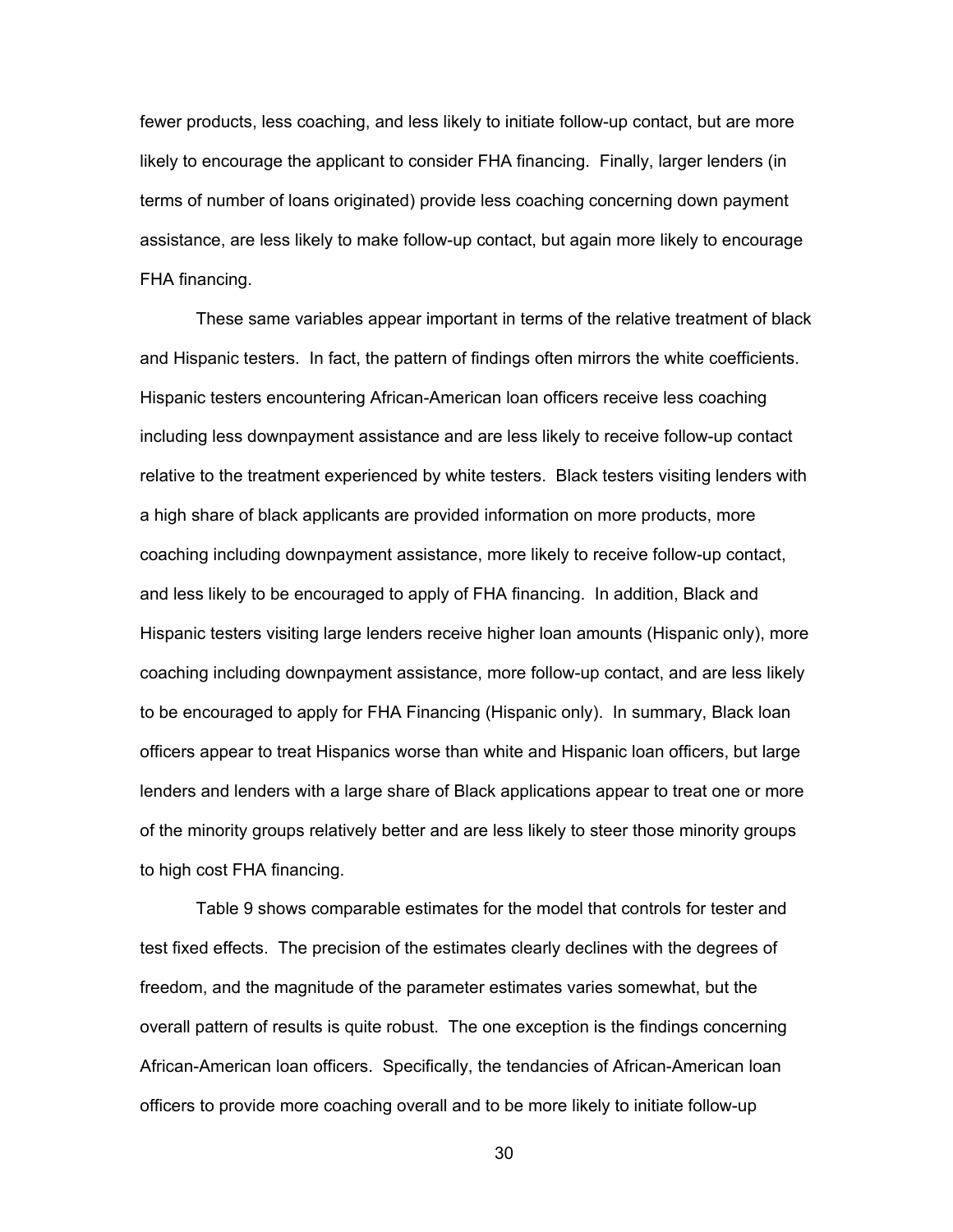contact with Hispanic testers both drop in magnitude substantially. The sensitivity of the estimates associated with loan officer race should not be surprising. The tester fixed effect models cannot distinguish between the behavior of minority loan officers and the behavior of loan officers at lenders who hire a substantial number of minority loan officers. The test fixed effects specification mitigates the influence of lender unobservables such as the tendency to hire minority loan officers. The reader should also note that the basic pattern of results observed in Tables 8 and 9 is found in simple ordinary least squares estimates of treatment, i.e. no tester or test fixed effects.

Table 10 presents the tester fixed effect estimates for Los Angeles. The variables that are important for determining treatment are similar, but the pattern of treatment appears less consistent and the statistical evidence for differential treatment is relatively weaker. First, in terms of the treatment of white testers in Los Angeles, African-American loan officers provide information about fewer products, less downpayment assistance, and are less likely to initiate follow-up contact, and similarly Hispanic loan officers provide less downpayment assistance. On the other hand, both African-American and Hispanic loan officers are more likely to provide the basic information requested by the white tester. Furthermore, the results for number of products and follow-up contact are not robust to controlling for test fixed effects (table 11). A larger share of Hispanic loans, i.e. loans to the dominant minority group, is consistent with a higher likelihood of both follow-up contact and encouraging FHA financing. Finally, larger lenders appear less likely to provide coaching assistance including downpayment assistance.

In terms of differential treatment, only one of the fourteen models of racial and ethnic differences in treatment is statistically significant at the 5% level or better. In addition, none of the significant coefficient estimates in the black model are robust across more than one treatment variable. In terms of differential treatment of Hispanic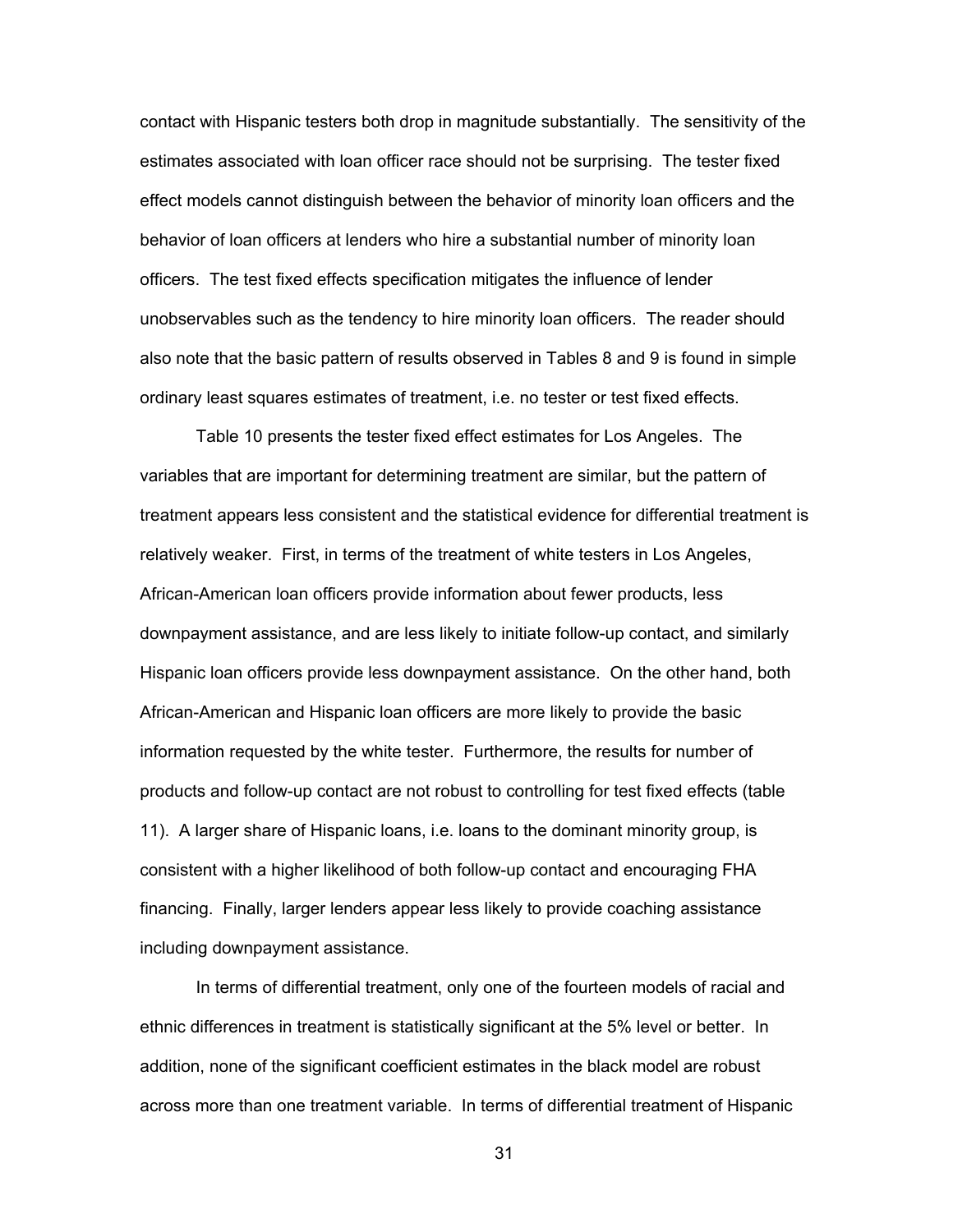testers, African-American loan officers appear to provide Hispanic testers with information about a relatively larger number of products and are relatively more likely to provide downpayment assistance. As in Chicago, larger lenders appear to provide more favorable treatment to Hispanics in terms of providing the information requested and providing more coaching including downpayment assistance. The effect of lender size is robust to controlling for test effects, but the observed tendency of black loan officers to provide information about fewer products is not robust, see Table 11. In summary, the finding that larger lenders treat Hispanic testers more favorably is robust across alternative specifications and multiple treatments and consistent with findings for Chicago. On the other hand, the relationship between loan officer race and the treatment of Hispanic testers is less robust and not consistent with findings in Chicago.

## **Conclusion**

This paper finds strong evidence of adverse treatment of African Americans and Hispanics in the Chicago metropolitan area across a wide variety of pre-application treatments. African Americans were less likely to be provided the requested information during their visit, received detailed information about fewer products, and were provided with less coaching and were less likely to experience follow-up contact. Hispanics in Chicago were quoted lower loan amounts and house prices, received information about fewer products, and received less coaching. Furthermore, the finding of adverse treatment of Hispanic and African-Americans is supported by empirical regularities in the pattern of treatment. Larger lenders provide more favorable treatment to black and Hispanic testers relative to their white teammates in terms of loan amount, coaching, follow-up contact, and not being steered towards FHA financing. In addition, lenders with a larger fraction of African-Americans in their applicant pool provide more favorable treatment to African-Americans in terms of number of products discussed, amount of coaching, follow-up contact, and not steering toward FHA financing.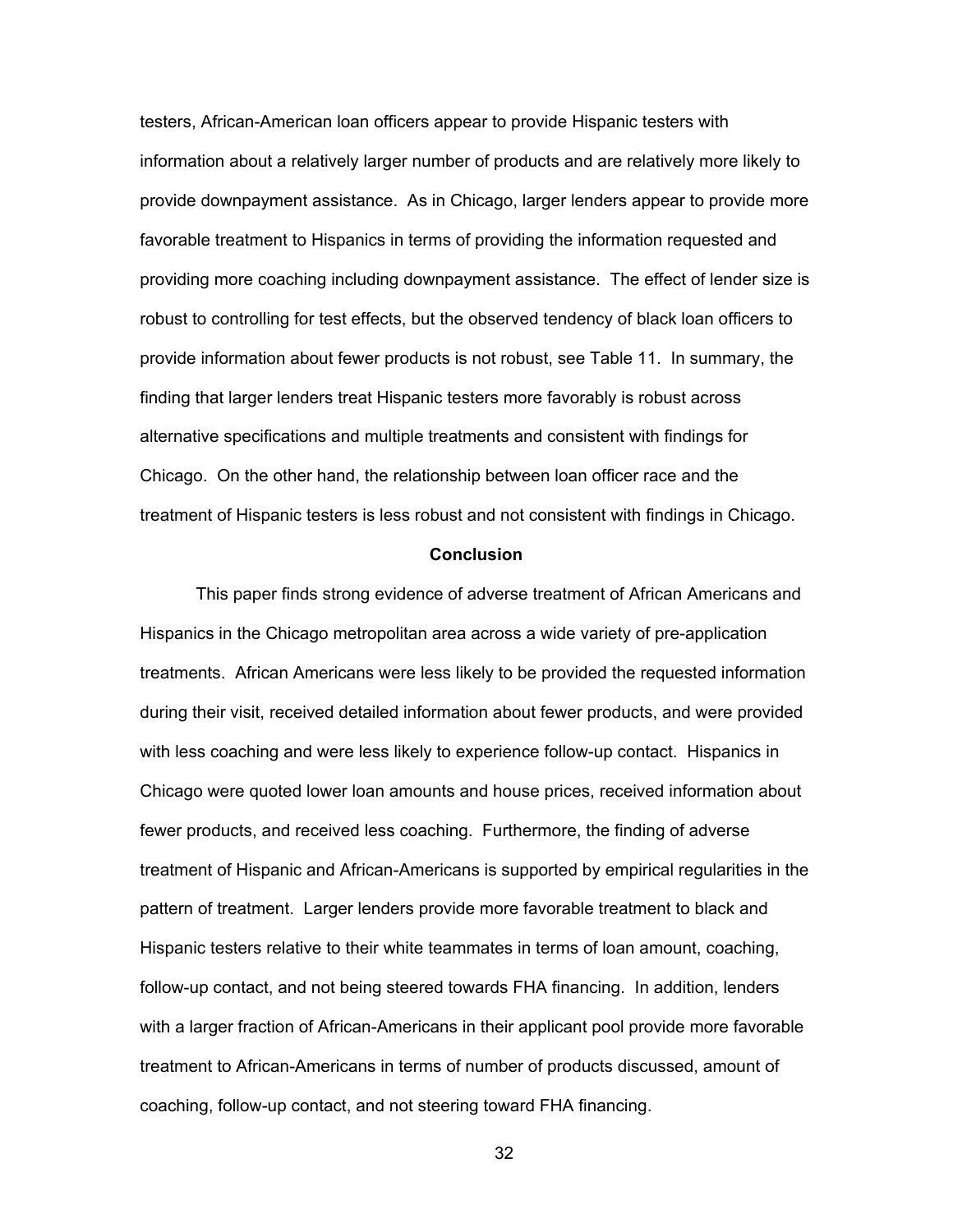The evidence of adverse treatment in Los Angeles is substantially weaker. Statistically significant racial and ethnic differences in treatment are identified for only two of the six major treatment variables for Hispanic testers and only one of the six for black testers. After accounting for the large number of tests conducted, the overall pattern of differential treatment is not statistically significant. Similarly, the multivariate analysis of treatment in Los Angeles provides less support for the notion that minority testers receive different levels of pre-application information and assistance. The multivariate models exhibit less statistical significance overall relative to the models for Chicago. In fact, the multivariate analysis finds almost no evidence of systematic variation in the treatment of black testers in Los Angeles other than on the FHA encouragement variable.

Two key findings for Los Angeles are worth noting. Racial differences in the provision of downpayment assistance are large and statistically significant even after controlling for the multiple testing environment. Lower levels of downpayment assistance for minority testers are identified for three of the four samples suggesting that adverse treatment of minorities on this particular treatment may be widespread. In terms of the multivariate analysis, Hispanics appear to experience relatively more favorable treatment from large lenders, which is consistent with the findings for black and Hispanic testers in Chicago. Accordingly, the study offers fairly strong evidence that large lenders are less likely to discriminate during the pre-application process than small lenders.

The paper, however, finds some evidence of tester heterogeneity in two of the four samples: black-white tests in Los Angeles and Hispanic-Anglo tests in Chicago. These findings imply that a tester's unobserved characteristics may influence his or her treatment, which suggests that actual differences between testers (other than their race or ethnicity) can affect the outcomes of tests. While testers were trained to behave in similar ways and to follow common protocols, individual differences appear to have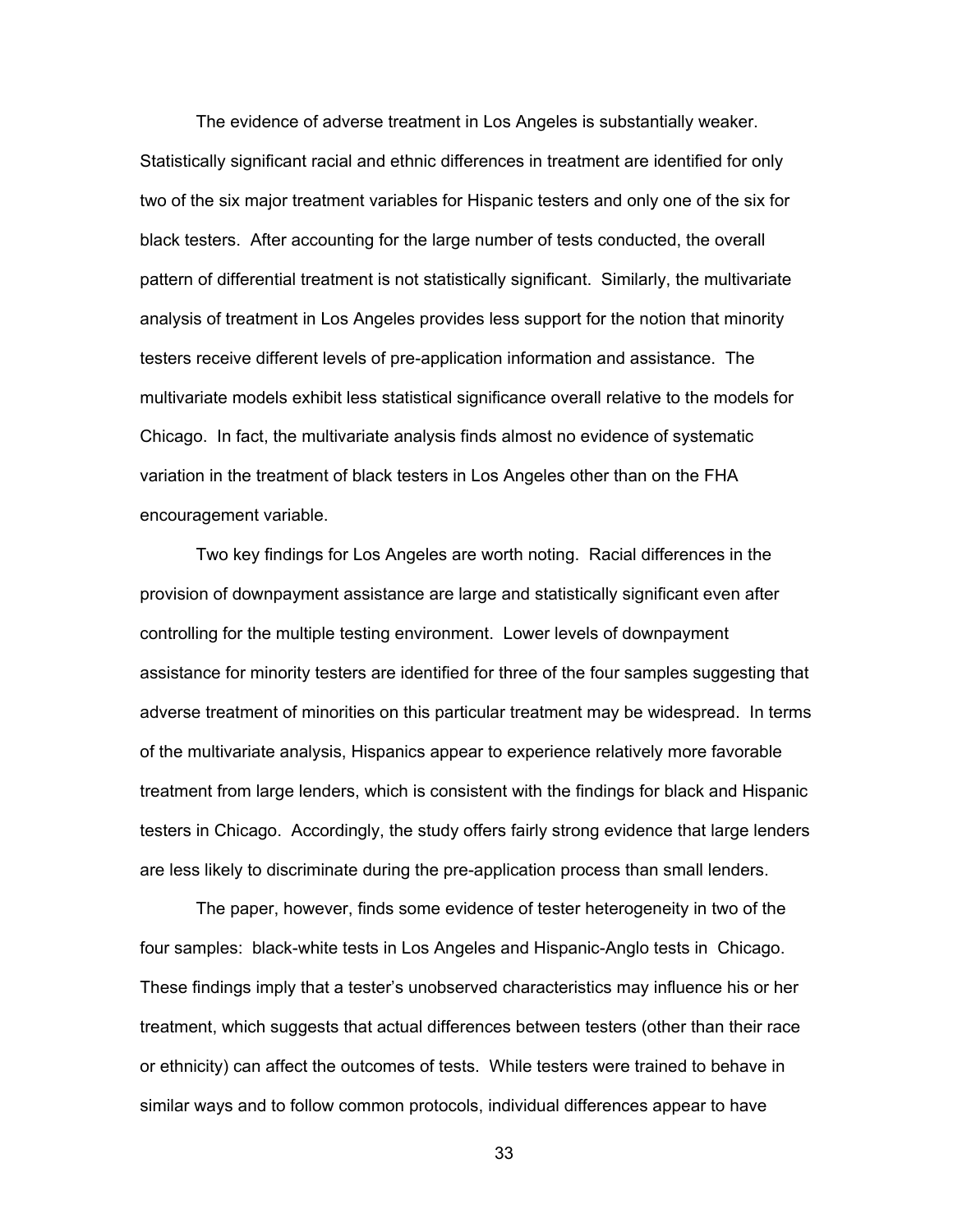played some role in determining treatment for these two samples. While the findings for Hispanic-Anglo tests in Chicago clearly constitute adverse treatment by ethnicity that is unrelated to a borrower's financial qualifications, the findings cannot be unambiguously interpreted as disparate treatment discrimination.

Nonetheless, this study demonstrates that African American and Hispanic homebuyers in Chicago face a significant risk of receiving less favorable treatment than comparable whites across a broad set of loan officer behaviors when they visit mortgage lending institutions to inquire about financing options. Discriminatory treatment at this early stage in the mortgage lending process, though subtle, has the potential to influence minority borrowers' ability to obtain credit through a number of important mechanisms. Minority homeseekers may be discouraged from applying for a mortgage, either abandoning their housing search or seeking mortgage credit in the subprime market at a much higher cost. To the extent that loan officers can influence the underwriting process, differential treatment at the pre-application stage by the loan officer may provide an indication of their treatment during underwriting stage. Finally, loan officers may provide more support and information to white applicants during the pre-application and application stages allowing white applicants to prepare an application that has a better chance of acceptance than the application of a similarly qualified minority applicant.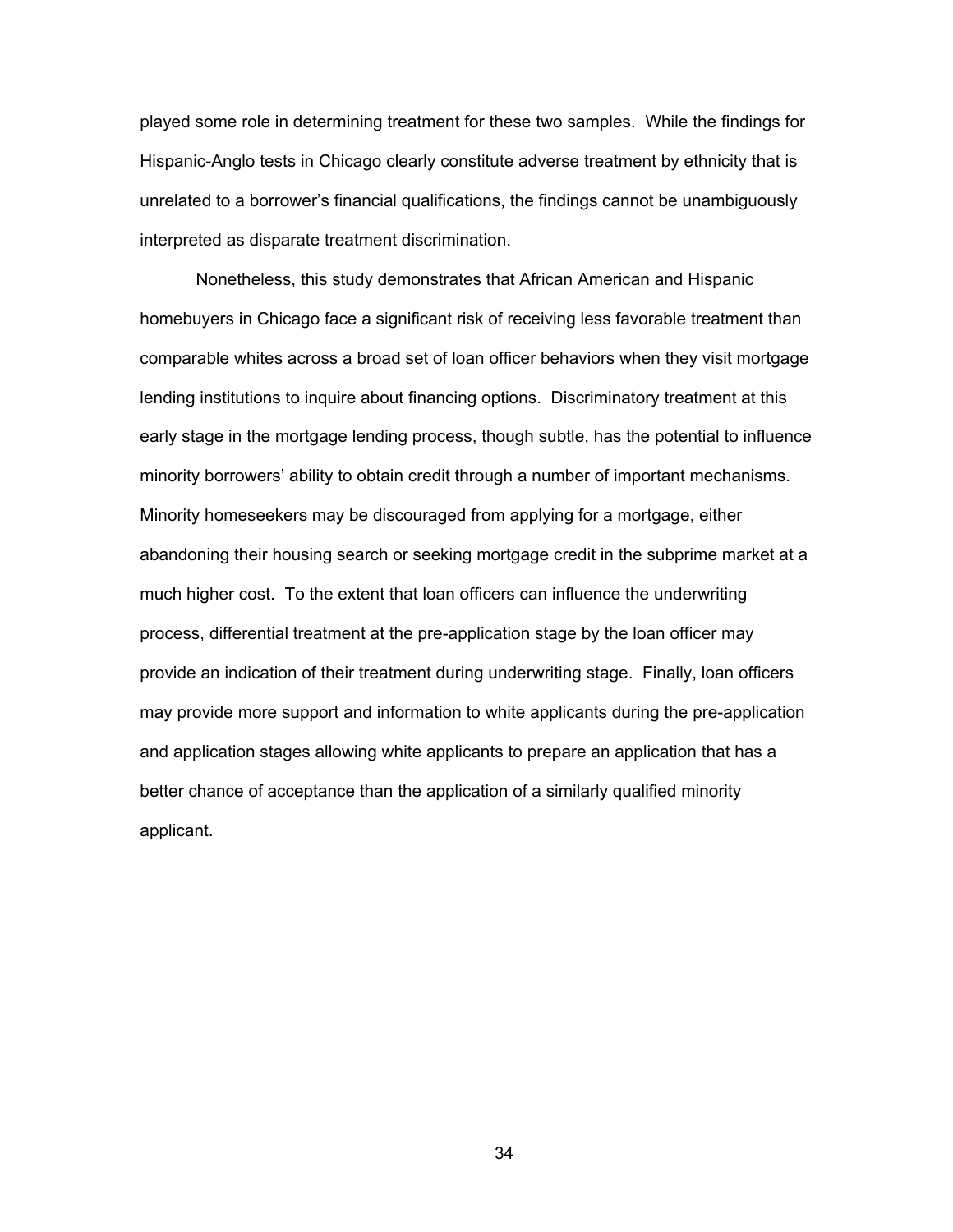#### **References**

Agresti, Alan (1990), *Categorical Data Analysis* (New York: John Wiley).

- Avery, Robert B., Patricia E. Beeson, and Mark S. Sniderman (1996), "Accounting for Racial Differences in Housing Credit Markets," in John Goering and Ron Wienk's (Eds.), *Mortgage Lending, Racial Discrimination, and Federal Policy* (Washington, DC: Urban Institute Press).
- Bertrand, Marianne and Sendhil Mullainathan (2004), "Are Emily and Gred more Employable than Lakisha and Jamal ? A Field Experiment on Labor Market Discrimination." *American Economic Review* 94, 991-1013.
- Blackburn, McKinley, and Todd Vermilyea (2003), "Racial Discrimination in Home Purchase Mortgage Lending Among Large National Banks," in *Proceedings of the 2003 Joint Statistical Meetings* (Alexandria, VA: American Statistical Association).
- Blank, Rebecca M., Marilyn Dabady, and Constance F. Citro Eds. (2004), *Measuring Racial Discrimination* (Washington, D.C.: The National Academies Press).
- Bostic, Rapheal (2003), "A Test of Cultural Affinity in Home Mortgage Lending." *Journal of Financial Services Research* 23, pp. 89-112.
- Bradford, Calvin and Anne Shlay (1996), "Assuming a Can Opener: Economic Theory's Failure to Explain Discrimination in FHA Lending Markets." *Cityscape: A Journal of Policy Development and Research* 2, pp. 77-87.
- Carr, James H. and Isaac F. Megbolugbe (1993), "The Federal Researve Bank of Boston Study on Mortgage Lending Revisited." *Journal of Housing Research* 4, pp. 277-314.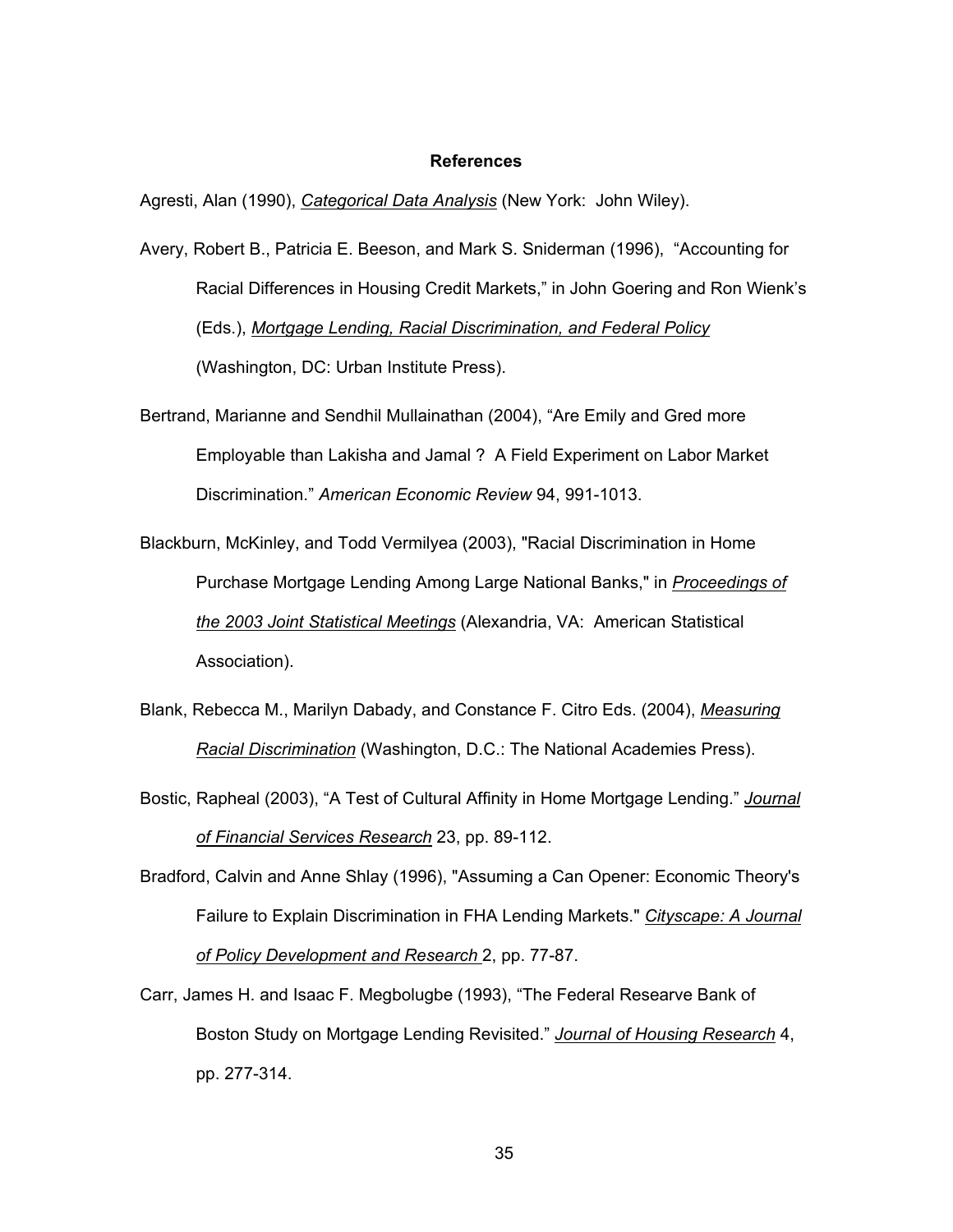- Carr, James H. and Jenny Schuetz (2001), "Financial services in distressed communities: Framing the issue, finding solutions" (Washington, DC: Fannie Mae Foundation).
- Courchane, Marsha, Amos Golan, and David Nickerson (2000), "Estimation and Evaluation of Loan Discrimination: An Informational Approach." *Journal of Housing Research* 11, pp. 67-90.
- Courchane, Marsha, David Nebhut, and David Nickerson (2000), "Lessons Learned: Application of Statistical Techniques to Fair Lending Compliance Examinations." *Journal of Housing Research* 11, pp. 277-295.
- Charles, Kerwin and Erik Hurst. 2002. "The transition to home ownership and the black/white wealth gap." *Review of Economics and Statistics* 84, 281-297.
- Crawford, Gordon W., and Eric Rosenblatt (1999), "Differences in the Cost of Mortgage Credit: Implications for Discrimination." *Journal of Real Estate Finance and Economics* 19, pp. 147-159.
- Day, Todd, and Stanley J. Liebowitz (1998), "Mortgage discrimination in Boston: Where's the bias." *Economic Inquiry* 36, pp. 1-27.
- Figlio, David (2003), "Names, Expectations, and Black Children's Achievement." Unpublished manuscript.
- Fix, Michael and Margery Austin Turner (1999), *A National Report Card on Discrimination in America: The Role of Testing* (Washington, DC: The Urban Institute).
- Flachaire, E. (Forthcoming), "Bootstrapping Heteroskedastic Regression Models: Wild Bootstrap versus Pairs Bootstrap," *Computational Statistics and Data Analysis*.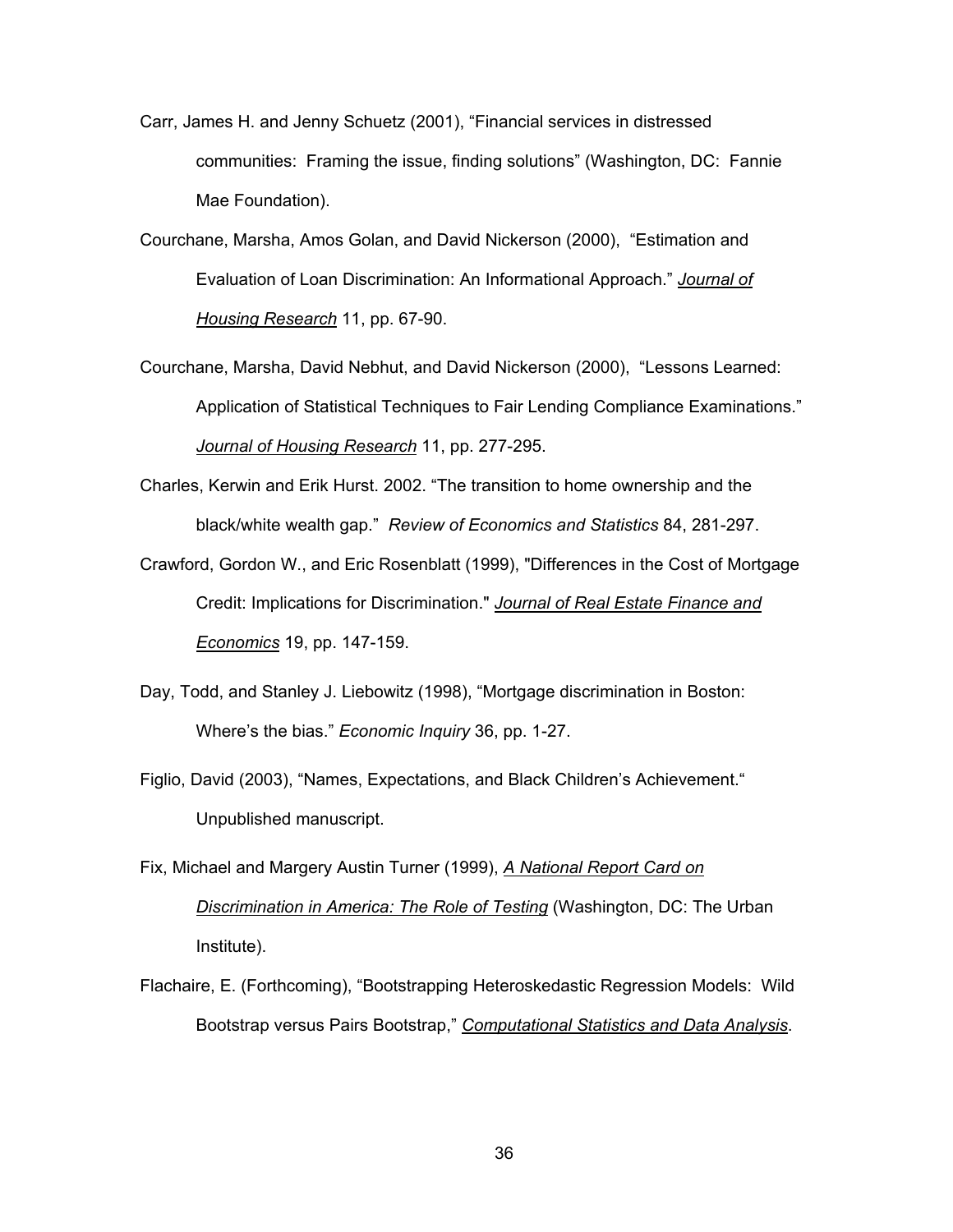- Flachaire, E. (1999), "A Better Way to Bootstrap Pairs," *Economics Letters*, 64, pp. 257- 262.
- Foster, A.W., F. Mitchell and S. E. Feinberg (2002), *Measuring Housing Discrimination in a National Study* (Washington, DC: National Academy Press).
- FreddieMac (2000), *The Automated Underwriting Report. Chapter 5 Expanding Markets* (McLean, VA: FreddieMac).
- Freiberg, Fred and Carla Herbig (2002), *Guide to Enforcement Tools for Fair Lending Testing* (Washington, DC: The Urban Institute).
- Fryer, Roland and Steven Levitt. In press. "The causes and consequences of distinctively black names." *Quarterly Journal of Economics*.
- Goering, John M. and Ron Wienk (1996), *Mortgage Lending, Racial Discrimination, and Federal Policy* (Washington, DC: The Urban Institute Press).

Heckman, James J. and Peter Siegelman (1993), "The Urban Institute Audit Studies: Their Methods and Findings" in Michael Fix and Raymond J. Struyk (Eds.), *Clear and Convincing Evidence: Testing for Discrimination in America* (Washington, DC: The Urban Institute Press).

- Holloway, Steven R. and Elvin K. Wyly (2002), "The Disappearance of Race in Mortgage Lending." *Economic Geography* 78, pp. 129-169.
- Horne, David K (1997), "Mortgage Lending, Race, and Model Specification." *Journal of Financial Services Research* 11, pp. 43-68.
- Horowitz, J.L. (2000) "The Bootstrap" in J. Heckman and E. Leamer (Eds), *Handbook of Econometrics, Vol 5*. Elsevier Science.
- Johnson, Norman L., Samuel Kotz, N. Balakrishnan (1997), *Discrete Multivariate Distributions* (New York: John Wiley).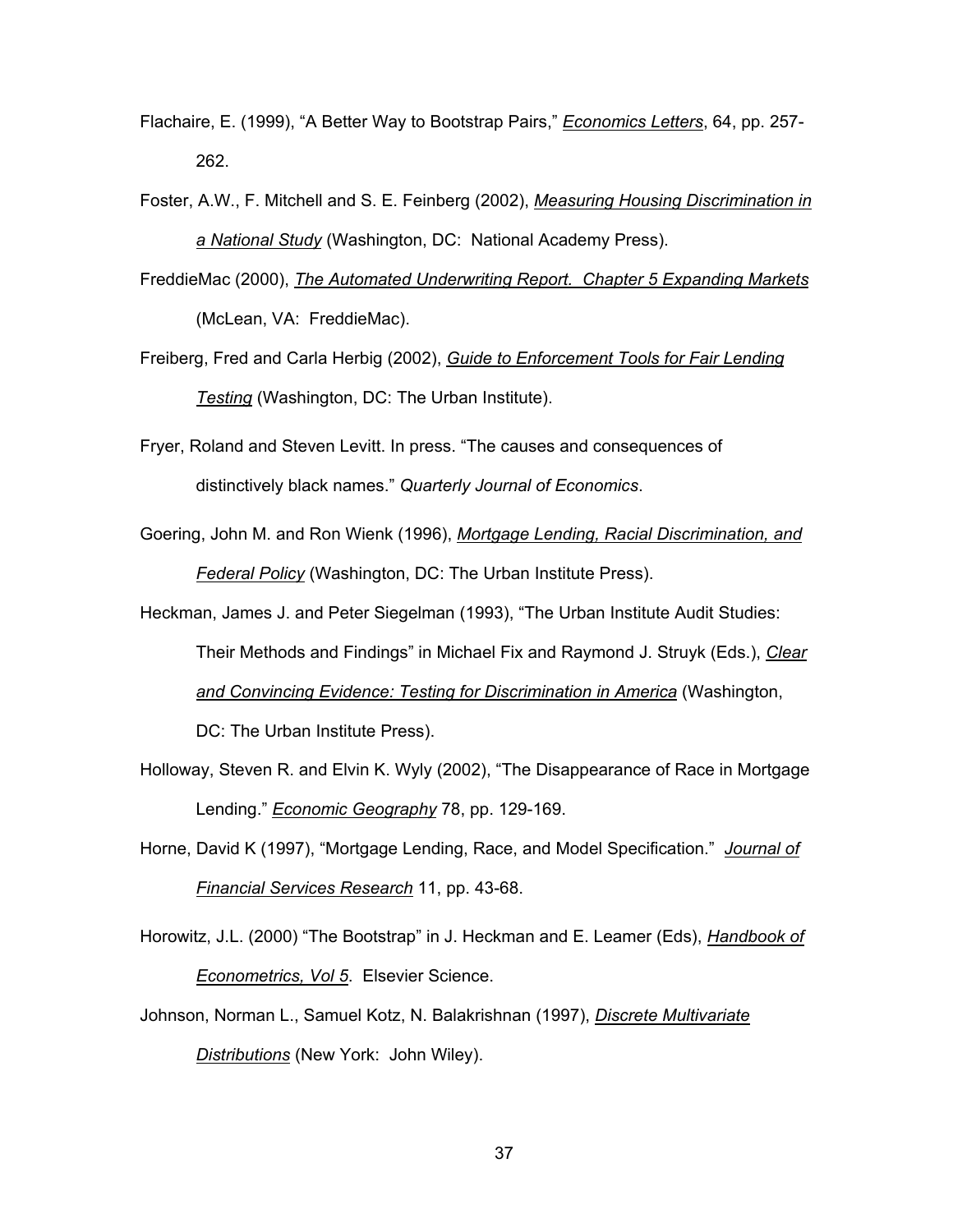- Kenny, Genevieve M. and Douglas A. Wissoker (1994), "An Analysis of the Correlates of Discrimination Facing Young Hispanic Job-Seekers." *American Economic Review* 84, pp. 674-683.
- Kim, Sunwoong and Greg Squires (1999), "The Color of Money and the People Who Lend It." *Journal of Housing Research* 9, pp. 271-284.
- King, Thomas A (1980), "Discrimination in Mortgage Lending: A Study of Three Cities" (Washington, DC: Federal Home Loan Bank Board).
- Ladd, Helen (1998), "Evidence on Discrimination in Credit Markets." *Journal of Economic Perspectives* 12, pp. 41-62.
- Lax, Howard, Michael Manti, Paul Raca, and Peter Zorn (2000), *Subprime lending: An investigation of economic efficiency* (McLean, VA: Freddie Mac).

Lawton, Rachel (1996), "Preapplication Mortgage Lending Testing Program: Lender Testing by a Local Agency," in John Goering and Ron Wienk (Eds.), *Mortgage Lending, Racial Discrimination, and Federal Policy* (Washington, DC: Urban Institute Press).

- Linneman, Peter, and Susan M. Wachter (1989), "The Impacts of Borrowing Constraints on Homeownership" *AREUEA Journal* 17, pp. 389-402.
- Listokin, David and Elvin Wyly (1998), *Successful Lending Industry Strategies, Volume 1: Successful Strategies* (New Brunswick, NJ: Center for Urban Policy Research).
- Longhofer, Stanley D. (1996), "Cultural Affinity and Mortgage Discrimination." *Economic Review, Federal Reserve Bank of Cleveland* 3rd Quarter, pp. 12-24.
- MacKinnon,J.G and H.L. White. (1985), "Some Heteroskedasticity Consistent Covariance Matrix Estimators with Improved Finite Sample Properties. *Journal of Econometrics*, 21, pp. 53-70.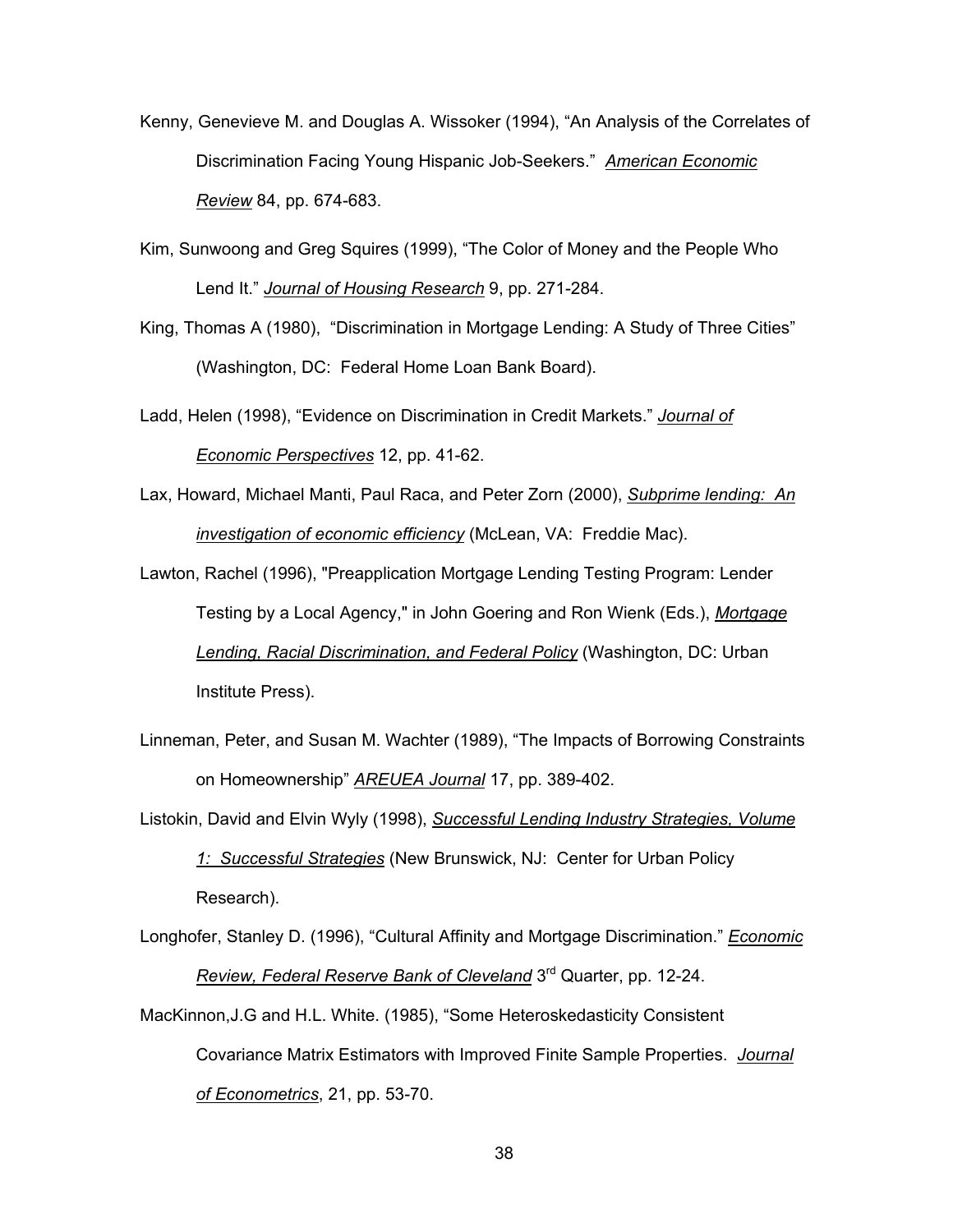- Mammen E. (1993), "Bootstrap and Wild Bootstrap for High Dimensional Linear Models," *Annals of Statistics*, 21, pp. 255-285.
- Massey, Douglas S. and Garvey Lundy (2001), "Use of Black English and Racial Discrimination in Urban Housing Markets: New Methods and Findings." *Urban Affairs Review* 36, pp. 452-469.
- Munnell, Alicia, Lynne E. Browne, James McEneaney, and Geoffrey M.B. Tootell (1996), "Mortgage Lending in Boston: Interpreting HMDA Data." *American Economic Review* 86, pp. 25-53.
- Murphey, S.A. (2001), "Audit Studies and the Assessment of Discrimination," in A.W. Foster, F. Mitchell and S.E. Fienberg (Eds.), *Measuring Housing Discrimination in a National Study: A Report of a Workshop* (Washington, DC: National Academy Press).
- Neumark, David. (1996). "Sex discrimination in restaurant hiring: An audit study." *Quarterly Journal of Economic* 111, pp.915-41.
- Ondrich, Jan, Stephen L. Ross, and John Yinger. 2003. "Now you see it, Now you don't: Why do real estate agents withhold available houses from black customers." *Review of Economics and Statistics* 85, pp. 854-873.
- Pastore, Michael (2001), "Net Plays Increasing Role in Mortgage, Home-Buying Process." *Cyberatlas.com* July 24, 2001.
- Pennington-Cross, Anthony and Anthony M. Yezer (2000), "The Federal Housing Administration in the New Millennium." *Journal of Housing Research* 11, pp. 357- 372.
- Rachlis, Mitchell B. and Anthony M. Yezer. (1993). "Serious flaws in statistical tests for discrimination in mortgage markets." *Journal of Housing Research* 4, pp. 315- 336.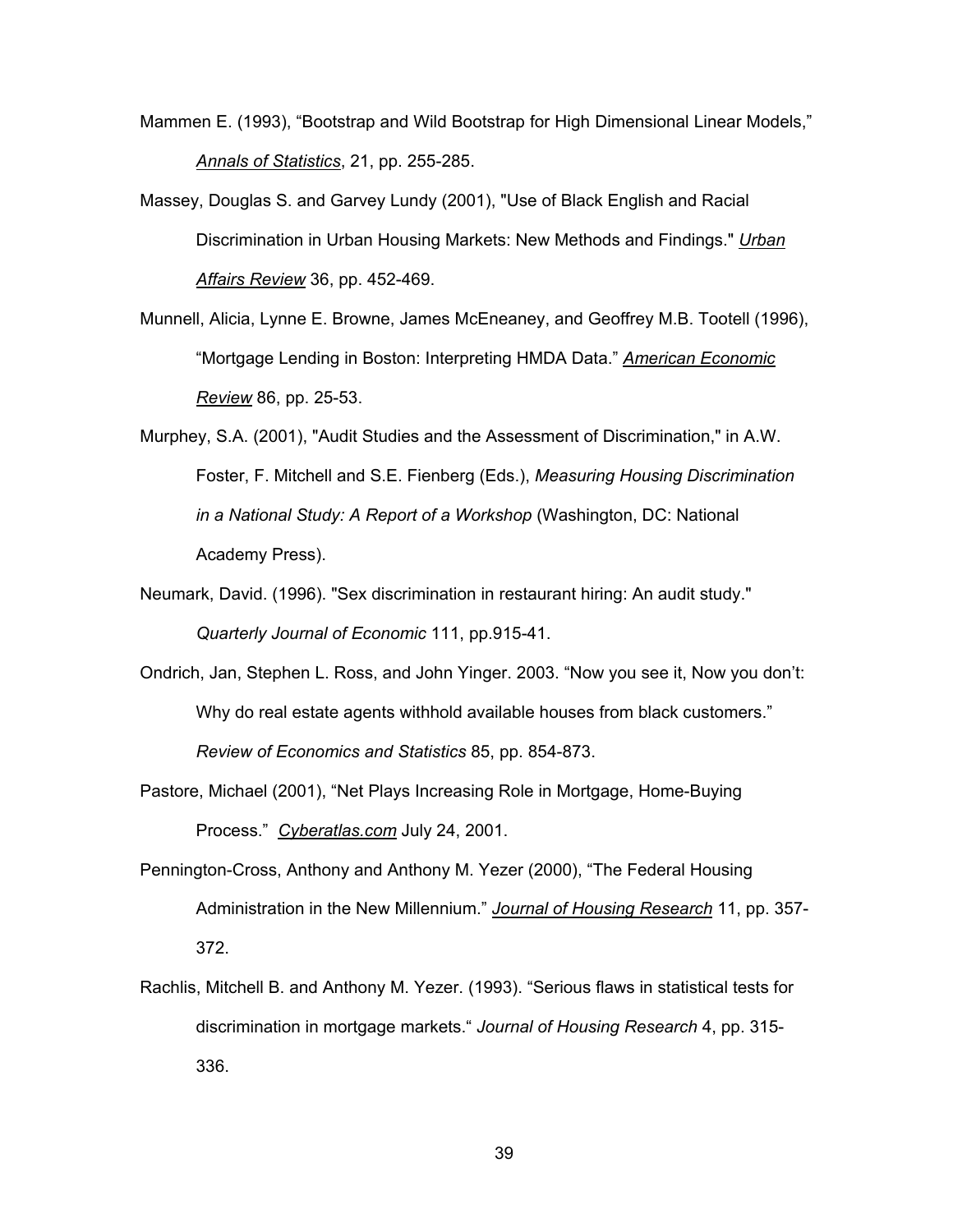Ramsey, Fred L. and Daniel W. Schafer (1997). *The Statistical Sleuth: A Course in Methods of Data Analysis* (Belmont, CA: Wadsworth Publishing Company).

- Ross, Stephen L. (2002), "Paired Testing and the 2000 Housing Discrimination Study," in A.W. Foster, F. Mitchell and S. E. Feinberg (Eds.), *Measuring Housing Discrimination in a National Study* (Washington, DC: National Academy Press).
- Ross, Stephen L. and Margery A. Turner. In press. "Housing discrimination in metropolitan American: Explaining changes between 1989 and 2000." *Social Problems*.
- Ross, Stephen and John Yinger (2002), *The Color of Credit: Mortgage Discrimination, Research Methodology, and Fair-Lending Enforcement* (Cambridge, MA: The MIT Press).
- Ross, Stephen L., and John Yinger (1999), "Does Discrimination in Mortgage Lending Exist? The Boston Fed Study and Its Critics," in Margery Austin Turner and Felicity Skidmore (Eds.), *Mortgage Lending Discrimination: A Review of Existing Evidence* (Washington, DC: The Urban Institute).
- Schafer, Robert, and Helen F. Ladd (1981), *Discrimination in Mortgage Lending* (Cambridge, MA: MIT Press).
- Shaffer, Juliet Popper (1995) "Multiple Hypothesis Testing." *Annual Review of Psychology* 46, pp. 561-584.
- Siskin, Bernard and Leonard Cupingood (1996), "Use of Statistical Models to Provide Statistical Evidence of Discrimination in the Treatment of Mortgage Loan Applicants: A Study of One Lending Institution," in John Goering and Ron Wienk (Eds.) *Mortgage Lending, Racial Discrimination, and Federal Policy* (Washington, DC: Urban Institute Press).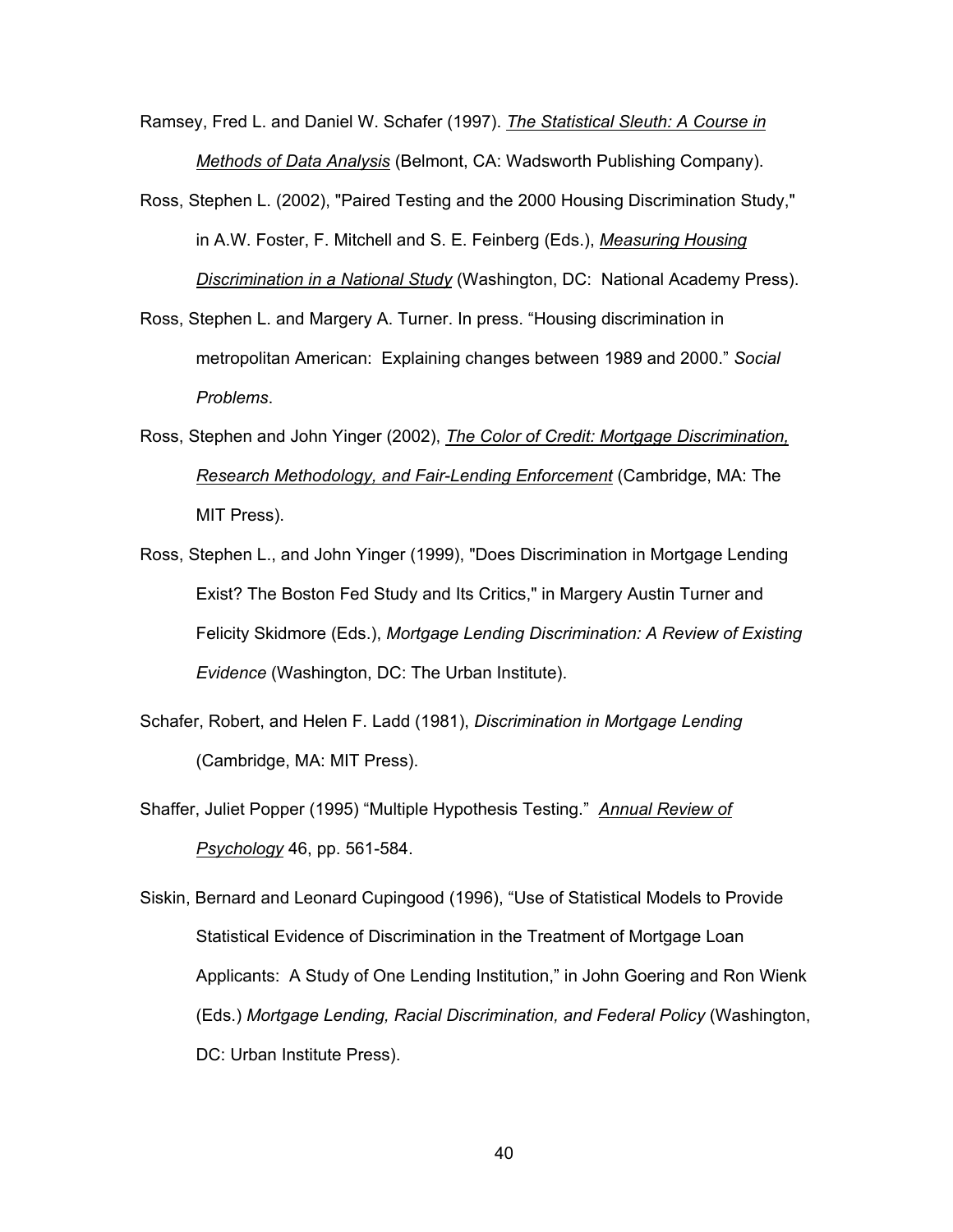- Smith, Shanna, and Cathy Cloud (1996), "The Role of Private, Nonprofit Fair Housing Enforcement Organizations in Lending Testing," in John Goering and Ron Wienk (Eds.) *Mortgage Lending, Racial Discrimination, and Federal Policy* (Washington, DC: Urban Institute Press).
- Stengel, Mitchell and Dennis Glennon (1999), "Evaluating Statistical Models of Mortgage Lending Discrimination: A Bank-Specific Analysis." *Real Estate Economics* 27, pp. 299-334.
- Tempkin, Kenneth, Diane K. Levy, and David Levine (1999), "Inside a Lender: A Case Study of the Mortgage Application Process," in Margery Austin Turner and Felicity Skidmore (Eds.), *Mortgage Lending Discrimination: A Review of Existing Evidence* (Washington, DC: The Urban Institute).
- Turner, Margery A., Stephen Ross, George Galster, and John Yinger (2002), *Discrimination in Metropolitan Housing Markets: Results from Phase I of HDS2000* (Washington, DC: U.S. Department of Housing and Urban Development).
- Turner, Margery A. and Felicity Skidmore (1999), *Mortgage Lending Discrimination: A Review of Existing Evidence* (Washington, D.C.: The Urban Institute).
- U.S. Dept of Commerce (2000), "Falling Through the Net: Toward Digital Inclusion", October 2000.
- White, H. (1980), "A Heteroskedasticity-Consistent Covariance Matrix Estimator and a Direct Test for Heteroskedasticity." *Econometrica*, 48, pp. 817-838.
- Yezer, Anthony H., Robert F. Phillips, and Robert P. Trost. 1994. "Bias in estimates of discrimination and default in mortgage lending." *Journal of Real Estate Finance and Economics*, 9, pp. 197-215.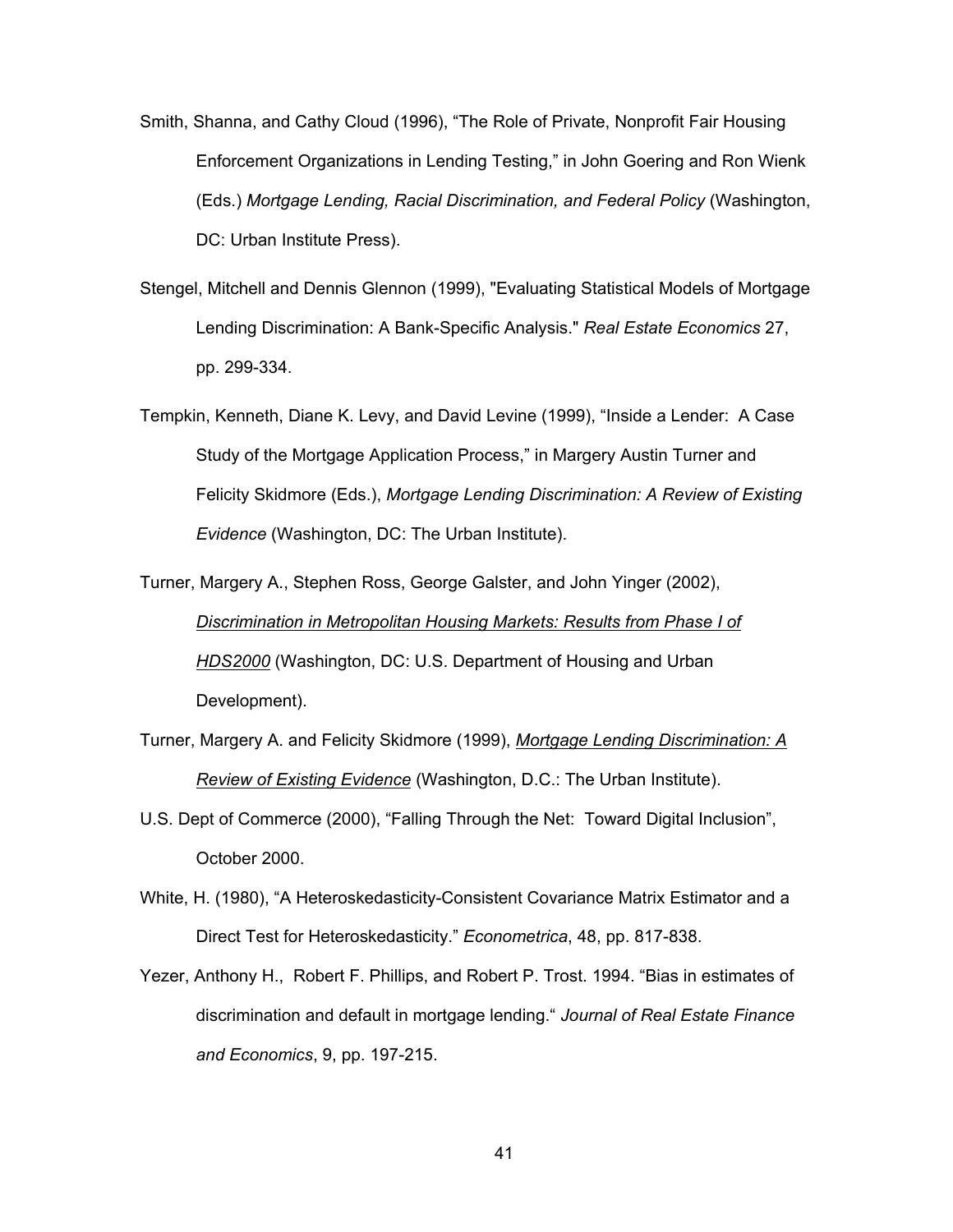Yinger, John (1996), "Discrimination in Mortgage Lending: A Literature Review," in John Goering and Ron Wienk (Eds.) *Mortgage Lending, Racial Discrimination, and Federal Policy* (Washington, DC: Urban Institute Press).

- Yinger, John (1995), *Closed doors, opportunities lost : the continuing costs of housing discrimination* (New York : Russell Sage Foundation).
- Yinger, John. 1987. "Measuring Discrimination with Fair Housing Audits: Caught in the Act." *American Economic Review,* 76 (December): pp. 881-893.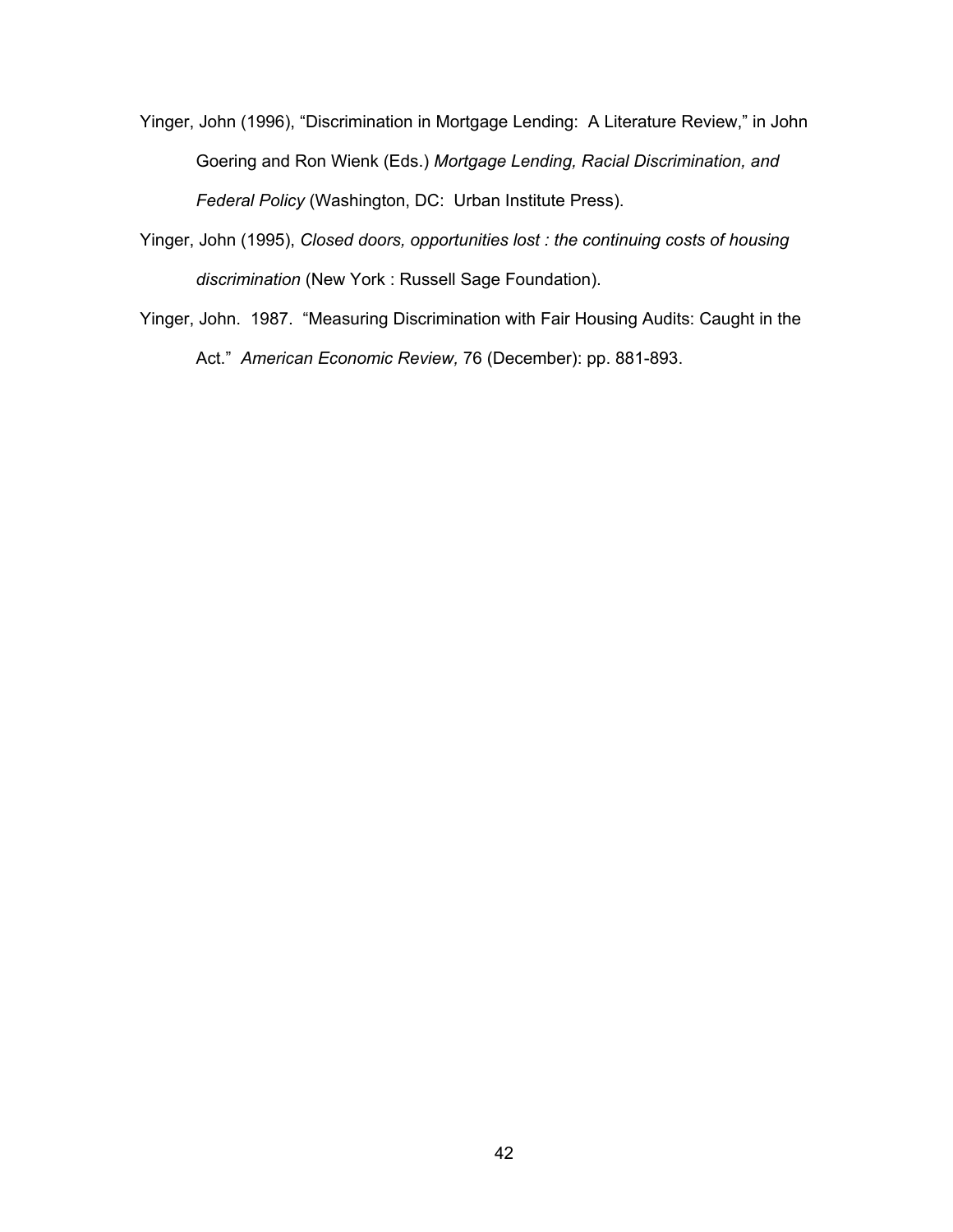| Table 1: Population of Eligible Lending Institutions |    |                   |        |                           |    |                    |
|------------------------------------------------------|----|-------------------|--------|---------------------------|----|--------------------|
|                                                      |    | # of Institutions |        | <b>Application Volume</b> |    | % of HMDA Activity |
| <b>Lenders Tested</b>                                | LA | Chicago           | LA     | Chicago                   | LA | Chicago            |
| <b>Lender Population</b>                             | 67 | 106               | 89,788 | 103,017                   | 56 | 62                 |
| <b>Black-White Sample</b>                            | 35 | 49                | 81,031 | 78,655                    | 50 | $47*$              |
| Hispanic-Anglo Sample                                | 34 | 51                | 80,447 | 85,214                    | 50 | $51*$              |

\*During the course of testing, one institution in our sample merged with another large lender. HMDA application volume for this lender is difficult to determine and is not represented in these totals.

| <b>Table 2: Share of Loans for Lender Samples</b> |             |                |             |                |
|---------------------------------------------------|-------------|----------------|-------------|----------------|
| <b>Site</b>                                       | LA          |                | Chicago     |                |
| Full                                              | <b>Full</b> | <b>Testing</b> | <b>Full</b> | <b>Testing</b> |
| Percent depository                                | 0.429       | $0.591*$       | 0.642       | 0.689          |
| <b>Percent African-American</b>                   | 0.072       | 0.066          | 0.149       | $0.108*$       |
| <b>Percent Hispanic</b>                           | 0.246       | 0.283          | 0.106       | 0.118          |

\*Represents differences that are significant at the 5% level. Note that no other differences were significant even at the 10% level.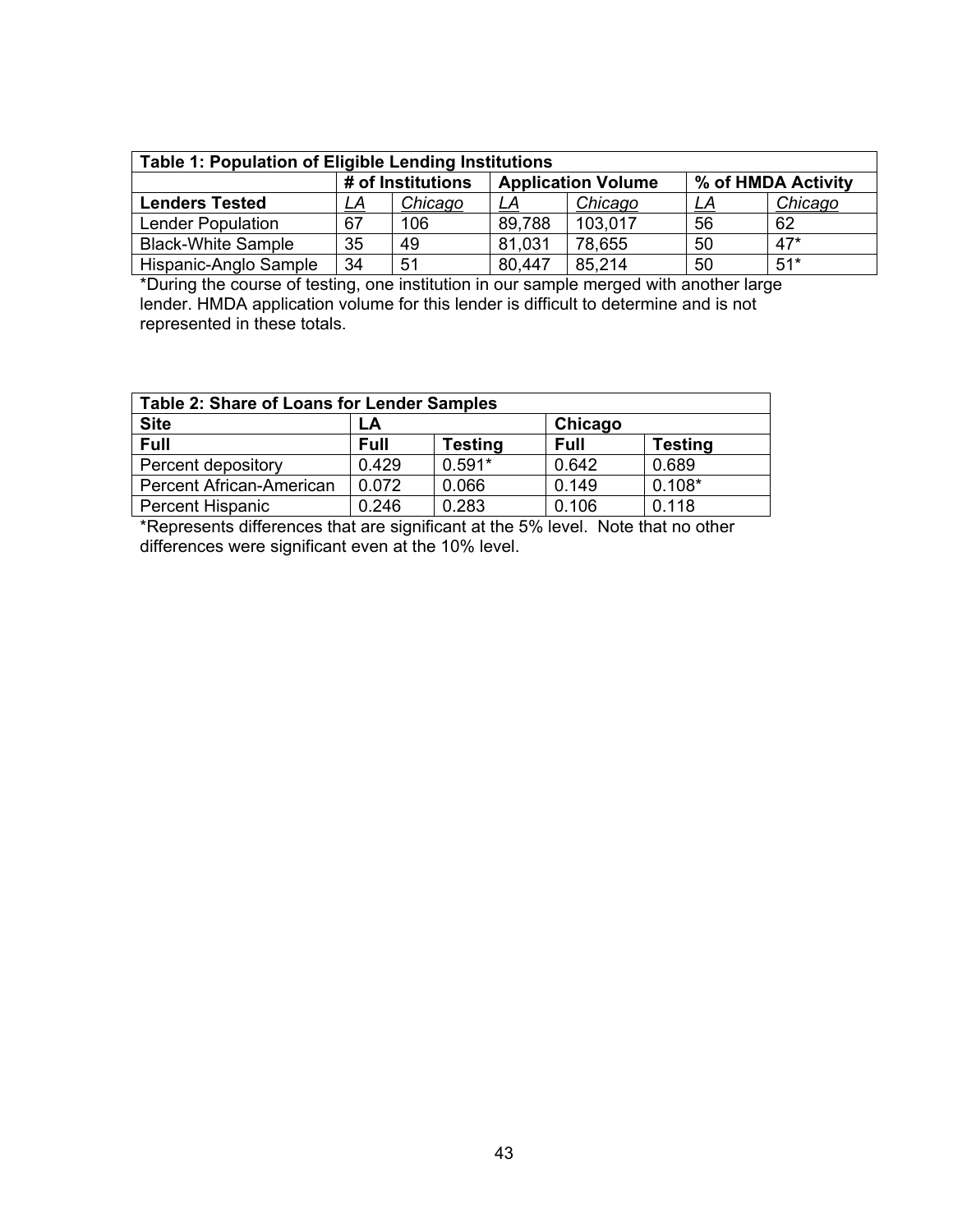|                           |                      |                      |                          | Table 3: Detailed Loan Information |                      |                      |                      |                    |
|---------------------------|----------------------|----------------------|--------------------------|------------------------------------|----------------------|----------------------|----------------------|--------------------|
| <b>Sites</b>              |                      | Chicago              |                          |                                    |                      | Los Angeles          |                      |                    |
| Group                     | Hispani              | olguA-2              |                          | <b>Black-White</b>                 | Hispanic-Anglo       |                      |                      | <b>Black-White</b> |
| Incidence Indicators      | % White<br>Favored   | $%$ Hisp.<br>Favored | % White<br>Favored       | % Black<br>Favored                 | $%$ White<br>Favored | $%$ Hisp.<br>Favored | $%$ White<br>Favored | % Black<br>Favored |
|                           |                      |                      |                          | 1. Information Provided            |                      |                      |                      |                    |
| Loan amount               | $\overline{51}$      | 3.8                  | 6.3                      | 1.3                                | 11.4                 | $1.3*$               | 6.8                  | $\frac{1}{4}$      |
| House price               | 6.3                  | 6.3                  | 5.1                      | 3.8                                | $\overline{0}$       | نډ                   | 6.8                  | 6.8                |
| Specific options          | $\overline{5}$ .     | 7.6                  | 6.3                      | 0.0#                               | 11.4                 | $1.3*$               | 6.8                  | 5.5                |
| Financial details         | 10.1                 | 13.9                 | 17.7                     | 8.9                                | 177                  | 10.1                 | 13.7                 | 110                |
| Information Index         | 15.2                 | 22.8                 | 26.6                     | $10.1*$                            | 22.8                 | $10.1*$              | 20.3                 | 13.5               |
| Sample Size               | $\approx$            |                      |                          | 79                                 | 54                   |                      | 74                   |                    |
|                           |                      |                      | $\overline{\mathcal{N}}$ | Amount of Credit                   |                      |                      |                      |                    |
| Loan amount               | 50.9                 | $20.0**$             | 30.7                     | 16.1                               | 42.9                 | 37.5                 | 32.1                 | 28.6               |
| Sample Size               | $\mathcal{C}$        |                      |                          | 55                                 | 57                   |                      |                      | 56                 |
| House price               | 49.1                 | $14.6***$            | 29.5                     | 21.3                               | $\frac{1}{4}$        | 33.3                 | 35.7                 | 28.6               |
| Sample Size               | $\tilde{\bm{\circ}}$ |                      |                          | 55                                 | 56                   |                      |                      | 56                 |
|                           |                      |                      |                          | 3. Detailed Product Information    |                      |                      |                      |                    |
| Shown More Products       | 47.6                 | $23.8*$              | 39.1                     | $17.4*$                            | 40.3                 | 26.9                 | 28.8                 | 24.2               |
| Sample Size               | $\frac{8}{3}$        |                      | යි                       |                                    | 67                   |                      |                      | 89                 |
|                           |                      |                      |                          |                                    |                      |                      |                      |                    |
| Severity Indicators       | White                | Black                | White                    | Black                              | White                | Hispanic             | White                | Hispanic           |
|                           |                      |                      |                          | 2. Amount of Credit                |                      |                      |                      |                    |
| Loan Amount $(\$1,000's)$ | 192.4                | $175.8**$            | 183.0                    | 180.4                              | 271.4                | 265.1                | 264.4                | 269.3              |
| House Price (\$1,000's)   | 202.3                | 86.2**               | 194.1                    | 194.0                              | 286.0                | 286.6                | 285.9                | 288.6              |
|                           |                      |                      |                          | 3. Detailed Product Information    |                      |                      |                      |                    |
| Number of Products        | 2.43                 | $2.09*$              | 2.39                     | 1.97**                             | 2.27                 | $1.81*$              | 1.88                 | 1.79               |
|                           |                      |                      |                          |                                    |                      |                      |                      |                    |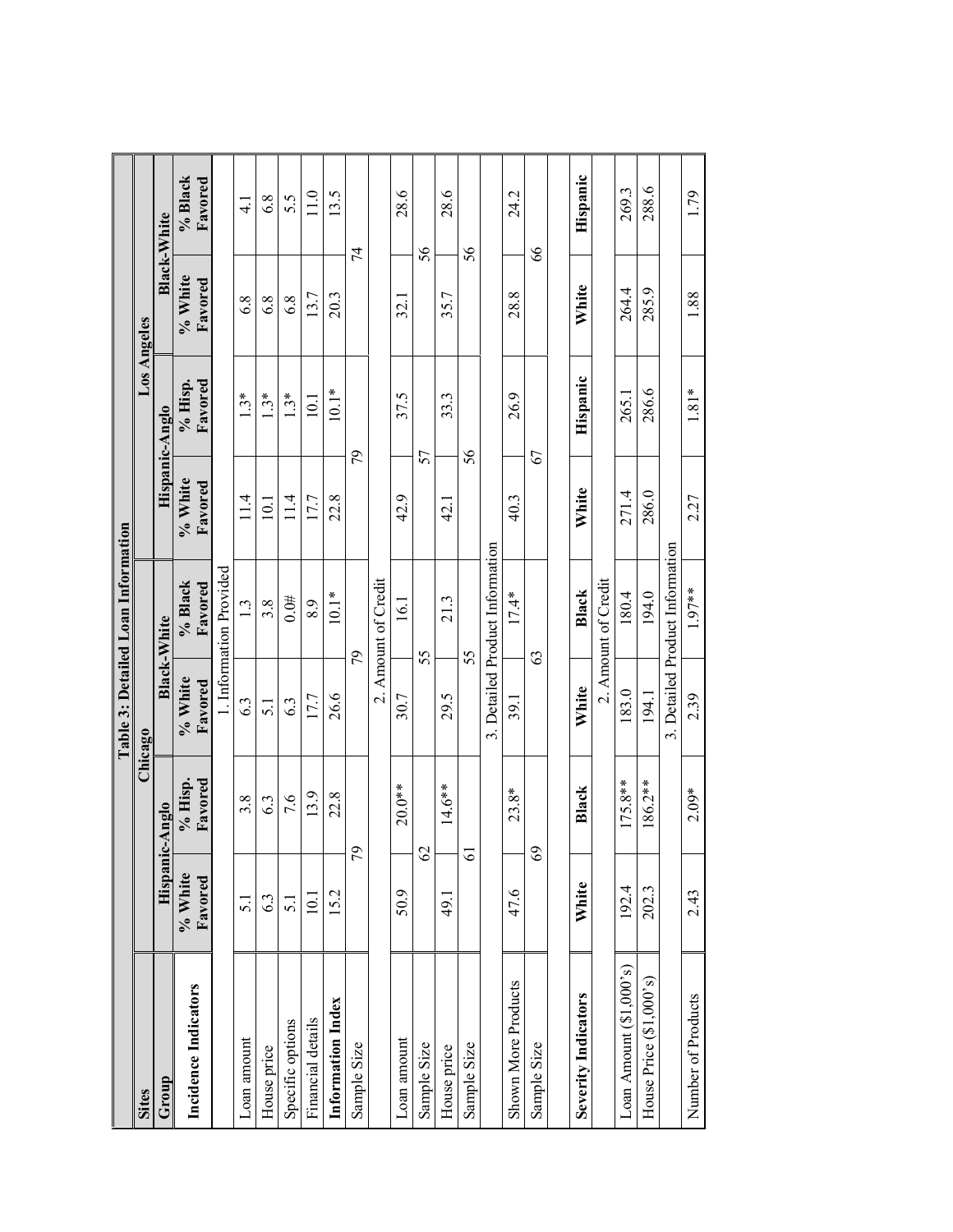|                            |                    |                    | Table 4: Additional Loan Officer Treatments |                                    |                      |                    |                    |                    |
|----------------------------|--------------------|--------------------|---------------------------------------------|------------------------------------|----------------------|--------------------|--------------------|--------------------|
| <b>Sites</b>               |                    |                    | <b>Chicago</b>                              |                                    |                      | Los Angeles        |                    |                    |
| Group                      | Hispani            | c-Anglo            |                                             | <b>Black-White</b>                 |                      | Hispanic-Anglo     |                    | <b>Black-White</b> |
| Incidence Indicators       | % White<br>Favored | % Hisp.<br>Favored | % White<br>Favored                          | % Black<br>Favored                 | % White<br>Favored   | Favored<br>% Hisp. | % White<br>Favored | % Black<br>Favored |
|                            |                    |                    |                                             | 4. Coaching and Related Assistance |                      |                    |                    |                    |
| Paying down debts          | $\overline{5.1}$   | $\overline{0.0}$   | 6.3                                         | 2.5                                | 6.3                  | 1.3                | $\frac{4}{1}$      | 2.7                |
| Debt consolidation         | 0.0                | 0.0                | 0.0                                         | 0.0                                | $\tilde{\mathbf{c}}$ | 0.0                | $\overline{1}$     | $\overline{0.0}$   |
| Downpayment                | 24.1               | $6.3**$            | 32.9                                        | $16.5*$                            | 16.5                 | 17.7               | 29.7               | $2.7***$           |
| Seller assistance          | 10.1               | $1.3*$             | 12.7                                        | 10.1                               | 17.7                 | 22.8               | 28.4               | 16.2               |
| Pre-qualification          | 24.1               | 21.5               | 30.4                                        | 15.2#                              | 22.8                 | 15.2               | 18.9               | 14.9               |
| Homebuyer's Seminar        | 63                 | 3.8                | 5.1                                         | $\overline{51}$                    | 1.3                  | 1.3                | 2.7                | $\overline{0}$ .   |
| More Coaching              | 40.5               | $15.2***$          | 50.6                                        | 29.1*                              | 39.2                 | 36.7               | 43.2               | 18.9*              |
|                            |                    |                    |                                             | 5. Follow-Up Contact               |                      |                    |                    |                    |
| Received Contact           | 7.6                | 11.4               | 12.7                                        | $1.3*$                             | $\overline{5.1}$     | 10.1               | 5.4                | 5.4                |
|                            |                    | $\dot{\circ}$      |                                             | Consideration of FHA Loan Products |                      |                    |                    |                    |
| FHA Encouraged             | 13.9               | 11.4               | 6.3                                         | 12.7                               | 11.4                 | 114                | 5.4                | 13.5               |
| FHA Discouraged            | 2.5                | نى                 | 7.6                                         | $\overline{5.1}$                   | 0.0                  | 0.0                | 5.4                | $\overline{1}$     |
|                            |                    |                    |                                             |                                    |                      |                    |                    |                    |
| <b>Severity Indicators</b> | White              | Black              | White                                       | Black                              | White                | Hispanic           | White              | Hispanic           |
|                            |                    |                    | 4.                                          | Coaching and Related Assistance    |                      |                    |                    |                    |
| Amount of Coaching         | 0.87               | $0.51**$           | 1.37                                        | $0.99**$                           | 1.20                 | 1.13               | 1.22               | $0.76***$          |
|                            |                    |                    |                                             | 5. Follow-Up Contact               |                      |                    |                    |                    |
| Number of Contacts         | 0.16               | 0.28               | 0.22                                        | $0.03**$                           | 0.19                 | 0.38#              | $\overline{0.11}$  | 0.05               |
|                            |                    |                    |                                             |                                    |                      |                    |                    |                    |
| Sample Size                | $\tilde{\zeta}$    |                    | 56                                          |                                    |                      | 79                 |                    | 74                 |
|                            |                    |                    |                                             |                                    |                      |                    |                    |                    |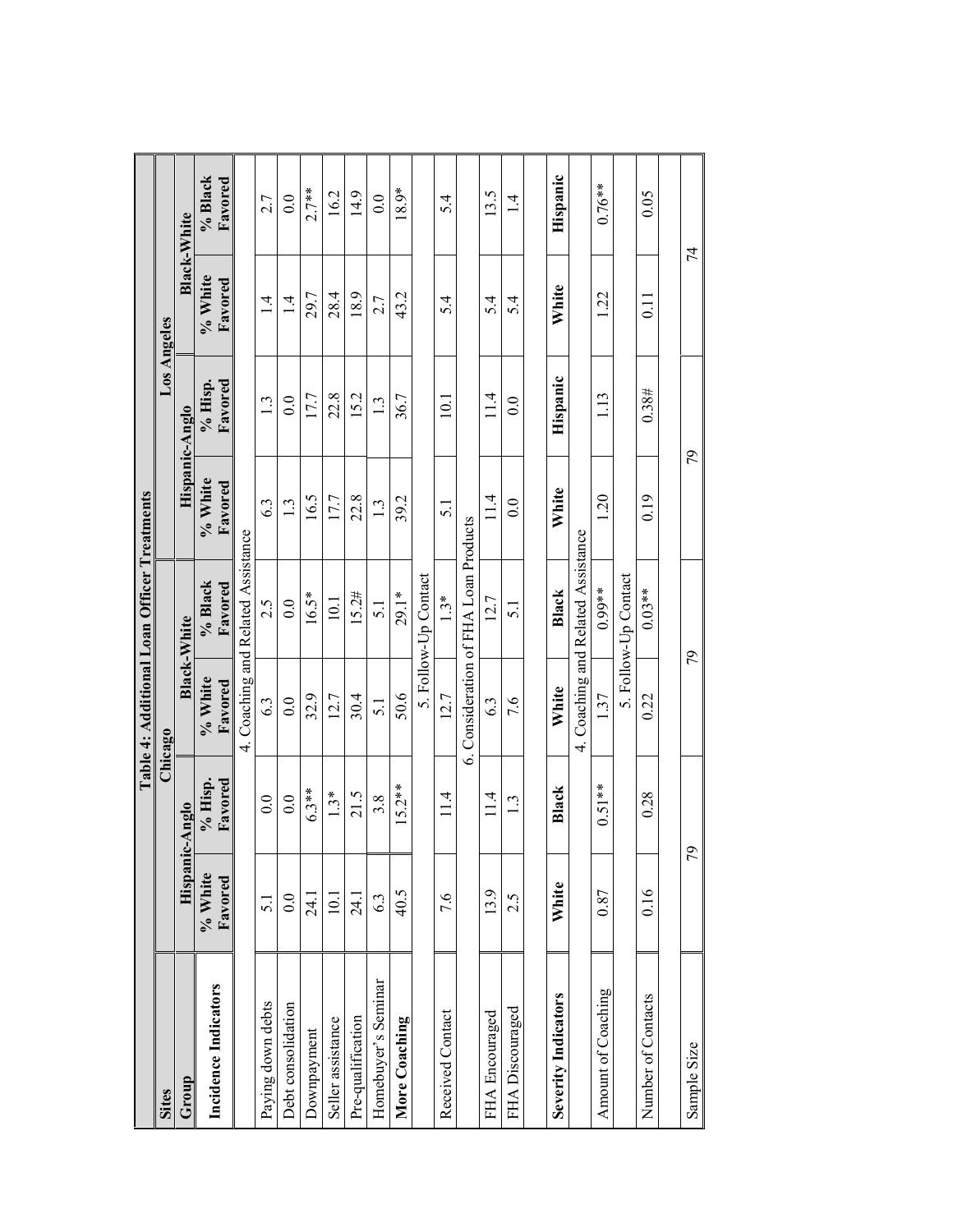|                               |                       | Table 5: Summary of Findings and Significance Levels |                         |                         |
|-------------------------------|-----------------------|------------------------------------------------------|-------------------------|-------------------------|
| <b>Sites</b>                  | Chicago               |                                                      | Los Angeles             |                         |
| dno.r                         | $c$ -Anglo<br>Hispani | <b>Black-White</b>                                   | Hispanic-Anglo          | <b>Black-White</b>      |
| Information Provided          | 0.647                 | $0.037*$                                             | $0.027*$                | 0.424                   |
| Loan Amount or Price          | 0.0100000000030001    | 0.136/0.473/0.138/0.461                              | 0.766/0.542/0.602/0.900 | 0.864/0.618/0.978/0.864 |
| Products Discussed            | $0.050*$<br>0.036/    | $0.024/0.009*$                                       | 0.233/0.032             | 0.736/0.437             |
| Coaching Provided             | $0.004/0.004**$       | $0.043/0.010*$                                       | 0.897/0.666             | $0.011/0.002*$          |
| Follow-Up Contact             | 0.607/0.209           | $0.012/0.009*$                                       | 0.388/0.062             | 1.0000.672              |
| FHA Encouraged                | 0.824/1.000           | 0.302/0.754                                          | 1.000/1.000             | 0.180/0.375             |
| <b>Statistical Thresholds</b> | Number of Rejections  | Number of Rejections                                 | Number of Rejections    | Number of Rejections    |
| $0.05$ or better              | $\frac{*}{2}$         | $\stackrel{*}{4}$                                    |                         |                         |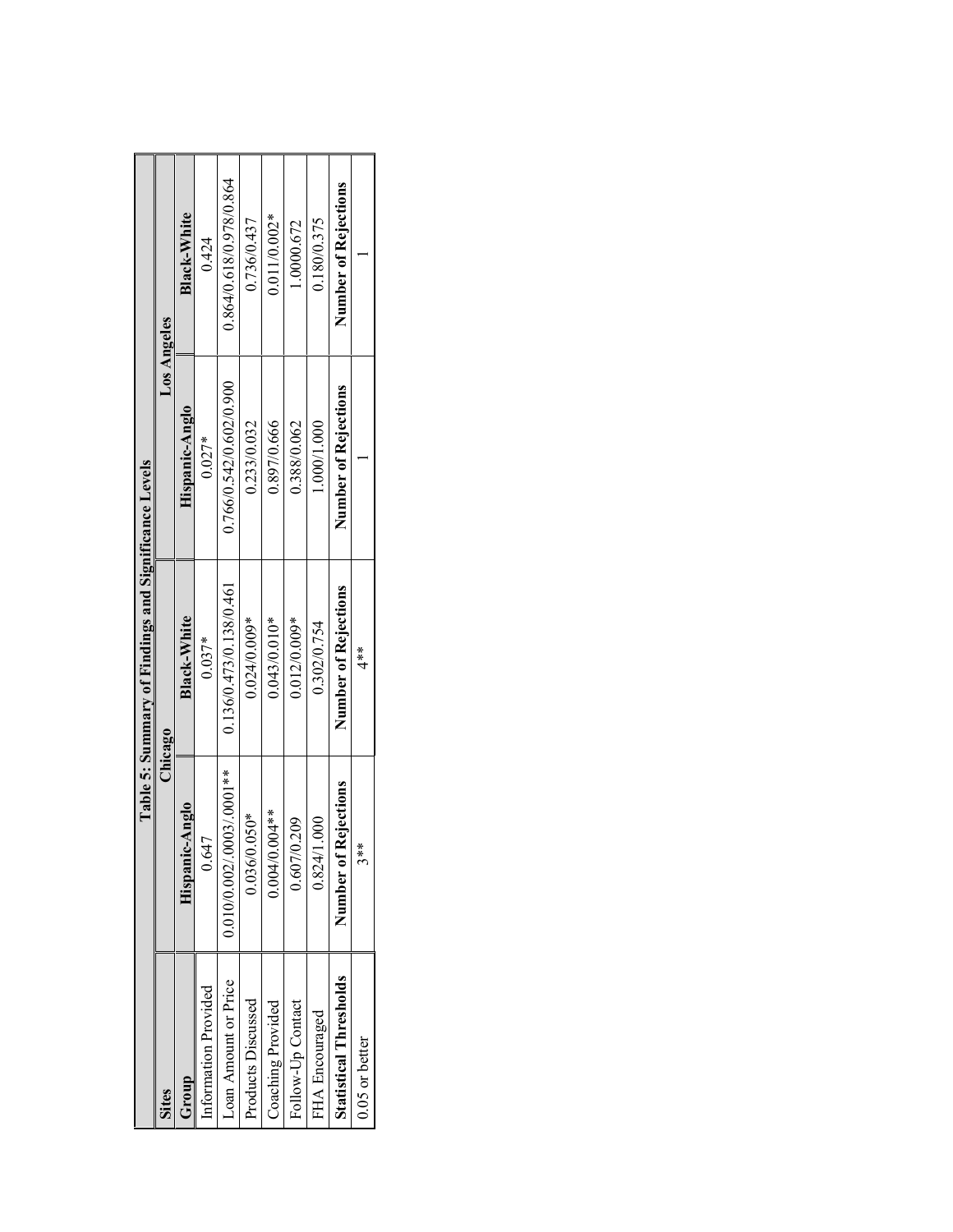|                               |                      |                    |                      | Table 6: Testing for Tester Heterogeneity |                      |                    |                      |                    |
|-------------------------------|----------------------|--------------------|----------------------|-------------------------------------------|----------------------|--------------------|----------------------|--------------------|
| <b>Sites</b>                  |                      | Chicago            |                      |                                           |                      |                    | Los Angeles          |                    |
| $_{\rm Group}$                | Hispan               | c-Anglo            |                      | <b>Black-White</b>                        |                      | Hispanic-Anglo     |                      | <b>Black-White</b> |
| Incidence Indicators          | % White<br>Favored   | % Hisp.<br>Favored | % White<br>Favored   | % Black<br>Favored                        | % White<br>Favored   | % Hisp.<br>Favored | % White<br>Favored   | % Black<br>Favored |
| Information Provided          | 0.130                | 0.470              | 0.619                | $0.096\#$                                 | 0.285                | 0.231              | 0.826                | 0.079#             |
| Sample Size                   | 77                   | 74                 | 73                   | 67                                        | 77                   | 78                 | 69                   | $\overline{C}$     |
| Amount of Credit              | 0.377                | 0.063#             | 0.326                | 0.265                                     | 0.645                | 0.270              | 0.673                | 0.973              |
| Sample Size                   | 54                   | 52                 | 59                   | 56                                        | 55                   | 55                 | 52                   | 54                 |
| Product Information           | $0.010**$            | 0.313              | 0.306                | 0.336                                     | 0.229                | 0.411              | 0.053#               | 0.062#             |
| Sample Size                   | $\mathcal{O}$        | 59                 | $\mathcal{Z}$        | $\overline{6}$                            | 65                   | 89                 | $\overline{6}$       | $\overline{6}$     |
| Coaching                      | 0.818                | $0.001**$          | 0.214                | $0.014*$                                  | $0.023*$             | 0.311              | $0.002**$            | 0.280              |
| Sample Size                   | 77                   | 74                 | 73                   | 67                                        | 77                   | 78                 | 69                   | 70                 |
| Follow-up Contact             | 0.908                | 0.198              | 0.542                | 0.716                                     | 0.693                | 0.389              | 0.146                | 0.077#             |
| Sample Size                   | 77                   | 74                 | 73                   | 67                                        | 77                   | 78                 | 69                   | $\overline{C}$     |
| FHA Loan Products             | 0.372                | 0.139              | 0.797                | 0.855                                     | 0.611                | 0.357              | 0.784                | 0.077#             |
| Sample Size                   | 77                   | 74                 | 73                   | 67                                        | 77                   | 78                 | 69                   | $\overline{0}$     |
| Number of Testers             | 5                    | 5                  | P                    | $\infty$                                  | 5                    | 5                  | 4                    | 4                  |
| <b>Statistical Thresholds</b> | Number of            | Rejections         | Number of Rejections |                                           | Number of Rejections |                    | Number of Rejections |                    |
| $0.10$ or better              |                      |                    | $\mathcal{L}$        |                                           |                      |                    | $6**$                |                    |
| 0.05 or better                |                      |                    |                      |                                           |                      |                    |                      |                    |
| $0.01$ or better              | $\stackrel{*}{\sim}$ |                    | 0                    |                                           | 0                    |                    |                      |                    |
| $0.005$ or better             |                      | #                  | ⊂                    |                                           |                      |                    |                      | #t                 |
| $0.001$ or better             |                      | ⊁                  |                      |                                           |                      |                    | ⊂                    |                    |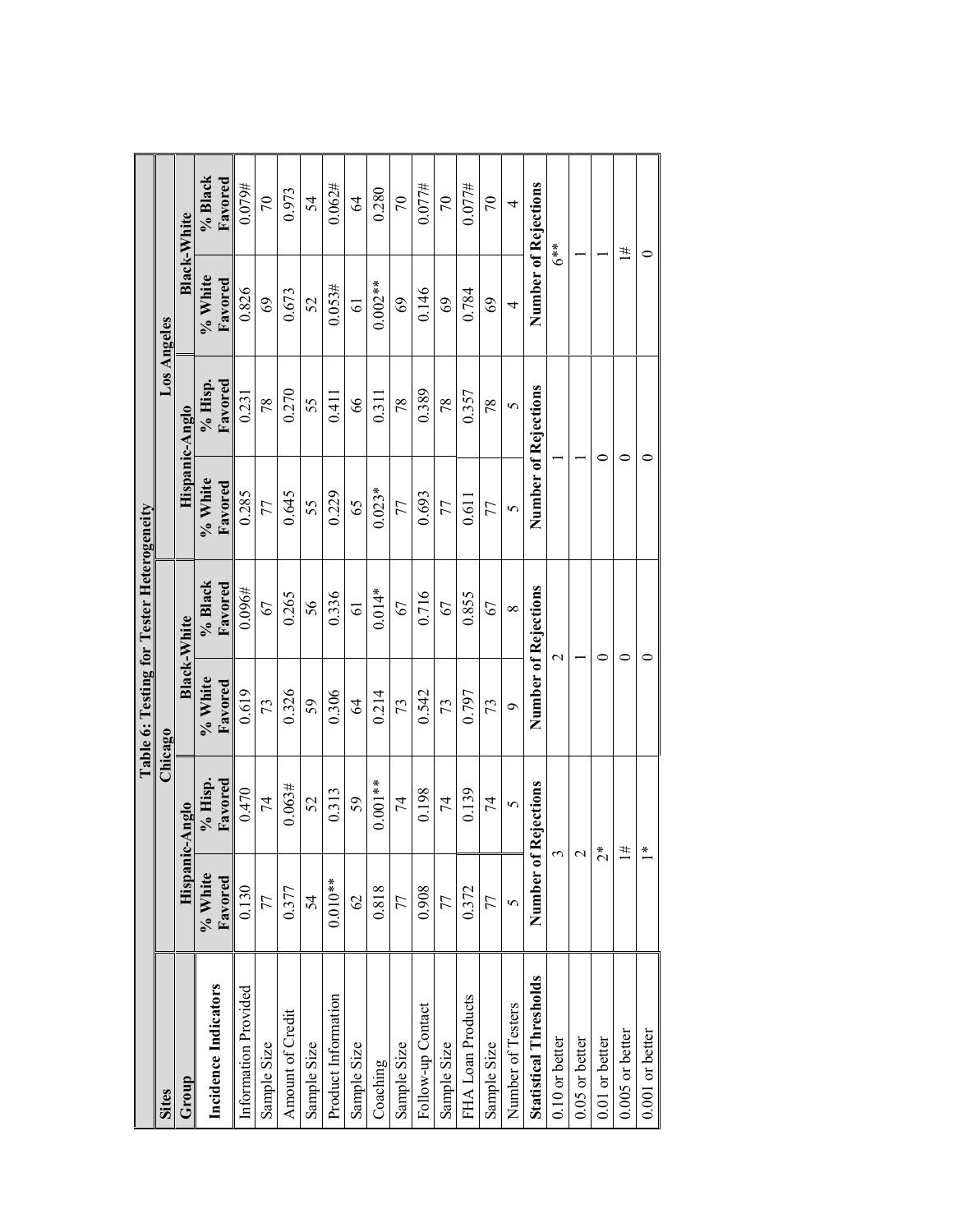|                                             |                | Table 7: Means and Standard Errors of Lender Variables |                |                    |
|---------------------------------------------|----------------|--------------------------------------------------------|----------------|--------------------|
|                                             |                | Chicago                                                | Los Angeles    |                    |
| Control Variables                           | Hispanic-Anglo | Black-White                                            | Hispanic-Anglo | <b>Black-White</b> |
| Majority tester encounters Af-Am. officer   | 0.127(0.335)   | 0.117(0.323)                                           | 0.089 (0.286)  | 0.068 (0.253)      |
| Majority tester encounters Hispanic officer | 0.063(0.245)   | 0.117(0.323)                                           | 0.228(0.422)   | 0.324(0.471)       |
| Minority tester encounters Af-Am. officer   | 0.063(0.245)   | 0.143(0.352)                                           | 0.101(0.304)   | 0.068(0.253)       |
| Minority tester encounters Hispanic officer | 0.076(0.267)   | 0.117(0.323)                                           | 0.215(0.413)   | 0.311 (0.466)      |
| Share of African-American Applications      | 0.128(0.159)   | 0.125(0.144)                                           | 0.070(0.058)   | 0.071(0.060)       |
| Share of Hispanic Applications              | 0.120(0.117)   | 0.118(0.101)                                           | 0.300(0.209)   | 0.269(0.178)       |
| Loan volume in 1000's                       | 2.279 (2.332)  | 2.264 (2.315)                                          | 5.172 (4.820)  | 5.298 (4.921)      |
| Whether lender is a depository Lender       | 0.671(0.473)   | 0.740(0.441)                                           | 0.595(0.494)   | 0.621(0.488)       |
| Sample Size                                 | 79             | 77                                                     | 20             | 74                 |
|                                             |                |                                                        |                |                    |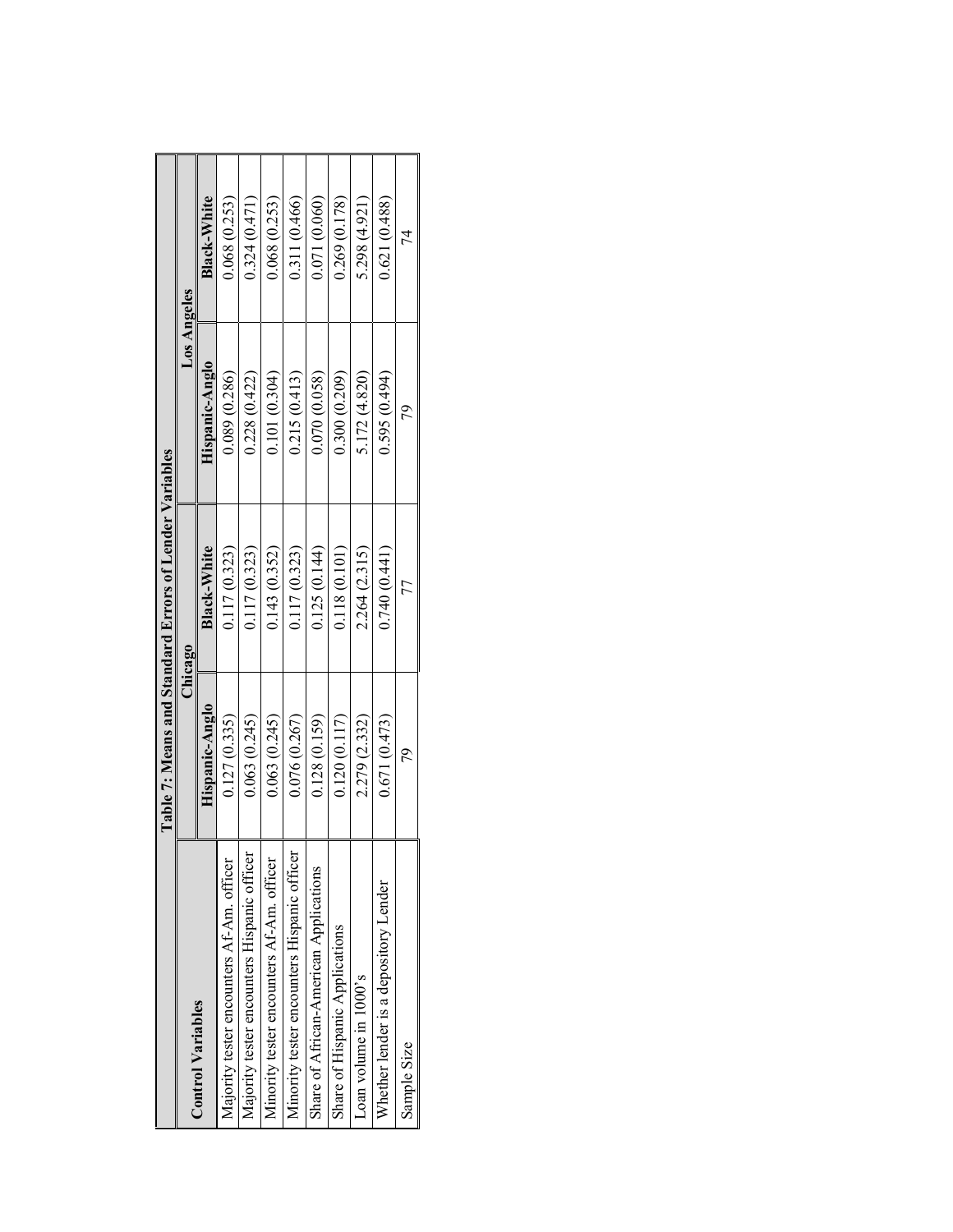| Table 8: Regression Analysis of Differential |                |                | Treatment in Chicago with Tester Fixed Effects |                 |                            |                |                  |
|----------------------------------------------|----------------|----------------|------------------------------------------------|-----------------|----------------------------|----------------|------------------|
| Variables                                    | Information    | Loan Amount    | Number of                                      | Amount of       | Downpayment                | Follow-up      | FHA              |
|                                              | Index          | in \$1,000's   | Products                                       | Coaching        | Assistance                 | Contact        | Encouraged       |
| Loan Officer African-                        | $-0.082$       | 1.436          | 0.028                                          | $0.490**$       | 0.156                      | $0.278**$      | 0.197#           |
| American                                     | (0.31)         | (0.32)         | (0.05)                                         | (2.90)          | (1.32)                     | (2.41)         | (1.73)           |
| Loan Officer Hispanic                        | $-0.338$       | 10.883         | $-0.512$                                       | $-0.215$        | $-0.118$                   | 0.096          | $-0.080$         |
|                                              | (1.00)         | (1.45)         | (1.03)                                         | (0.94)          | (0.79)                     | (1.04)         | (0.67)           |
| Share African-                               | $-1.313**$     | 3.248          | $-2.762**$                                     | $-0.973*$       | $-0.415$                   | $-0.323**$     | 0.448#           |
| American Applications                        | (2.35)         | (0.23)         | (3.27)                                         | (2.13)          | (1.49)                     | (2.36)         | (1.82)           |
| Share Hispanic                               | 0.211          | 5.857          | $1.887*$                                       | $-0.023$        | 0.126                      | $-0.123$       | 0.999**          |
| Applications                                 | (0.33)         | (0.23)         | (2.02)                                         | (0.03)          | (0.24)                     | (0.54)         | (2.44)           |
| Loan Volume                                  | $-0.049$       | $-0.297$       | 0.006                                          | $-0.034$        | $-0.032*$                  | $-0.018$ #     | 0.032#           |
|                                              | (1.22)         | (0.35)         | (0.09)                                         | (1.20)          | (2.00)                     | (1.75)         | (1.89)           |
| Depository Lender                            | $-0.269$       | $-5.113$       | 0.126                                          | $-0.086$        | $-0.107$                   | $-0.028$       | $-0.141$         |
|                                              | (1.52)         | (0.73)         | (0.37)                                         | (0.49)          | (1.04)                     | (0.54)         | (1.46)           |
| Black Tester: Loan                           | $-0.309$       | 16.039         | $-0.678$                                       | $-0.188$        | $-0.161$                   | $-0.132$       | 0.365#           |
| Officer Af-Am                                | (0.67)         | (0.96)         | (0.80)                                         | (0.37)          | (0.67)                     | (0.83)         | (1.74)           |
| Black Tester: Loan                           | 0.077          | 2.337          | $-0.019$                                       | 0.306           | 0.279                      | $-0.084$       | 0.265            |
| Officer Hispanic                             | (0.16)         | (0.26)         | (0.02)                                         | (0.74)          | (1.40)                     | (0.86)         | (1.61)           |
| Black Tester: Share                          | $-0.172$       | 4.869          | 1.575                                          | 1.381           | $1.221**$                  | 0.281          | $-0.762#$        |
| Af-Am. Applications                          | (0.12)         | (0.20)         | (1.19)                                         | (1.15)          | (2.41)                     | (1.63)         | (1.69)           |
| <b>Black Tester: Share</b>                   | 0.033          | 14.329         | $-0.471$                                       | $-0.143$        | 0.255                      | 0.245          | $1.150**$        |
| <b>Hisp Applications</b>                     | (0.03)         | (0.28)         | (0.29)                                         | (0.10)          | (0.37)                     | (0.83)         | (2.35)           |
| Black Tester: Loan                           | 0.035          | 0.274          | 0.029                                          | $0.104*$        | $0.069**$                  | 0.027#         | $-0.017$         |
| Volume                                       | (0.54)         | (0.19)         | (0.33)                                         | (1.97)          | (2.51)                     | (1.94)         | (0.75)           |
| <b>Black Tester</b>                          | $-0.011$       | $-3.079$       | 0.284                                          | $-0.122$        | 0.089                      | 0.085          | $-0.214$         |
| Depository Lender                            | (0.04)         | (0.29)         | (0.56)                                         | (0.29)          | (0.50)                     | (1.23)         | (1.40)           |
| Hisp Tester: Loan                            | 0.278          | 15.301         | 1.381                                          | $-1.081**$      | $-0.432#$                  | $-0.404**$     | 0.042            |
| Officer Af-Am                                | (0.44)         | (1.35)         | (1.02)                                         | (2.37)          | (1.91)                     | (2.46)         | (0.15)           |
| Hisp Tester: Loan                            | $-0.258$       | $-6.154$       | $-0.358$                                       | 0.600           | $-0.032$                   | 0.023          | 0.190            |
| Officer Hispanic                             | (0.31)         | (0.43)         | (0.29)                                         | (1.48)          | (0.15)                     | (0.12)         | (0.74)           |
| Ł<br>Hisp Tester: Share                      | $-1.204$       | 13.824         | 0.224                                          | $-0.025$        | 0.436                      | 0.127          | $-0.439$         |
| Am. Applications                             | (1.26)         | (0.50)         | (0.14)                                         | (0.04)          | (1.38)                     | (0.46)         | (0.87)           |
| Hisp Tester: Share                           | 2.101          | 4.574          | $-1.197$                                       | $-1.131$        | $-0.455$                   | $-0.367$       | 0.572            |
| <b>Hisp Applications</b>                     | (0.13)         | (0.12)         | (0.43)                                         | (1.09)          | (0.76)                     | (0.76)         | (0.97)           |
| Hisp Tester: Loan                            | 0.006          | $2.916*$       | $-0.060$                                       | $0.078*$        | $0.037*$                   | 0.028          | $+14.000 -$      |
| Volume                                       | (0.08)         | (1.97)         | (0.63)                                         | (1.96)          | (2.03)                     | (1.23)         | (1.77)           |
| Hisp Tester                                  | 0.723#         | 4.257          | $-0.161$                                       | (0.50)          | 0.010                      | $-0.037$       | $-0.077$         |
| Depository Lender                            | (1.88)         | (0.42)         | (0.31)                                         |                 | (0.08)                     | (0.30)         | (0.61)           |
| F-Test: White                                | 1.29 [0.262]   | $0.72$ [0.634] | 3.30 $[0.004]$ *                               | $2.67$ [0.015]* | 1.49 [0.18]                | 1.43 [0.203]   | 7.15 [0.000]**   |
| F-Test: Black                                | $0.14$ [0.991] | 0.29 [0.94]    | $0.30\ [0.936]$                                | 1.44[0.185]     | 2.61 [0.018]               | $1.10$ [0.362] | $3.51$ [0.002]** |
| F-Test: Hispanic                             | 1.06 [0.387]   | 1.34 [0.239    | 0.31 [0.93]                                    | $2.26$ [0.038]* | [0.175]<br>$\overline{51}$ | .22 [0.296]    | 0.96 [0.453      |
| Sample Size                                  | 312            | 297            | 261                                            |                 |                            |                |                  |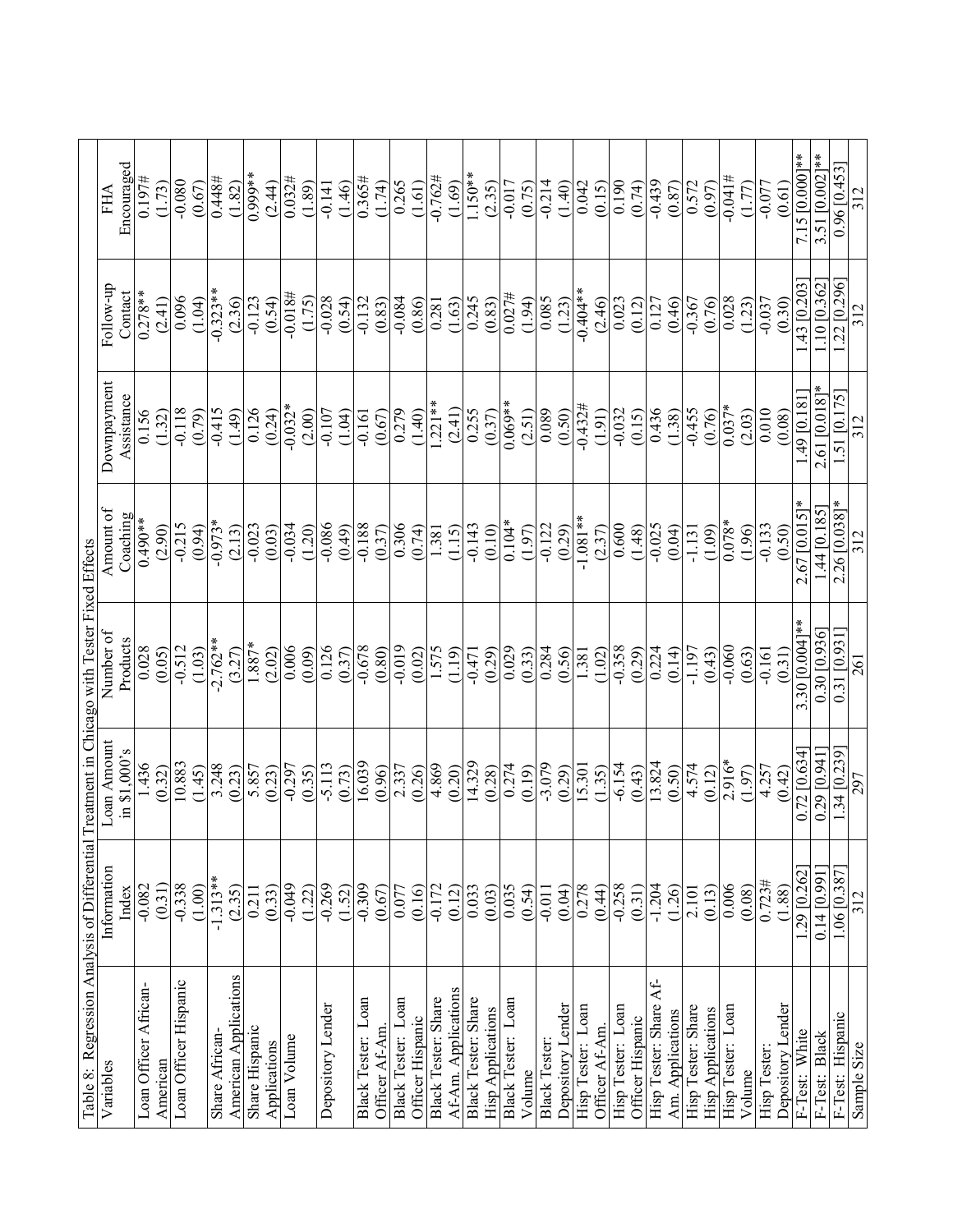|                                                         | FHA         | Encouraged   | 0.342#                | 1.76)    | 0.095                 | (0.56) | 0.256              | (0.84)         | 0.273              | (1.28)           | $-0.557$            | (0.93)              | 1.195*              | (2.03)                   | $-0.016$           | (0.66) | $-0.116$             | (0.75)            |                   | (80.0)         | 0.343             | (1.23)           | $-0.448$               | (0.72)           | 0.802              | (1.24)                   | $-0.029$          | (1.35) | $-0.092$           | (0.69)            | .64[0.198]      | $+34$ [0.078 # | $0.87$ [0.519]   | 156         |
|---------------------------------------------------------|-------------|--------------|-----------------------|----------|-----------------------|--------|--------------------|----------------|--------------------|------------------|---------------------|---------------------|---------------------|--------------------------|--------------------|--------|----------------------|-------------------|-------------------|----------------|-------------------|------------------|------------------------|------------------|--------------------|--------------------------|-------------------|--------|--------------------|-------------------|-----------------|----------------|------------------|-------------|
|                                                         | Follow-up   | Contact      | $0.362**$             | (2.30)   | 0.125                 | (0.89) | $-0.274$           | (1.21)         | $-0.046$           | (0.38)           | 0.520#              | (1.83)              | 0.535               | (1.28)                   | $0.041*$           | (2.13) |                      | (69.0)            | $-0.169$          | (1.11)         | 0.028             | (0.15)           | 0.014                  | (0.04)           | $-0.823$           | (1.23)                   | 0.041#            | (1.80) | $-0.090$           | (0.68)            | $2.63\,10.076$  | $.37$ [0.23]   | $0.80\ [0.57]$   | 156         |
|                                                         | Downpayment | Assistance   | 0.141                 | (0.76)   | $-0.026$              | (0.13) | $-0.179$           | (0.61)         | 0.365              | (1.41)           | 1.457#              | (1.83)              | 0.354               | (0.45)                   | 0.061#             | (1.77) | 0.236                | (1.17)            | $-0.323$          | (1.40)         | (1.08)            |                  | 0.402                  | (0.94)           | $-0.757$           | (1.12)                   | $0.061**$         | (2.61) | $-0.146$           | (1.07)            | 0.35 [0.705]    | $-45$ [0.200   | 80[0.103         | 156         |
|                                                         | Amount of   | Coaching     | 0.208                 | (0.73)   | 0.159                 | (0.48) | 0.075              | (0.11)         | 0.667              | (1.32)           | $2.795*$            | (2.04)              |                     | (0.175)                  | 0.083              | (1.18) | 0.039                | (0.09)            | $-1.084*$         | (2.09)         | 0.419             | (0.67)           | $-1.063$               | (1.14)           | $-1.718$           | (1.22)                   | 0.081#            | (1.79) | $-0.397$           | (1.35)            | 0.34 [0.712     | $.65$ [0.138]  | $2.02$ [0.067]#  | 156         |
| Treatment in Chicago with Tester and Test Fixed Effects | Number of   | Products     | $-0.164$              | (0.40)   | $-0.715$              | 1.31)  | 0.268              | (0.44)         | 0.530              | (1.06)           | .661#               | 1.78)               | 1.113               | (0.63)                   | 0.043              | (0.51) | 0.250                | (0.61)            | 0.331             | (0.27)         | 1.229             | 1.34)            | $-0.905$               | (0.74)           | $-1.564$           | (0.57)                   | $-0.091$          | (1.14) | $-0.597$           | (1.34)            | $0.84\ [0.434$  | 0.84 [0.542    | 0.86 [0.527      | 130         |
|                                                         | Loan Amount | in \$1,000's | 9.939                 | (1.14)   | 24.557#               | (1.78) | 11.890             | (0.64)         | $-10.844$          | (0.94)           | 20.047              | (0.53)              |                     | $53.534$<br>$(0.90)$     | 0.195              | (0.11) | 1.693                | (0.12)            | 6.567             | (0.44)         | $-3.415$          | (0.11)           | $-10.239$              | (0.30)           | $-12.025$          | (0.28)                   | $4.185***$        | (2.37) | $-0.117$           | (0.01)            | $.61$ [0.204    | 0.63[0.706]    | $.36\,[0.236]$   | $\Xi$       |
|                                                         | Information | Index        | 0.107                 | (0.19)   | $-0.203$              | (0.38) | $-0.691$           | (1.19)         | 0.253              | (0.46)           | 0.047               | (0.04)              | 0.348               | (0.31)                   | $-0.002$           | (0.04) | $-0.056$             | (0.16)            | 0.204             | (0.39)         | 0.481             | (0.31)           | $-1.608$               | (0.90)           | 1.445              | (0.81)                   | 0.058             | (0.63) | 0.575              | (1.41)            | $0.10\ [0.905]$ | $0.42$ [0.865] | $0.65\ [0.690]$  | 156         |
| Table 9: Regression Analysis of Differentia             | Variables   |              | Loan Officer African- | American | Loan Officer Hispanic |        | Black Tester: Loan | Officer Af-Am. | Black Tester: Loan | Officer Hispanic | Black Tester: Share | Af-Am. Applications | Black Tester: Share | <b>Hisp Applications</b> | Black Tester: Loan | Volume | <b>Black Tester:</b> | Depository Lender | Hisp Tester: Loan | Officer Af-Am. | Hisp Tester: Loan | Officer Hispanic | Hisp Tester: Share Af- | Am. Applications | Hisp Tester: Share | <b>Hisp Applications</b> | Hisp Tester: Loan | Volume | <b>Hisp Tester</b> | Depository Lender | F-Test: White   | F-Test: Black  | F-Test: Hispanic | Sample Size |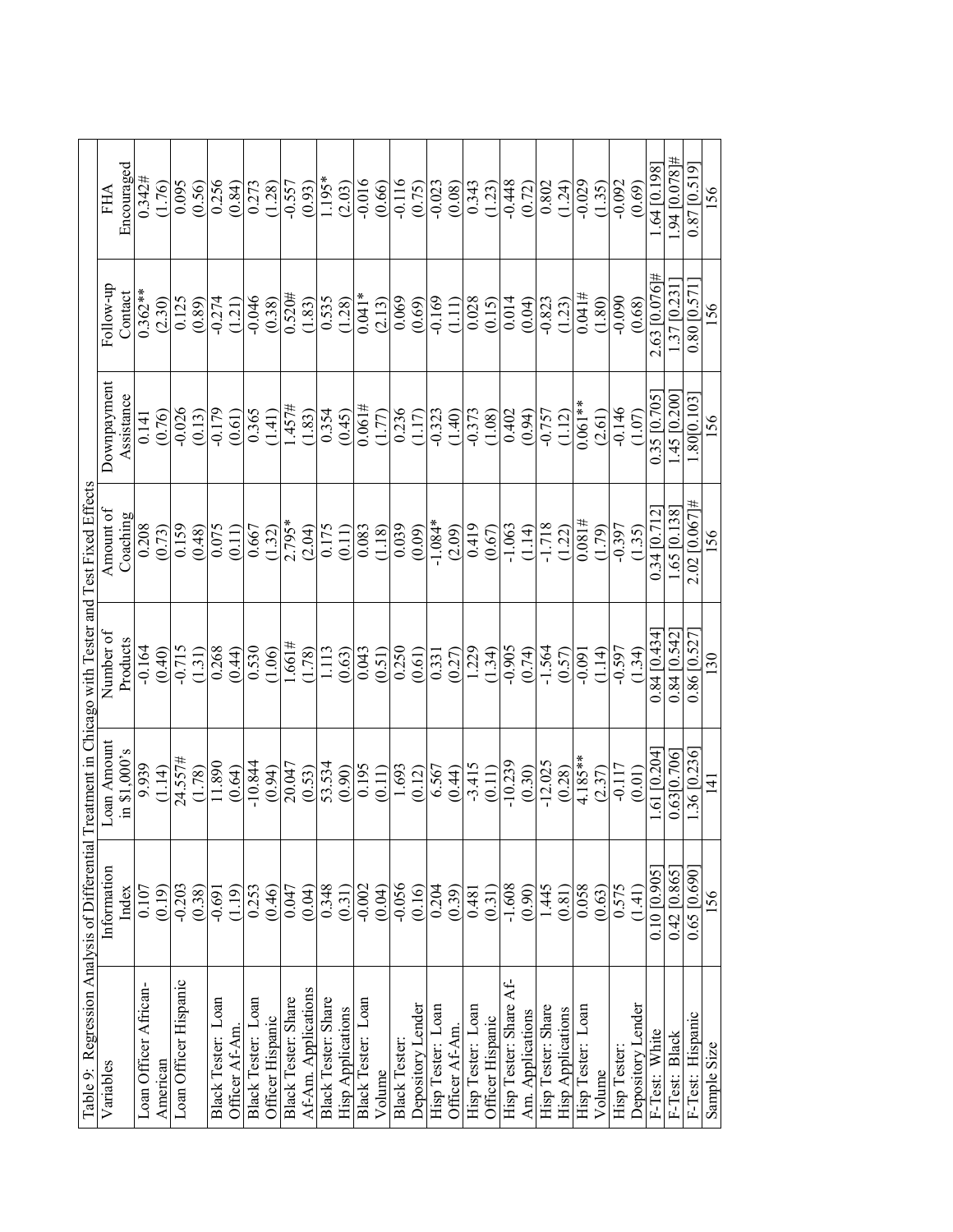|                                                                                                  | FHA            | Encouraged | $-0.038$              | (0.39)   | 0.005                 | (0.09) | 1.338#         | (1.88)                | $0.603**$      | (3.17)       | 0.003       | (0.47) | $-0.061$          | (0.95) | 0.192                                    | (0.81)         | 0.116              | (0.94)           | $-2.751**$          | (2.74)              | 0.479               | (1.36)                   | $-0.024*$          | (2.29) | 0.044                | (0.35)            | 0.091             | (0.48)         | $-0.003$          | (0.03)           | 0.249                   | (0.22)           | $-0.191$           | (0.61)                   | $-0.010$            | (0.97) | $-0.001$     | (0.01)            | 5.91 [0.000]**   | $2.86$ [0.010]** | 0.35 [0.910]                  | 306         |
|--------------------------------------------------------------------------------------------------|----------------|------------|-----------------------|----------|-----------------------|--------|----------------|-----------------------|----------------|--------------|-------------|--------|-------------------|--------|------------------------------------------|----------------|--------------------|------------------|---------------------|---------------------|---------------------|--------------------------|--------------------|--------|----------------------|-------------------|-------------------|----------------|-------------------|------------------|-------------------------|------------------|--------------------|--------------------------|---------------------|--------|--------------|-------------------|------------------|------------------|-------------------------------|-------------|
|                                                                                                  | Follow-up      | Contact    | $-0.156**$            | (2.79)   | 0.004                 | (0.08) | 0.014          | (0.03)                | 0.280#         | (1.81)       | $-0.003$    | (0.07) | 0.051             | (0.92) | 0.099                                    | (0.12)         | $-0.102$           | (1.30)           | $-0.445$            | (0.57)              | $-0.030$            | (0.13)                   | 0.004              | (0.47) | $-0.118$             | (1.21)            | $-0.147$          | (1.33)         | $-0.107$          | (1.00)           | 1.153                   | (0.90)           | $-0.306$           | (1.14)                   | $-0.008$            | (1.06) | 0.056        | (0.05)            | 1.75 [0.109]     | 0.90 10.495      | $-10.419$<br>$\overline{101}$ | 306         |
|                                                                                                  | Downpayment    | Assistance | $-0.298**$            | (2.50)   | $-0.199**$            | (2.34) | $-0.294$       | (0.42)                | 0.033          | (0.18)       | $-0.013#$   | (1.84) | 0.140             | (0.18) | 0.078                                    | (0.44)         | $0.285**$          | (2.49)           | 1.175               | (1.13)              | $-0.251$            | (0.78)                   | 0.001              | (0.09) | $-0.006$             | (0.04)            | $0.492*$          | (2.07)         | 0.056             | (0.44)           | 0.944                   | (0.72)           | $-0.344$           | (1.24)                   | $\frac{1}{0.026}$ * | (2.10) | $-0.057$     | (0.45)            | $4.41[0.000]$ ** | $1.39$ [0.218]   | $.77$ [0.105]                 | 306         |
|                                                                                                  | Amount of      | Coaching   | $-0.274$              | (0.68)   | $-0.235$              | (1.49) | $-0.852$       | (0.50)                | 0.274          | (0.67)       | $-0.030*$   | (2.10) | $-0.030$          | (0.18) | $-0.160$                                 | (0.31)         | 0.247              | (0.96)           | 2.077               | (0.83)              | $-0.473$            | (0.66)                   | $-0.006$           | (0.26) | 0.186                | (0.56)            | 0.482             | (0.85)         | 0.104             | (0.33)           | $-1.261$                | (0.44)           | 0.269              | (0.40)                   | 0.052#              | (1.88) | $-0.080$     | (0.29)            | $1.85\,0.089$ #  | 0.35[0.910]      | 0.78 [0.586]                  | 306         |
|                                                                                                  | Number of      | Products   | $-0.990*$             | (2.31)   | $-0.008$              | (0.02) | 0.553          | (0.20)                | 0.520          | (0.79)       | 0.043       | (1.53) | 0.308             | (0.97) | 0.627                                    | (0.80)         | 0.745              | (1.45)           | $-2.145$            | (0.56)              | 1.398               | (1.24)                   | $-0.002$           | (0.06) | $-0.228$             | (0.51)            | 1.411**           | (2.34)         | $-0.706$          | (1.44)           | $-3.262$                | (0.75)           | 0.374              | (0.38)                   | $-0.037$            | (1.00) | $-0.485$     | (1.10)            | 1.45 [0.196]     | $0.88$ [0.510]   | $2.01$ [0.065]#               | 267         |
|                                                                                                  | Loan Amount in | \$1.000's  | $-1.97$               | (0.13)   | $-4.81$               | (0.45) | $-77.70$       | (1.03)                | $-0.33$        | (0.02)       | $-0.19$     | (0.20) | $-13.81$          | (1.45) | $-19.58$                                 | (0.51)         | $-13.54$           | (0.64)           | 215.26              | (0.86)              | $-37.90$            | (0.92)                   | $-0.43$            | (0.25) | $-34.10#$            | (1.73)            | 16.10             | (0.77)         | 9.79              | (0.41)           | 14.40                   | (0.09)           | 9.98               | (0.22)                   | $-0.75$             | (0.43) | $-0.05$      | (0.00)            | 0.57 [0.754      | 0.90 [0.495]     | 0.20 [0.977                   | 281         |
|                                                                                                  | Information    | Index      | 0.370#                | (1.67)   | 0.354#                | (1.83) | $-0.365$       | (0.20)                | 0.267          | (0.59)       | $-0.006$    | (0.37) | 0.161             | (0.78) | 0.269                                    | (0.65)         | $-0.229$           | (0.57)           | 0.631               | (0.22)              | $-0.027$            | (0.03)                   | $-0.002$           | (0.09) | $-0.286$             | (0.85)            | 0.297             | (0.82)         | $+0.910$ #        | (1.80)           | $-1.722$                | (0.42)           | 0.290              | (0.32)                   | 0.052               | (1.62) | $-0.243$     | (0.60)            | 1.16 [0.328]     | $0.33$ [0.921]   | 1.17 [0.322]                  | 306         |
| Table 10: Regression Analysis of Differential Treatment in Los Angeles with Tester Fixed Effects | Variables      |            | Loan Officer African- | American | Loan Officer Hispanic |        | Share African- | American Applications | Share Hispanic | Applications | Loan Volume |        | Depository Lender |        | $_{\text{Lozn}}$<br><b>Black Tester:</b> | Officer Af-Am. | Black Tester: Loan | Officer Hispanic | Black Tester: Share | Af-Am. Applications | Black Tester: Share | <b>Hisp Applications</b> | Black Tester: Loan | Volume | <b>Black Tester:</b> | Depository Lender | Hisp Tester: Loan | Officer Af-Am. | Hisp Tester: Loan | Officer Hispanic | Ł<br>Hisp Tester: Share | Am. Applications | Hisp Tester: Share | <b>Hisp Applications</b> | Hisp Tester: Loan   | Volume | Hisp Tester: | Depository Lender | F-Test: White    | F-Test: Black    | F-Test: Hispanic              | Sample Size |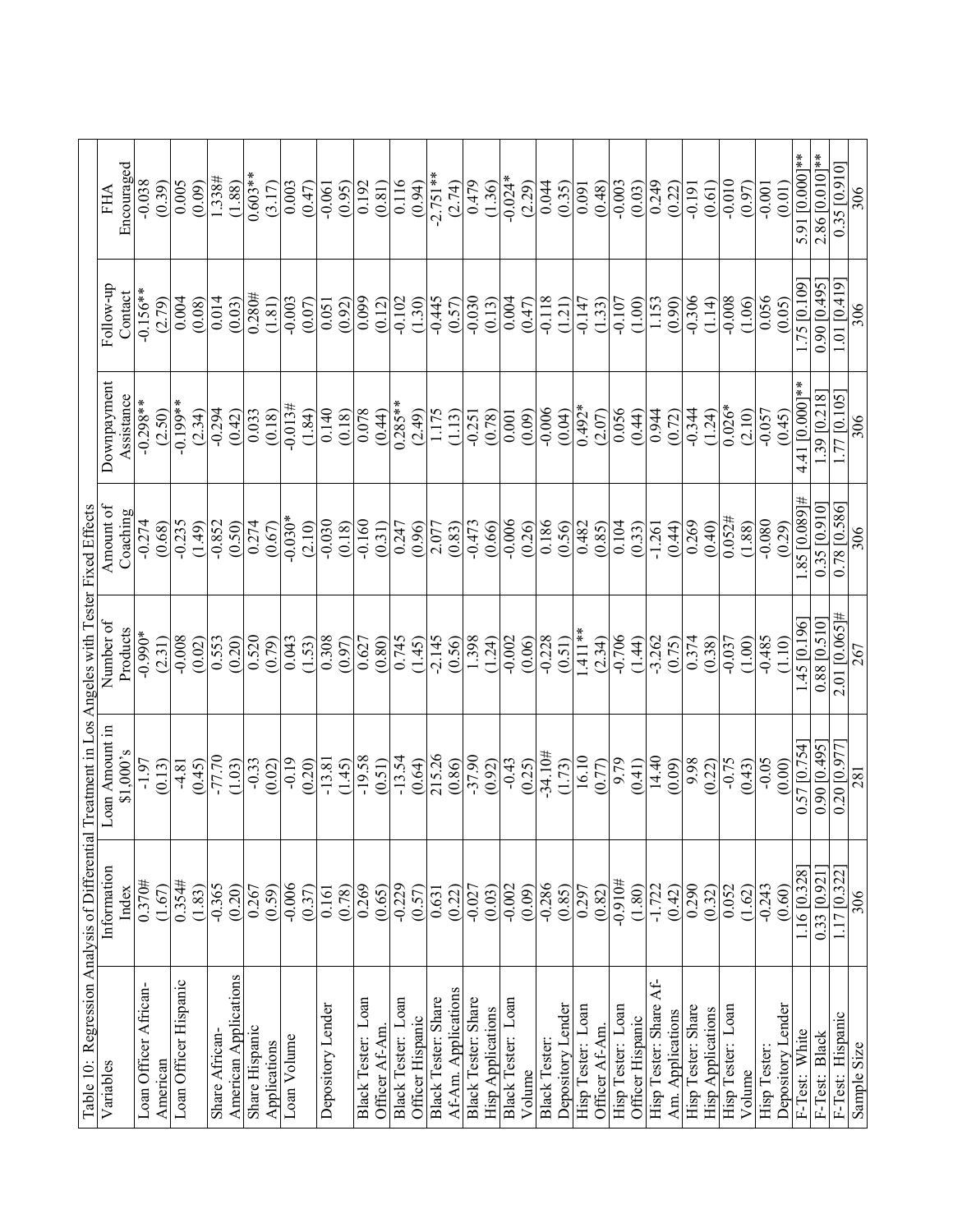|                                                                                                           | FHA         | Encouraged   | 0.169                 | 1.14     | $-0.140$              | (0.91) | 0.135              | (0.58)         | 0.166              | (1.12)           | $-2.694$                   | (1.98)              | 0.437               | (0.98)                   | $-0.029$           | (2.42) | $-0.097$             | (0.70)            | 0.065             | (0.32)         | $-0.101$           | (0.68)           | $-0.267$               | (0.22)           | $-0.052$           | (0.16)                   | $-0.006$          | (0.46) | 0.106       | (0.81)            | [0.336]<br>$\frac{1}{10}$ | [0.227]<br>.38 | 0.44[0.85]       | 153              |
|-----------------------------------------------------------------------------------------------------------|-------------|--------------|-----------------------|----------|-----------------------|--------|--------------------|----------------|--------------------|------------------|----------------------------|---------------------|---------------------|--------------------------|--------------------|--------|----------------------|-------------------|-------------------|----------------|--------------------|------------------|------------------------|------------------|--------------------|--------------------------|-------------------|--------|-------------|-------------------|---------------------------|----------------|------------------|------------------|
|                                                                                                           | Follow-up   | Contact      | 0.091                 | 1.31)    | $-0.037$              | (0.39) | $-0.043$           | (0.50)         | $-0.216$           | (2.28)           | $-0.459$                   | (0.49)              | 0.181               | (0.75)                   | 0.000              | (0.03) | $-0.041$             | (0.41)            | $-0.071$          | (0.54)         | $-0.090$           | (0.82)           | 1.267                  | (0.91)           | $-0.366$           | (1.16)                   | $-0.001$          | (0.23) | $-0.007$    | (0.07)            | 24 [0.293                 | 0.91 [0.490]   | $0.72$ [0.634]   | 153              |
|                                                                                                           | Downpayment | Assistance   | $-0.303$              | 1.28     | $-0.266$              | (2.01) | 0.222              | (0.73)         | 0.293              | (2.31)           | $-0.377$                   | (0.30)              | $-0.382$            | (1.00)                   | 0.002              | (0.20) | $-0.164$             | (1.00)            | 0.704             | (2.92)         | 0.052              | (0.34)           | 2.020                  | (1.81)           | $-0.246$           | (0.74)                   | 0.021             | (1.46) | 0.004       | (0.03)            | 2.57 [0.080 #             | .16[0.33]      | 2.23 [0.040]*    | 153              |
|                                                                                                           | Amount of   | Coaching     | $-0.108$              | (0.14)   | $-0.241$              | (0.84) | $-0.014$           | (0.02)         | 0.266              | (0.94)           | $-2.159$                   | (0.77)              | $-0.769$            | (0.87)                   | $-0.030$           | (0.94) | $-0.370$             | (0.91)            | 0.948             | (1.44)         | 0.151              | (0.43)           | 1.766                  | (0.72)           | 0.401              | (0.58)                   | 0.059             | (1.86) | 0.267       | (0.91)            | 0.36 [0.698]              | 0.48 [0.822    | 1.15[0.337]      | <b>153</b>       |
|                                                                                                           | Number of   | Products     | 0.110                 | (0.22)   | $-0.046$              | (0.11) | 0.419              | (0.71)         | 0.587              | (1.39)           | $-4.024$                   | (0.95)              | 0.908               | (0.89)                   | $-0.011$           | (0.33) | $-0.668$             | (1.88)            | 0.724             | (1.45)         | $-0.126$           | (0.24)           | $-0.139$               | (0.04)           | 1.161              | (1.09)                   | $-0.016$          | (0.42) | 0.109       | (0.25)            | 0.0410.961                | 0.99 [0.375    | 0.94 [0.394]     | 133              |
|                                                                                                           | Loan Amount | in \$1,000's | 18.606                | (0.42)   | 39.233                | (1.65) | $-15.936$          | (0.32)         | $-24.615$          | (1.03)           | 225.493                    | (0.73)              | $-59.186$           | (1.07)                   | $-1.638$           | (0.96) | $-49.119$            | (2.19)            | 16.084            | (0.62)         | $-10.419$          | (0.42)           | $-16.588$              | (0.08)           | 24.930             | (0.46)                   | 0.726             | (0.39) | 7.350       | (0.31)            | .36 [0.26]                | .32 [0.254]    | 0.21 [0.973]     | $\overline{131}$ |
|                                                                                                           | Information | Index        | 2.189                 | (4.35)   | 0.293                 | (0.68) | $-0.153$           | (0.19)         | $-0.519$           | (1.15)           | $-2.850$                   | (0.69)              | $-0.908$            | (0.79)                   | $-0.017$           | (0.45) | $-0.628$             | (1.53)            | $-0.151$          | (0.36)         | $-0.784$<br>(1.35) |                  | $-0.490$               | (0.14)           | 0.557              | (0.61)                   | 0.059             | (1.79) | $-0.140$    | (0.35)            | 9.48 [0.000]**            | 0.94 [0.469]   | $0.89$ [0.504]   | 153              |
| Table 11: Regression Analysis of Differential Treatment in Los Angeles with Tester and Test Fixed Effects | Variables   |              | Loan Officer African- | American | Loan Officer Hispanic |        | Black Tester: Loan | Officer Af-Am. | Black Tester: Loan | Officer Hispanic | <b>Black Tester: Share</b> | Af-Am. Applications | Black Tester: Share | <b>Hisp Applications</b> | Black Tester: Loan | Volume | <b>Black Tester:</b> | Depository Lender | Hisp Tester: Loan | Officer Af-Am. | Hisp Tester: Loan  | Officer Hispanic | Hisp Tester: Share Af- | Am. Applications | Hisp Tester: Share | <b>Hisp Applications</b> | Hisp Tester: Loan | Volume | Hisp Tester | Depository Lender | F-Test: White             | F-Test: Black  | F-Test: Hispanic | Sample Size      |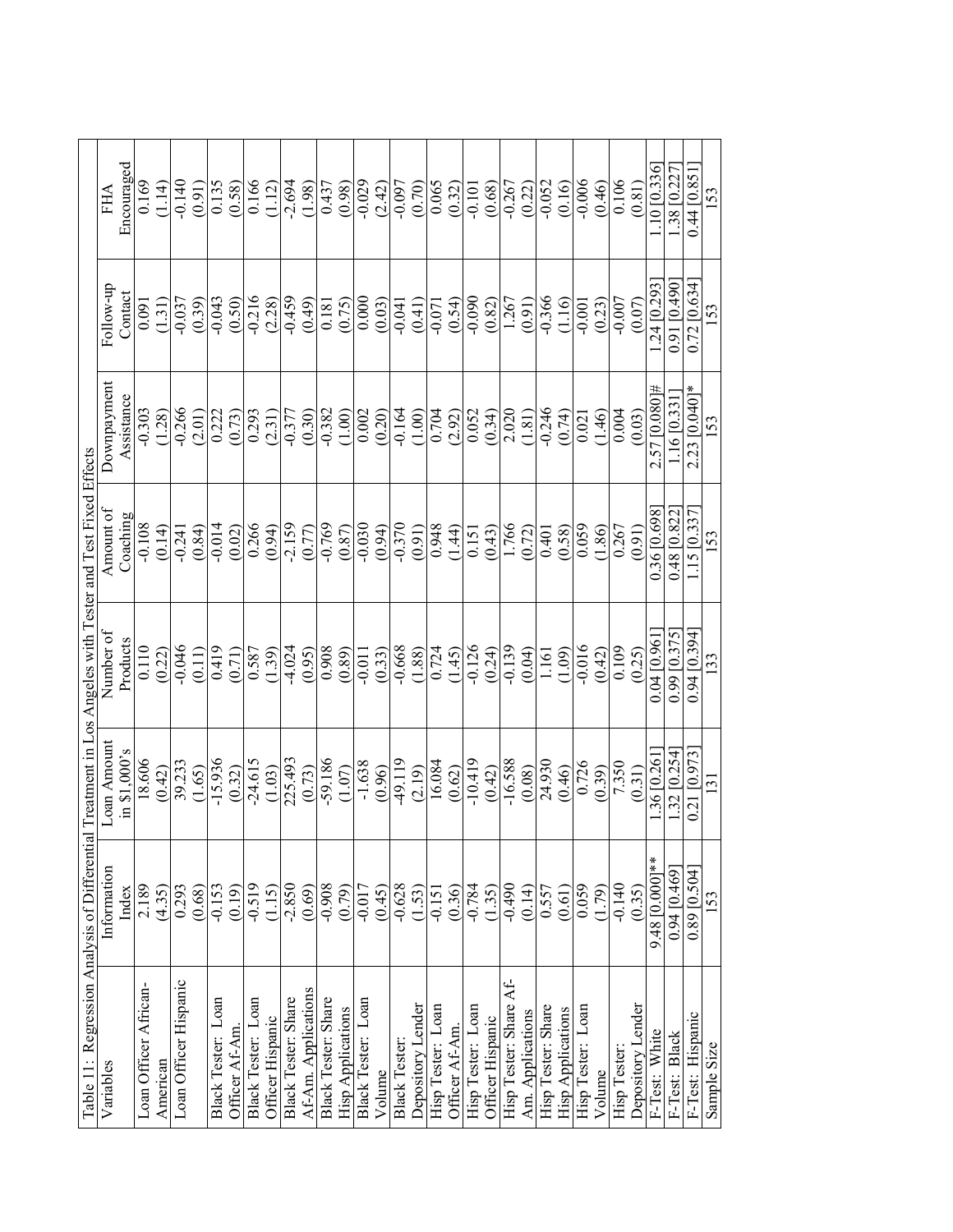## **Endnotes**

 $\begin{array}{c|c}\n\hline\n\end{array}$ <sup>1</sup> See Ross and Yinger (2002), Turner and Skidmore (1999), Ladd (1998), and Goering and Wienk (1996) for more extended discussions of these issues. <sup>2</sup>

 $2^2$  For more information on paired testing and its role in both measurement and enforcement, see Blank, Dabady, and Citro (2004), Foster, Mitchell, and Fienberg (2002), Ross (2002) and Fix and Turner (1999). <sup>3</sup>

 $3$  Pair testing attempts to capture disparate treatment as defined by law, which is unequal treatment of equals based on membership in a protected class while economists often focus on market discrimination, which is defined as the overall effect of discrimination on market outcomes. Estimates of disparate treatment may be larger than market discrimination because minorities can take steps to avoid discriminatory firms. On the other hand, estimates of market discrimination can exceed the level of disparate treatment if minorities overcompensate for discrimination placing them at a disadvantage in negotiations or in high cost market segments, such as the subprime mortgage market (Ross and Yinger, 2002).

 $4$  Ross and Yinger (2002) and Blackburn and Vermilyea (2003) both find evidence that market level studies overstate adverse treatment against minorities in lending due to variations in underwriting standards across lenders. Paired testing involves sending testers with nearly identical requests to the same lender, and evidence of disparate treatment arises from direct comparisons of behavior by the same lender rather than comparisons across lenders as in market level studies like Munnell et. al. (1996) and Shafer and Ladd (1981).

 See Ross and Yinger (2002) for a detailed discussion of the ECOA. Also, see Listokin and Wyly's (1998) discussion of industry practices to support fair lending. Many of these practices emphasize the training of and the incentives facing loan officers rather than focusing solely on the loan underwriting system. Finally, see Lawton (1996) and Smith and Cloud (1993) for discussions of paired testing in the mortgage market by fair housing groups and the resulting legal actions brought by those groups.

 $<sup>6</sup>$  In principle, paired testing might be used to measure discrimination at the application</sup> and underwriting stage of the mortgage lending process as well. However, most experts believe that federal laws prohibiting the submission of false credit applications make it impossible to extend the paired testing methodology into the application stage. For further discussion of this issue, see Turner and Skidmore (1999).

 $^7$  Temkin, Levy, and Levine's (1999) case study concluded that the underwriting system was race neutral in their assessment of the process, but in terms of outcomes they found large racial disparities in lending, numerous discrimination complaints, and one active law suit under the ECOA.

<sup>8</sup>This evidence is consistent with the cultural affinity hypothesis where racial similarities increase the quality of communication between the borrower and the loan officer leading to superior outcomes for borrowers who share the same racial and cultural background with loan officers. See Bostic (2003) and Longhofer (1996) for additional tests of the cultural affinity hypothesis in the mortgage market.

 $9$  These empirical tests are based on a theoretical model proposed by Rachlis and Yezer (1993) where the loan officer provides information to borrowers about the lender's specific underwriting standards during the pre-application and application stages of the mortgage transaction, which affects both the borrower's application and the likelihood of approval creating a simultaneity between loan application terms and underwriting.<br><sup>10</sup>These efforts were intended to monitor local lenders and to support legal complaints

against lenders if evidence of discrimination was detected. Enforcement oriented testing programs usually place considerably more emphasis on the narrative description of each tester's experience, and less effort is expended to precisely match the situation experienced by testers, to control the behavior of testers during a test, or to record closed form variables that describe specific treatments experienced by testers.<br><sup>11</sup> Because of the complexity of the mortgage application process and the challenges it

presents for paired testing, this study was divided into two basic stages: a *pre-test* stage and a *pilot* stage. The pre-test stage was used to experiment with a fairly wide variety of paired testing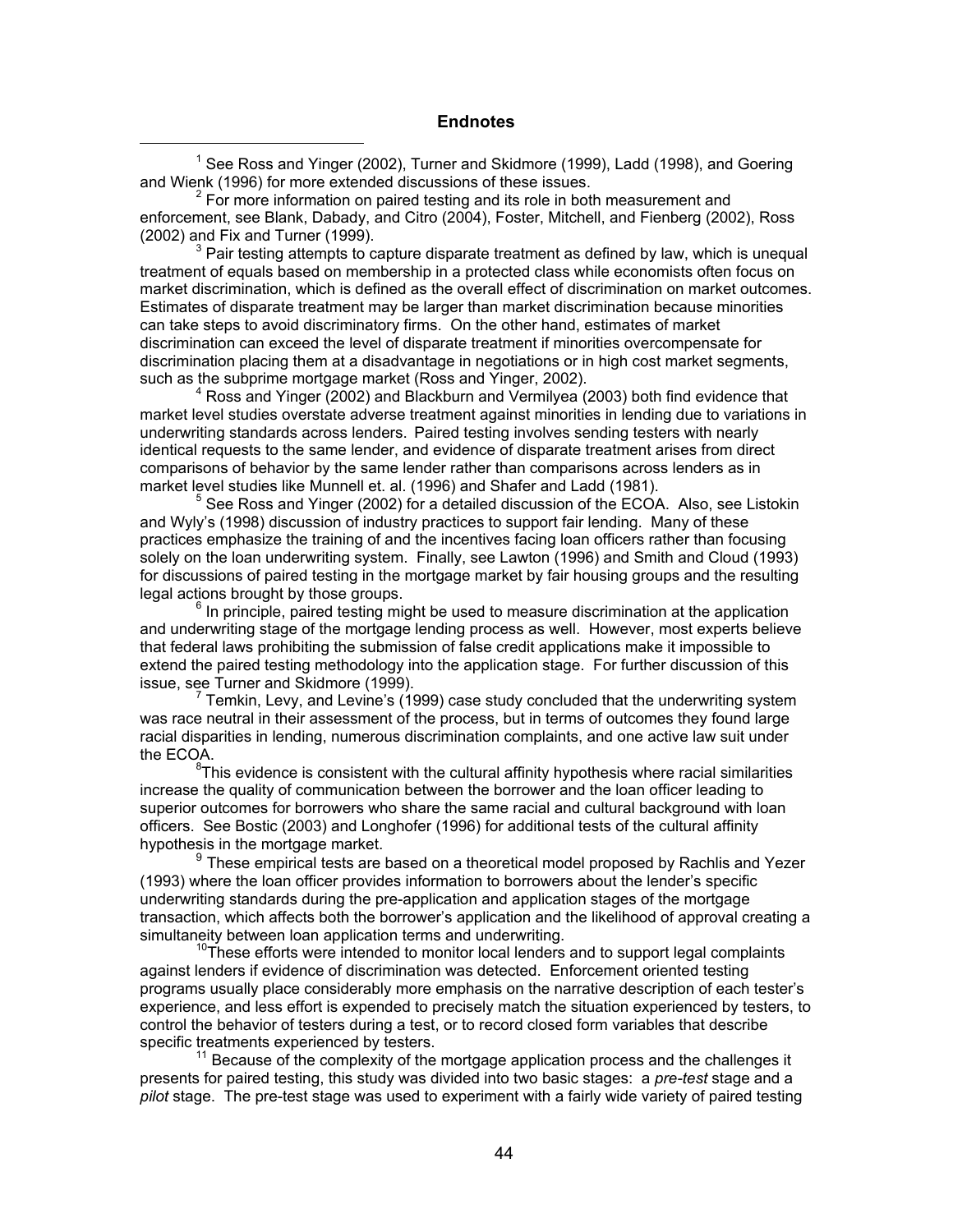scenarios and sources of mortgage financing information. A total of 78 tests were conducted in Orange County, California and New Orleans, Louisiana in 1999 targeting six different information sources including conventional mortgage lenders, sub-prime mortgage lenders, mortgage brokers, real estate agents, new home sales offices, and mobile home dealers. The pre-tests also experimented by varying the testing scenario over factors such as whether a specific house had been identified, the borrower's qualifications, and visits by couples versus a single tester

-

posing as a married individual<br><sup>12</sup> The downpayment constraint is thought to be the most common constraint faced by first-time homebuyers and is especially relevant to minority homebuyers because black and Hispanics tend to have substantially lower levels of accumulated assets than whites even after controlling for income, see Linneman and Wachter (1989) and Charles and Hurst (2002).<br><sup>13</sup> Although minority and white tester financial characteristics were closely matched,

testing protocols did call for the minority tester to be slightly more qualified that his or her white

partner.<br><sup>14</sup> Principle and interest were calculated using interest rates of 7.625% for Chicago and 8.25% for Los Angeles and standard annuity tables.<br><sup>15</sup> Specifically, income and debt were set so that housing expense and total debt expense

to income ratios fell between 0.33 and 0.35 and between 0.255 and 0.265, respectively, which are well within secondary market guidelines. Also note that co-borrower income share was set to a random number between 0.375 and 0.45.

 $16$  HMDA requires all independent mortgage companies and mortgage lenders owned by depository institutions that make at least 100 home purchase and/or refinancing loans in a given<br>year to report on the demographic characteristics and location of all applications and loans.

 $17$  This last criteria was verified by pre-test phone calls and where necessary visits to the lender's local office.

 $18$  In 1998, HMDA contained 515 and 793 lenders with loan applications for properties located in Chicago and Los Angeles. Only 171 and 198 institutions remained in Chicago and Los Angeles after deleting institutions that did not have a substantial presence in the Chicago or Los Angeles markets, i.e. at least 90 applications in 1998. The vast majority of the remaining institutions that were excluded from the population were not eligible because they did not have local offices, were credit unions with restricted membership, or were no longer in business at the time of the study. Note that the levels and patterns of discrimination may be different for smaller lending institutions or when inquiries are made by telephone or internet rather than in person.<br><sup>19</sup> Home Mortgage Disclosure Act data reports applications at the lender level rather than

the branch, and therefore Information on the volume of activity conducted by each branch is not available.

 $20$  Testers were instructed to be precise when providing their financial information and to refer to their "cheat sheets" if necessary. Under no circumstances, however, did testers provide a social security number or date of birth or authorize a credit check. Testers were instructed to explain that they did not want the lender to run a credit check because they were just beginning<br>their credit search and did not want their credit history to show a lender's inquiry.

<sup>21</sup> The tester report form and other test instruments are available upon request.<br><sup>22</sup> Testers also completed a *Test Narrative Form* providing a detailed, chronological, account of the test experience in the tester's own words. Additional narrative forms were completed by testers following any phone contact by a lender. Because of the complexity of lender testing, the detailed narratives played a particularly important role in quality control.<br><sup>23</sup> Testers also recorded the terms and conditions of specific loan product they were

offered. Ideally, one would compare terms and conditions for comparable loan products offered to both white and minority customers. However, because HTP protocols called for testers to approach lending institutions with a very general request for information, the product-specific information they received was very diverse. Similar products were listed in different order and given different names, and testers did not always receive a complete set of terms and conditions for every product discussed. Therefore, it is not possible to match products and compare terms and conditions.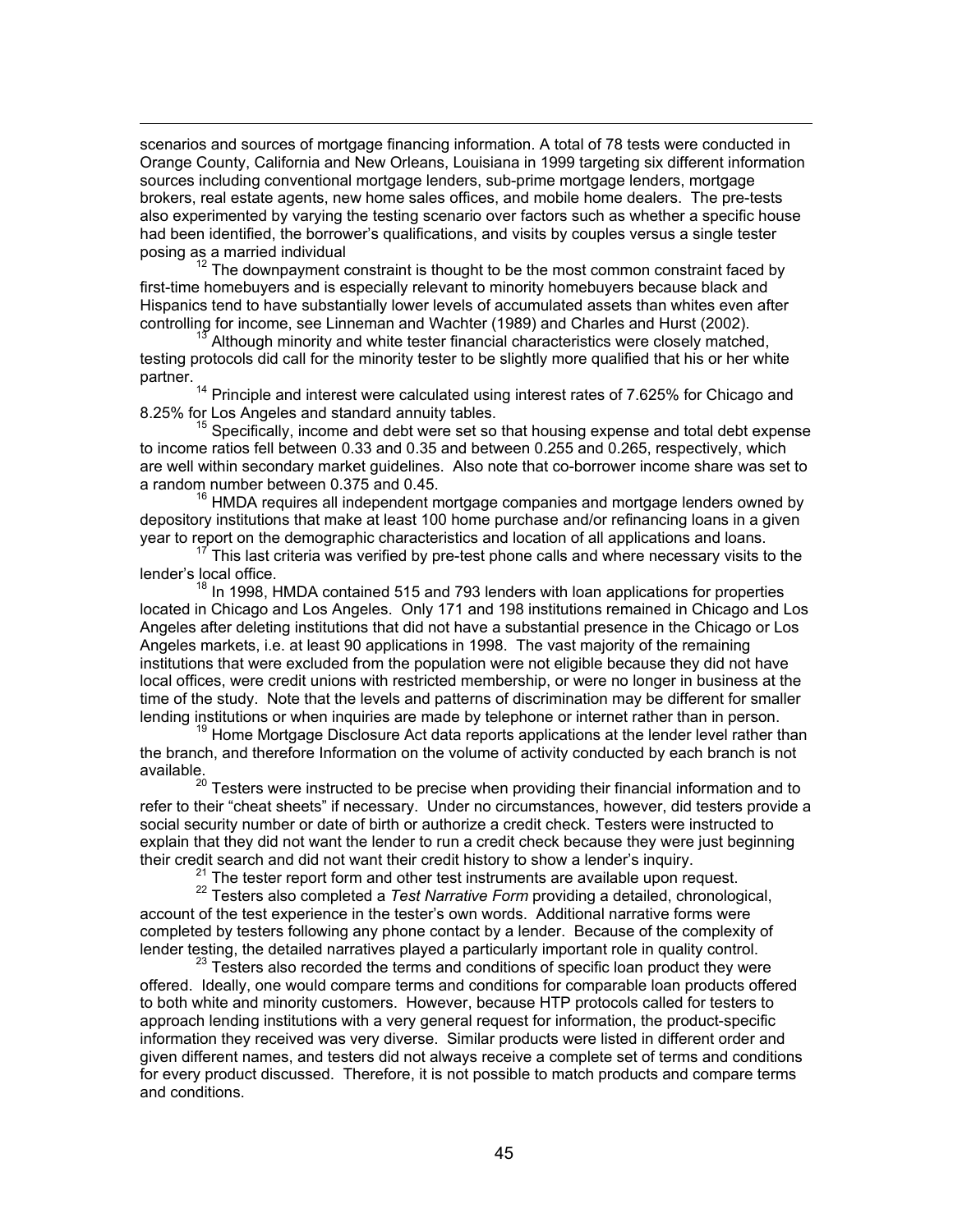$24$  This question is in part driven by the well-documented fact that minority households are disproportionately represented in the FHA pool of loans after controlling for the financial characteristics of those loans (Pennington-Cross and Yezer, 2000).

<sup>25</sup>This is important in interpretating paired tests of housing markets because minorities may be sometimes favored because white testers are being steered away from certain housing units or neighborhoods, see Turner, Ross, Galster, and Yinger (2002) and Ross (2000). In principle, some mortgage lenders could practice reverse discrimination while other discriminate

against minorities.<br><sup>26</sup> It is important to note that even when no statistical pattern of race-based differential treatment is observed, individual cases of discrimination may have occurred. A qualitative review<br>of the entire test file might be needed to assess the overall outcome across multiple measures.

 $^{27}$  See Johnson, Kotz, and Balakrishnan (1997) for details on the multinomial distribution.

<sup>28</sup> Their results are quite compelling based on the frequency tables. For one pair, the minority tester appears is treated worse than their white partner for most tests, and for the other the minority tester is usually treated better than the white tester. Given that each tester pair conducted a random sample of tests, the best explanation is that one minority performed better than the white tester in terms of obtaining better treatment, and one performed worse. Note that there was no evidence of differential experiences across tester pairs for the other three samples of tests. Those frequency tables showed that minority testers were consistently treated worse than their white partners.<br><sup>29</sup> These data are collected directly from the tester's employment application at the fair

housing group.<br><sup>30</sup> While the large number of testers presents some problems in testing for heterogeneity,

Murphy (2002) argues that pair testing efforts should use as large a number of testers as is feasible in order to base inference on a broad sample of testers.

 $31$  A second issue that arises is the decision to separate white testers from the blackwhite and Hispanic-Anglo tests in the same site. This exactly follows the approach of Heckman and Siegelman because as with the employment audits the black-white and Hispanic-Anglo tests documented in our paper were conducted as separate efforts with their own pool of testers and independent training sessions.<br><sup>32</sup> As is standard practice, the OLS parameter estimates are presented and the F-

statistics are based on the OLS estimates and the bootstrapped variance-covariance matrix. The bootstrap required an unusually large number of bootstrap samples because the F-statistics converged more slowly than the standard errors. Presumably, the off-diagonal elements of the variance-covariance matrix converged more slowly than the variance terms.

 $33$  Specifically, no information on house price or loan amount is scored as a zero, provision of only house price and/or loan amount is a one, additional provision of specific financing options or product options is a two, additional discussion of financial details is a three, and both discussion of products and financial details is a four. Discussion of financial details is given a higher priority than discussion of products because these details are required for substantive discussions on financing options, but a reversal of this priority yields very similar incidences of white and minority favored tests.<br><sup>34</sup> Specifically, a house price or loan amount is only considered in this comparison if

financial details were exchanged. Results are very similar when all tests in which both testers received a loan amount or house price are included in the analysis.

<sup>35</sup> Mail and telephone follow-up were given equal weight, with each piece of mail or telephone call counted as one follow-up contact.

 $36$  In fact, a sign test can be implemented to test whether the significant findings of adverse treatment of minority testers arise more frequently than findings that are consistent with favorable treatment. Results have been presented for six classes of treatment and 23 individual variables representing a total of 24 major and 92 minor hypothesis tests over both groups and sites. At a 5 percent significance threshold, 26 of the 92 null hypotheses are rejected in the direction of finding adverse treatment of minorities, and none are rejected as favorable treatment. The likelihood of such an event arising by chance is less than 0.0001. Focusing only on the six